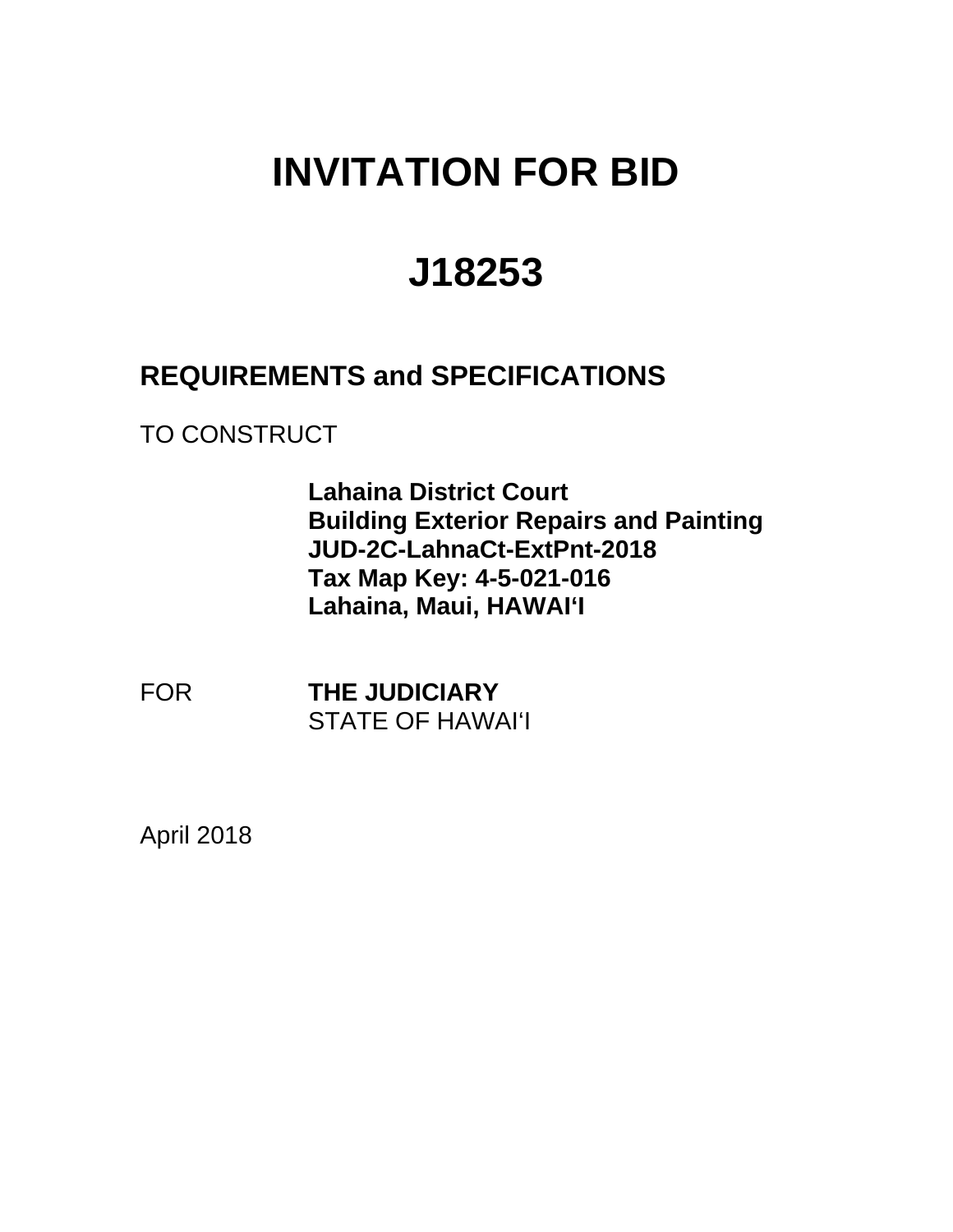## **SECTION 00010 - TABLE OF CONTENTS**

|                               | DIVISION 0 - INTRODUCTORY, BIDDING AND CONTRACTING REQUIREMENTS |  |
|-------------------------------|-----------------------------------------------------------------|--|
|                               |                                                                 |  |
|                               | 1                                                               |  |
|                               | $1 - 3$                                                         |  |
| Section 00210                 | $1 - 10$                                                        |  |
| Section 00411                 |                                                                 |  |
|                               |                                                                 |  |
| Section 00800                 |                                                                 |  |
|                               | <b>DIVISION 1 - GENERAL REQUIREMENTS</b>                        |  |
|                               |                                                                 |  |
| <b>DIVISION 2 - NOT USED</b>  |                                                                 |  |
| <b>DIVISION 3 - CONCRETE</b>  |                                                                 |  |
|                               |                                                                 |  |
| <b>DIVISION 4 - NOT USED</b>  |                                                                 |  |
| <b>DIVISION 5 – NOT USED</b>  |                                                                 |  |
| <b>DIVISION 6 - NOT USED</b>  |                                                                 |  |
|                               | <b>DIVISION 7 - THERMAL AND MOISTURE PROTECTION</b>             |  |
|                               |                                                                 |  |
| <b>DIVISION 8 - NOT USED</b>  |                                                                 |  |
|                               |                                                                 |  |
|                               |                                                                 |  |
| <b>DIVISION 10 - NOT USED</b> |                                                                 |  |
| <b>DIVISION 11 - NOT USED</b> |                                                                 |  |
| <b>DIVISION 12 - NOT USED</b> |                                                                 |  |
| <b>DIVISION 13 - NOT USED</b> |                                                                 |  |
| <b>DIVISION 14 - NOT USED</b> |                                                                 |  |
| <b>DIVISION 15 - NOT USED</b> |                                                                 |  |
| <b>DIVISION 16 - NOT USED</b> |                                                                 |  |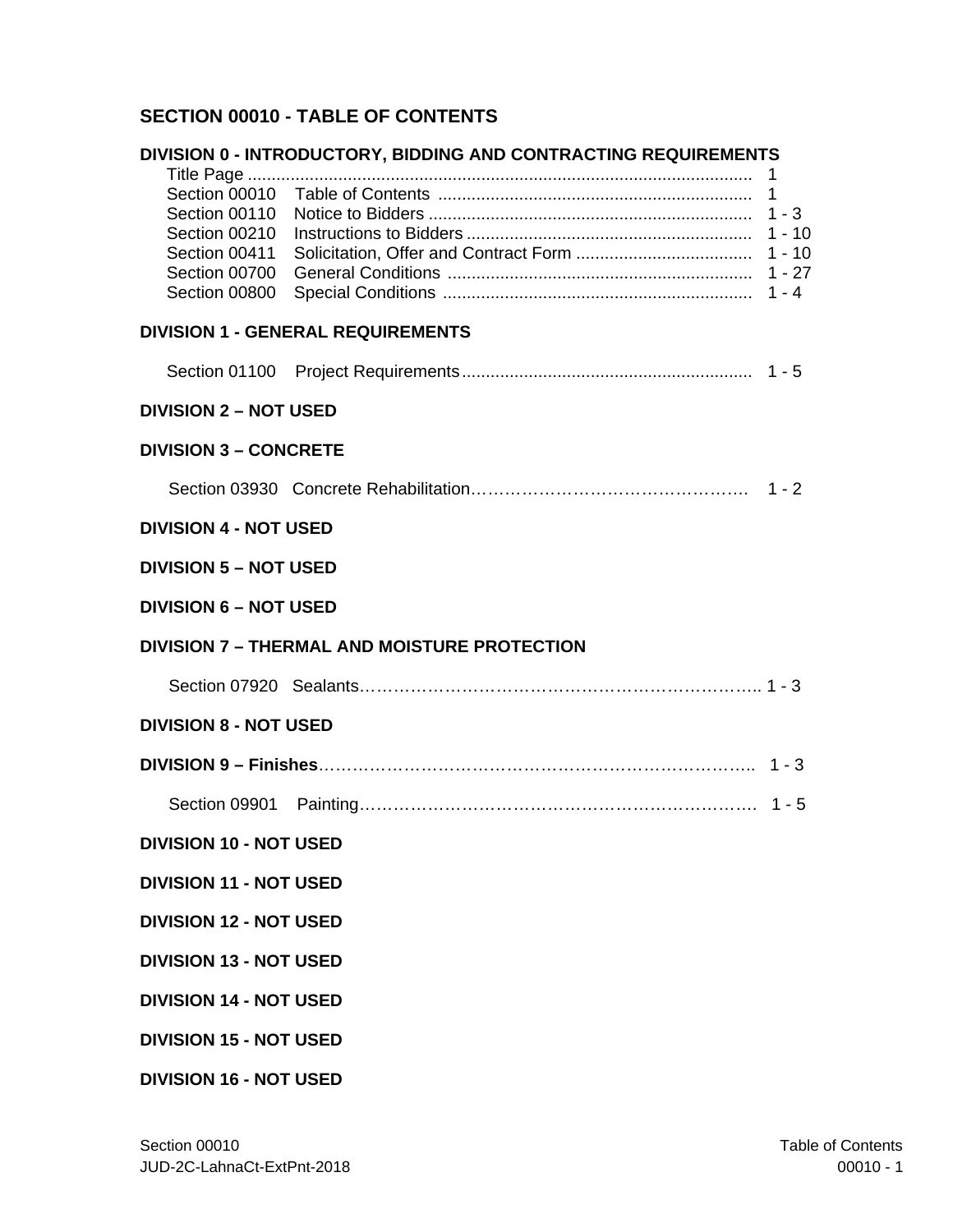## **NOTICE TO BIDDERS**

This solicitation is provided to you for information purposes. Bidders wishing to receive notices of addenda for this specific solicitation must register by fax at (808) 538-5802 or email to **Tritia.L.Cruz@courts.hawaii.gov.** 

#### **SEALED BIDS (Chapter 103D, HRS) For: Lahaina District Court Exterior Repairs and Painting JUD-2C-LahnaCt-ExtPnt-2018**

Will be received at The Judiciary, State of Hawaii, Financial Services Department, Kauikeaouli Hale, 1111 Alakea Street, Sixth Floor, Honolulu, Hawaii, 96813-2807. The solicitation documents, including the Solicitation, Offer and Contract Forms, drawings and specifications may be obtained in electronic format from our Judiciary website at http//www.courts.state.hi.us under "General Information" and "Business with The Judiciary.

#### **Submit the Competitive SOLICITATION, OFFER AND CONTRACT FORM up to 2:00 PM, May 14, 2018.**

At that time, bids will be publicly opened. Bids received after the due time and date will not be considered.

The work consists of concrete repairs, providing sealants and exterior painting.

The estimated construction cost is between \$100,000 and \$125,000 USD.

Bidders ARE REQUIRED TO ATTEND THE MANDATORY pre-bid meeting and Judiciary- conducted site visit. Failure to attend this meeting and site visit will automatically be cause for rejection of the bid. No other time for a site inspection will be scheduled or allowed.

The pre-bid meeting and the accompanying Judiciary-conducted site visit will be held at: Lahaina District Court, Conference Room, April 25, 2018, 9:00am. *The site visit will immediately follow the meeting.* 

*Each Bidder shall bring their own flashlight and small tools that may be required to inspect the premises. Knives and similar sharp tools will not be allowed inside the court building. Bidders and interested parties are required to sign-in and sign out at the meetings to confirm attendance*.

The estimated value of the public works contract is less than \$250,000 and the apprenticeship agreement preference pursuant to Hawaii Revised Statutes §103-55.6 (ACT 17, SLH 2009) shall not apply.

The Hawaii products preference pursuant to ACT 175, SLH 2009 may be applicable for items of this solicitation. Persons wishing to certify and qualify a product not currently listed as a Hawaii Product shall submit a Certification for Hawaii Product Preference (form SPO-38) to: Department of Accounting and General Services , Public Works Division, 1151 Punchbowl Street, Room 426, Honolulu, Hawaii, Attn: Jolie Yee. The product shall meet the specifications of this project. The submittal must be received by DAGS by 4:30 p.m. on April 27, 2018. View the current Hawaii Products List on the State

**Section 00110 Notice to Bidders Notice to Bidders** JUD-2C-LahnaCt-ExtPnt-2018 00110 - 1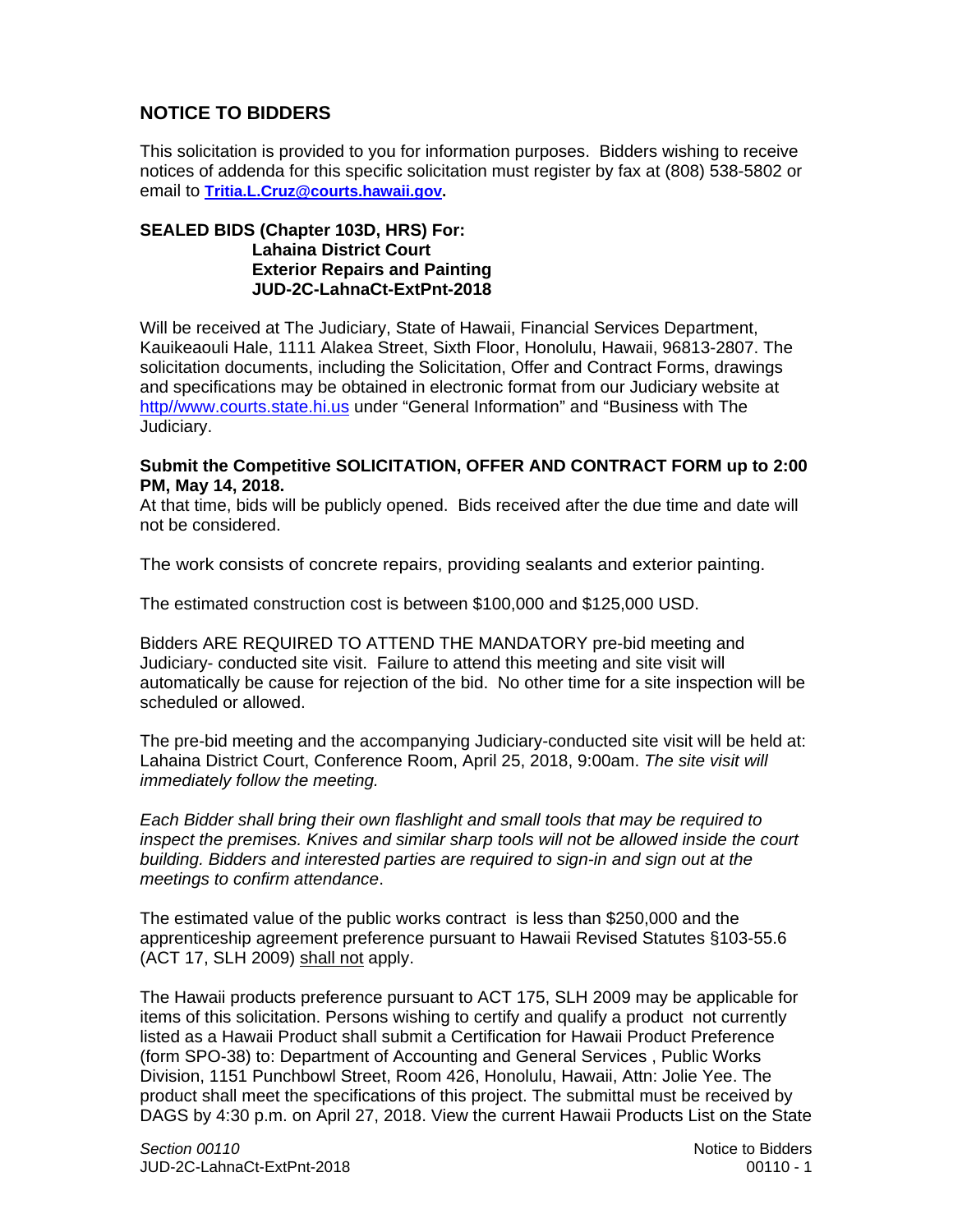Procurement Office (SPO) website at http://hawaii.gov/spo, click on 'For Vendors'; and select 'Hawaii Product Preferences'.

For each product, one form shall be completed and submitted (i.e. 3 products should have 3 separate forms completed). The form is available on the SPO webpage at http://hawaii.gov/spo under the 'Forms' menu; click on 'SPO-038' to view and complete form SPO-38 online.

Late submittals for this solicitation will not be reviewed by this agency.

#### **Campaign Contributions by State and County Contractors Prohibited.**

If awarded a contract in response to this solicitation, Offeror agrees to comply with HRS section 11-355, which states that campaign contributions are prohibited from a State and County government contractor during the term of the contract if the contractor is paid with funds appropriated by the legislative body between the execution of the contract through the completion of the contract.

To be eligible to submit a Bid, the Bidder must possess a valid State of Hawai'i Contractor's license classification B.

Refer to the **GENERAL NOTICE**, published with the project specifications for additional information.

/s/ Dean Seki

Dean H. Seki Financial Services Director

SPO & JUD Websites: April 18, 2018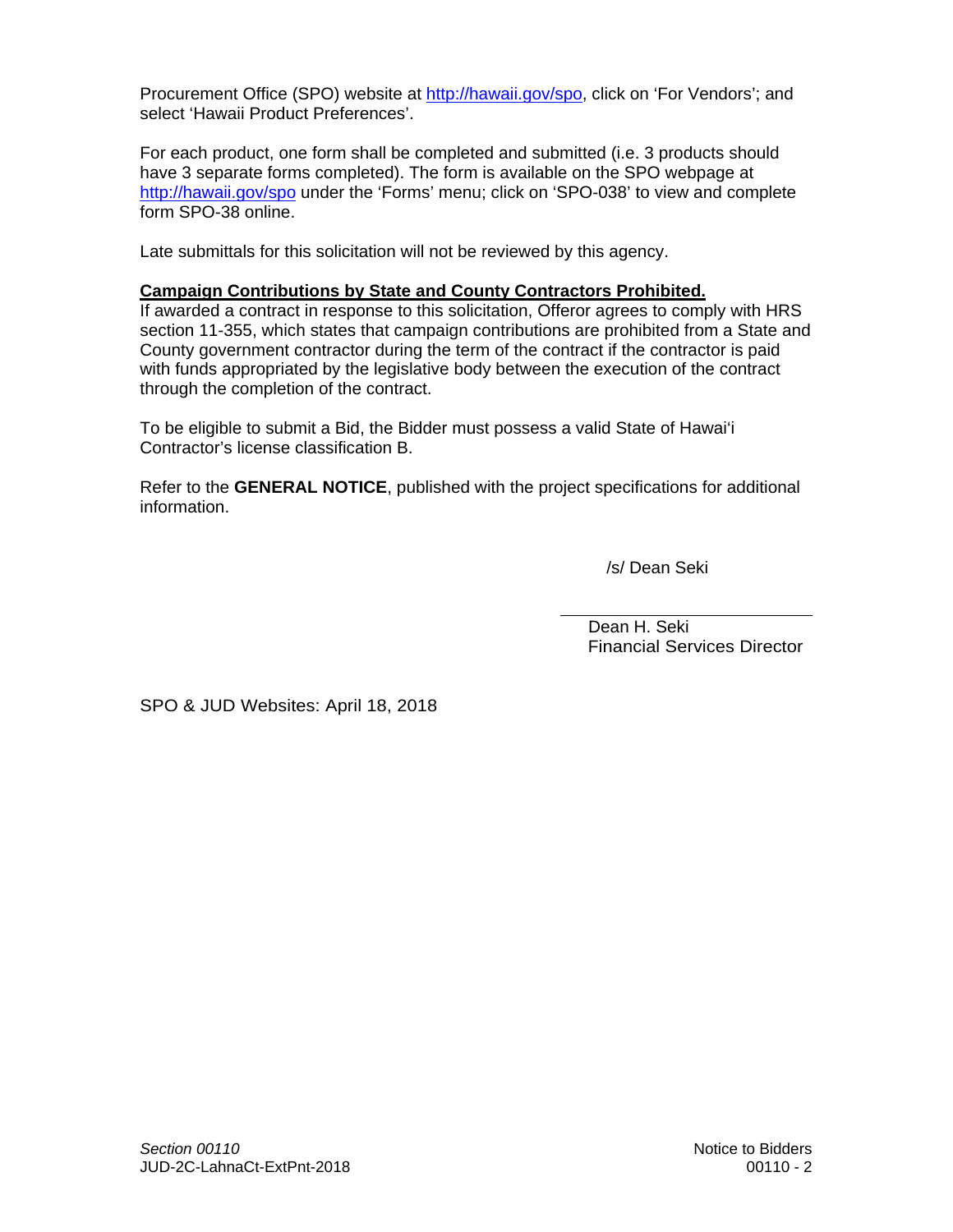### **GENERAL NOTICE**

#### **TAX CLEARANCE AND HAWAII BUSINESS CERTIFICATES**

Refer to Instructions to Bidders for information regarding tax clearance and business certificates.

#### **REQUIREMENT FOR CONTRACTORS LICENSING CLASSIFICATIONS**

Refer to Notice to Bidders for contractor licensing requirements.

#### **OTHER INFORMATION**

Bid results and the Contract Awards notice will be posted at http//www.courts.hi.us/fy-2018-invitation-for-bids-awards.

Refer to Instructions to Bidders for other conditions and requirements to award a contract.

Any protest shall be submitted to the Administrator. Bidders shall comply with the GENERAL CONDITIONS Article 2.13 Protests.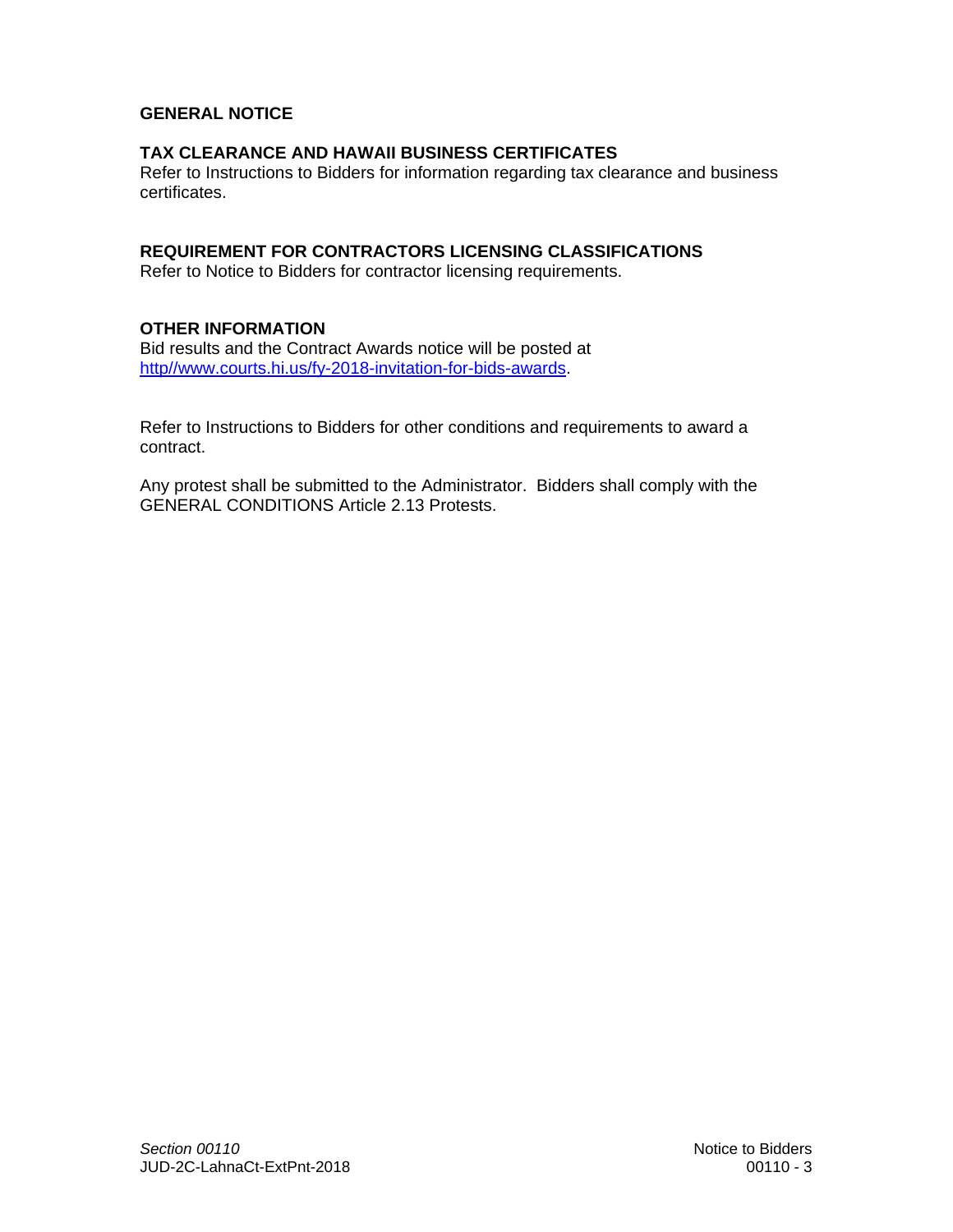## **SECTION 00210 - INSTRUCTIONS TO BIDDERS**

## **PART 1 - GENERAL**

## **1.01 GENERAL**

- A. Only bidders with the required Contractor's license(s) are eligible to submit a Bid.
- B. Bidders (Contractors) shall be incorporated or organized under the laws of the State or be registered to do business in the State as a separate branch or division that is capable of fully performing under the contract. The following definitions are used in the solicitation documents.
	- 1. Hawaii Business §3-122-112 HAR: A bidder who is registered and incorporated or organized under the laws of the State is a "Hawaii Business" and eligible for an award.
	- 2. Compliant non-Hawaii Business §3-122-112 HAR: A bidder not incorporated or organized under the laws of the State, but is registered to do business in the State and complies with or is exempt from the requirements of §3-122-112 HAR, is a "Compliant Non-Hawaii Business" and eligible for an award.
	- 3. Non-compliant Bidder: If a bidder is a non-Hawaii business and is not registered with the DCCA Business Registration Division (BREG) or cannot comply with §3-122-112 HAR, then the bidder is non-compliant and is ineligible for an award.
- C. When announced by the NOTICE TO BIDDERS, all bidders who intend to submit a bid are invited to attend an initial pre-bid meeting and the accompanying site visit(s). Other interested parties may attend the initial pre-bid meeting and the accompanying site visit(s). For other site visits not conducted by the Department, bidders shall contact and make arrangements with the Project Contact Person listed in SECTION 00800 - SPECIAL CONDITIONS of these specifications.
- D. Bidders shall submit the "Solicitation, Offer and Contract Form", bid bond (if required), and any other documents required by these solicitation documents.
- E. The *GENERAL CONDITIONS* set forth additional terms and conditions for the bid and award process. The *GENERAL CONDITIONS* will be part of the contract documents by which the State and the bidder (prospective Contractor) will be bound. Bidders are directed to the *GENERAL CONDITIONS*, for contract and statutory requirements and for Bidding and Execution of Contract Requirements. Bidders are also directed to SECTION 00700 - GENERAL CONDITIONS and SECTION 00800 - SPECIAL CONDITIONS of these specifications for definitions and modifications to the *GENERAL CONDITIONS.*

## **1.02 OFFEROR(S) or BIDDER(S)**

A. The terms "Offeror" and "Bidder" are synonymous when used in this Section 00210 and other solicitation documents.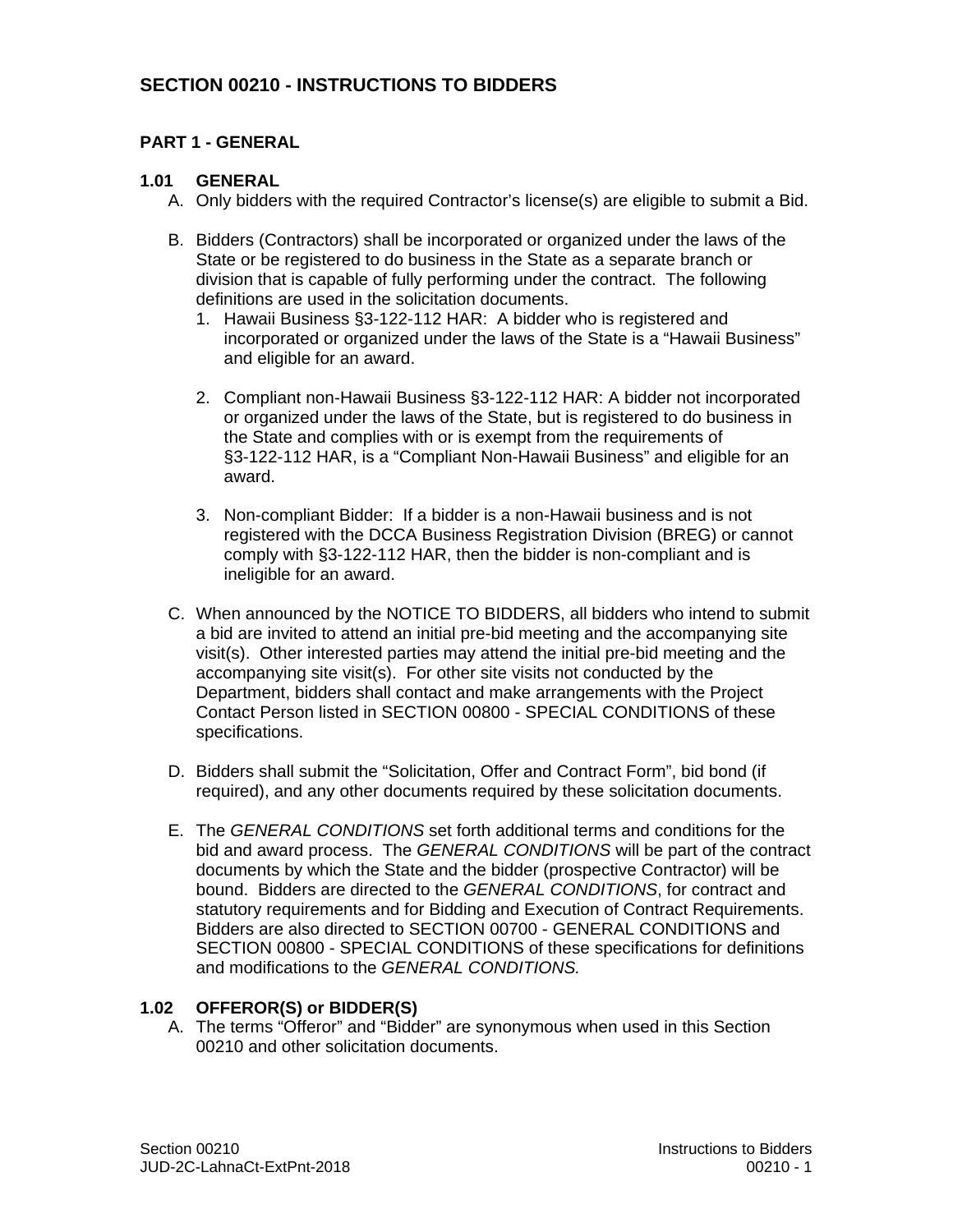## **1.03 PRE-BID MEETING AND SITE VISIT(S)**

- A. General
	- 1. The attendance of pre-bid meetings and site visits is mandatory.
	- 2. Failure to attend the pre-bid meeting(s) and site visit(s) for a project DOES NOT absolve the bidder from its responsibilities under section 2.4.1 of the Interim General Conditions.
	- 3. Verbal responses and discussions may occur during the course of the pre-bid meeting or site visit and shall not be considered to alter any information in the solicitation documents (see Section 2.5.1 of the Interim General Conditions).

## **1.04 ADDENDA AND CLARIFICATIONS**

- A. The Department may periodically issue addenda and bid clarifications which may provide additional information or alter the plans and specifications.
- B. The Department will make addenda and bid clarifications available to Bidders via the Department's website. Bidders are responsible for the information contained in the addenda and bid clarifications whether or not the bidder receives the addenda or clarifications.
- C. Bidders discovering an ambiguity, inconsistency, or error when examining the bid documents or the site and bidders with questions or clarification requests shall transmit said discoveries, questions, and/or requests to the Department's Contracting Officer in writing. Bidders may use the form entitled 'Questions and Clarifications' at the end of Section 00800 - SPECIAL CONDITIONS which contains options for physical delivery and transmittal by fax. Bidders choosing not to use the form provided shall bear the responsibility for clearly labeling their submittal to allow its proper identification and routing and for following the instructions cited above for physical delivery or fax transmittal.
- D. All written transmittals shall be brief, concise, but complete enough to properly evaluate and determine the merits of the question or request. Include references to appropriate section numbers, paragraphs, drawings, details, schedule numbers, and provide other information as appropriate.
- E. Requests transmitted or otherwise communicated directly to the Consultant will not be considered to be transmitted to the Department and will not be addressed.
- F. Bidders shall submit all discoveries, questions, and/or requests no later than 14 calendar days prior to the submission date for sealed bids.
- G. Requests for Substitution will only be entertained prior to bid opening if Section 00800 - SPECIAL CONDITIONS indicates that substitutions before award are allowed for this project. If allowed, requests of this nature must be submitted before the deadline specified for this purpose in the Notice to Bidders.

#### **1.05 SOLICITATION, OFFER AND CONTRACT FORM (BID FORM)**

A. Bidder shall fill out the "Solicitation, Offer and Contract Form" completely. This includes the "Offer" portion of the form and all remaining fill-ins. Write in ink or type. Bidders must also comply with the supplemental instructions contained within the "Solicitation, Offer and Contract Form." Do not alter the "Solicitation, Offer and Contract Form", and maintain the form intact. When the State makes changes to the "Solicitation, Offer and Contract Form", a completely new bid form with appropriate addendum notation will be issued. Bidders shall use the most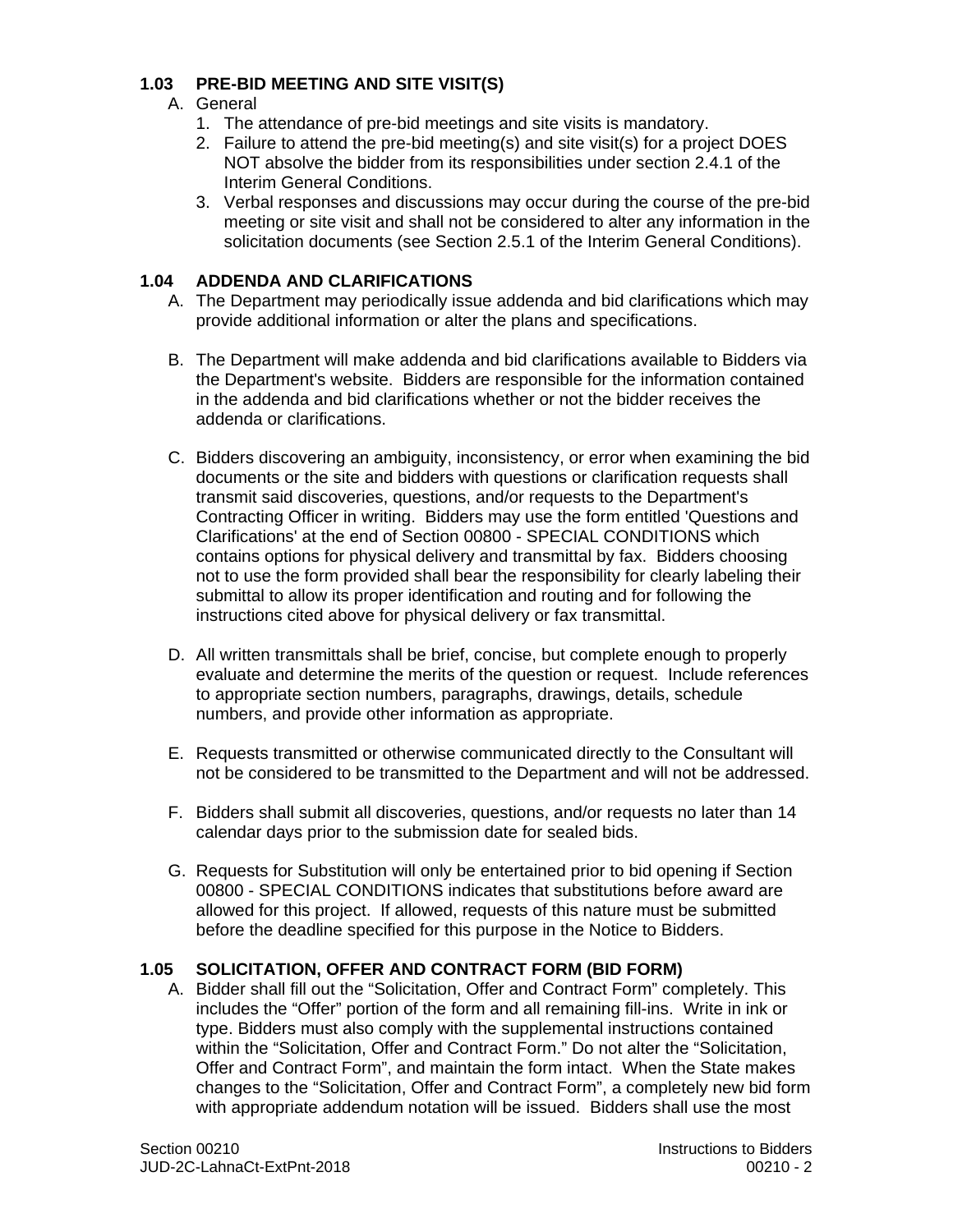current version. Bidders shall use their exact legal name as registered with the Department of Commerce and Consumer Affairs, if applicable; and to indicate exact legal name in the appropriate space on the Solicitation, Offer and Contract Form.

- B. Schedule for Work: Note the provisions of this article, the referenced COST, TIME AND SCHEDULE article, and specification SECTION 01100 - PROJECT REQUIREMENTS for the construction dates including: project schedule, project start date, jobsite start date, jobsite completion date, contract completion date and contract duration, if provided.
- C. Allowances: If applicable to this project, bidder shall include in its total lump sum (base) bid price all cash allowances that are itemized in the COST, TIME AND SCHEDULE article on the "Solicitation, Offer and Contract Bid Form" and described in SECTION 01210 - ALLOWANCES of these specifications. Unless otherwise provided in the contract documents, the bidder shall include costs for unloading and handling materials and equipment at the site, labor, installation costs, overhead, profit, coordination, insurance and other incidental expenses in the lump sum bid price and not in the allowance.
	- 1. For testing and inspection allowances, the allowance costs shall include the cost of engaging testing agencies, actual tests and inspections and reporting results. Allowance does not include incidental labor required to assist the testing agency or costs for retesting if previous tests and inspection result in failure.
- D. Variable Quantities Unit Prices: If applicable to this project, bidder shall include in its total lump sum (base) bid price a total cost for Variable Quantities Unit Prices (VQUP) that are described in SECTION 01270 - VARIABLE QUANTITIES UNIT PRICES. Bidder shall complete the VQUP schedule by extending costs for unit prices, subtotals and totals. The unit costs provided shall include all materials, labor, tools and equipment required to install the work complete, in addition to all charges for overhead, coordination, profit, insurance, and other incidental expenses. Bidder shall make sure to enter the variable quantities unit prices total amount in the bid form, COST, TIME AND SCHEDULE article.
- performed at no cost to the State, bidder shall fill in '\$0.00' as the cost. **If the**  E. Alternates: If applicable to this project, bidder shall include its total cost(s) in the COST, TIME AND SCHEDULE article for the alternates that are described on the drawings or in SECTION 01230 - ALTERNATES. Bidder must completely fill in the cost for each listed alternate. Where the respective alternate's work will be **cost for any alternate is left blank, the "Solicitation, Offer and Contract Form" will be rejected as an irregular bid.** 
	- 1. For the purposes of evaluating the bid, the alternates are listed in the COST, TIME AND SCHEDULE article and in specification SECTION 01230 - ALTERNATES in the order of precedence from highest (listed first) to lowest for additive alternates and from lowest (listed first) to highest for deductive alternates.
	- 2. Bidders are directed to the COST, TIME AND SCHEDULE article that lists additional or deductive consecutive calendar days that will be allowed for each accepted alternate.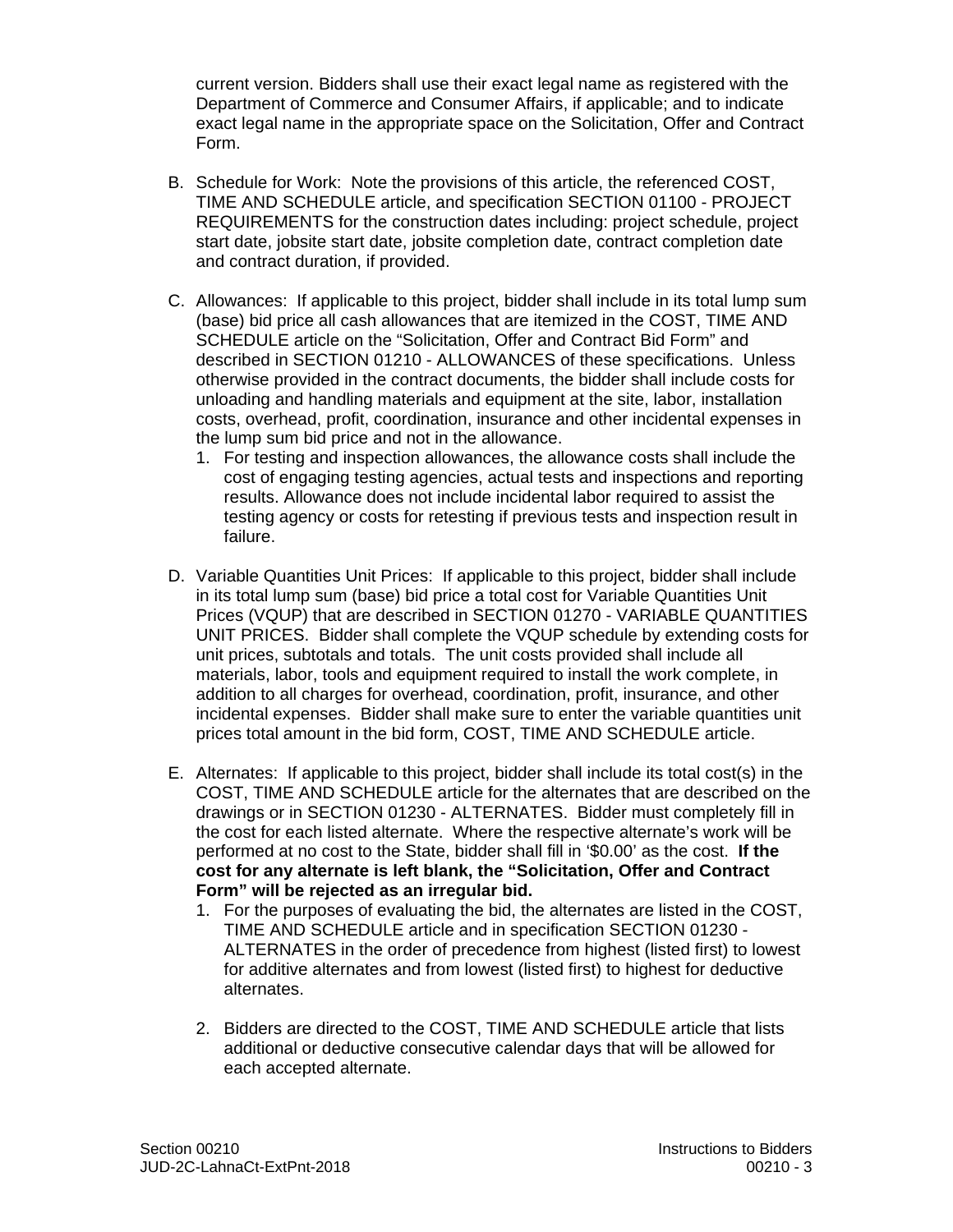- F. Preference: If applicable to this project, preferences are considered when evaluating bids to determine the ranking of the respective bidders. The award of the contract will be in the amount of the bid exclusive of any preference adiustments.
- G. Hawaii Product Preference:
	- 1. In accordance with ACT 175, SLH 2009, the Hawaii products preference is applicable to this solicitation. Hawaii Products may be available for those items noted on the offer form.
	- 2. The Hawaii products list is available on the SPO webpage at http://spo.hawaii.gov, click on '*Procurement of Goods, Services, and Construction-Chapter 103D, HRS'*; under '*Procurement*' click on '*Preferences*', '*Hawaii Products'* and select '*Hawaii Products List'* to view.
	- 3. Offeror offering a Hawaii Product (HP) shall identify the HP on the solicitation offer page(s). Any person desiring a Hawaii product preference shall have the product(s) certified and qualified if not currently on the Hawaii products list, prior to the deadline for receipt of offer(s) specified in the procurement notice and solicitation. The responsibility for certification and qualification shall rest upon the person requesting the preference.
	- 4. Persons desiring to qualify their product(s) not currently on the Hawaii product list shall complete form SPO-38*, Certification for Hawaii Product Preference* and submit to the Procurement Officer, and provide all additional information required by the Procurement Officer. For each product, one form shall be completed and submitted (i.e. 3 products should have 3 separate forms completed). Form SPO-38 is available on the SPO webpage at http://spo.hawaii.gov under the *'Quicklinks'* menu; click on '*Forms for Vendors, Contractors, and Service Providers'*.
	- 5. When a solicitation contains both HP and non-HP, then for the purpose of selecting the lowest bid or purchase price only, the price offered for a HP item shall be decreased by subtracting 10% for the class I or 15% for the class II HP items offered, respectively. The lowest total offer, taking the preference into consideration, shall be awarded the contract unless the offer provides for additional award criteria. The contract amount of any contract awarded, however, shall be the amount of the price offered, exclusive of the preferences.
	- 6. Change in availability of Hawaii product. In the event of any change that materially alters the offeror's ability to supply Hawaii products, the offeror shall immediately notify the procurement officer in writing and the parties shall enter into discussions for the purposes of revising the contract or terminating the contract for convenience.
- H. Recycled Product Preference: If applicable to this project, a recycled product preference of at least 5 percent of the price of the item is available. All bidders, either proposing or not proposing to use the recycled product preference shall complete the "Recycled Product Schedule". If choosing to use a recycled product, enter the respective costs for the recycled product; otherwise, enter the cost for the non-recycled product. Make sure a cost is entered for each listed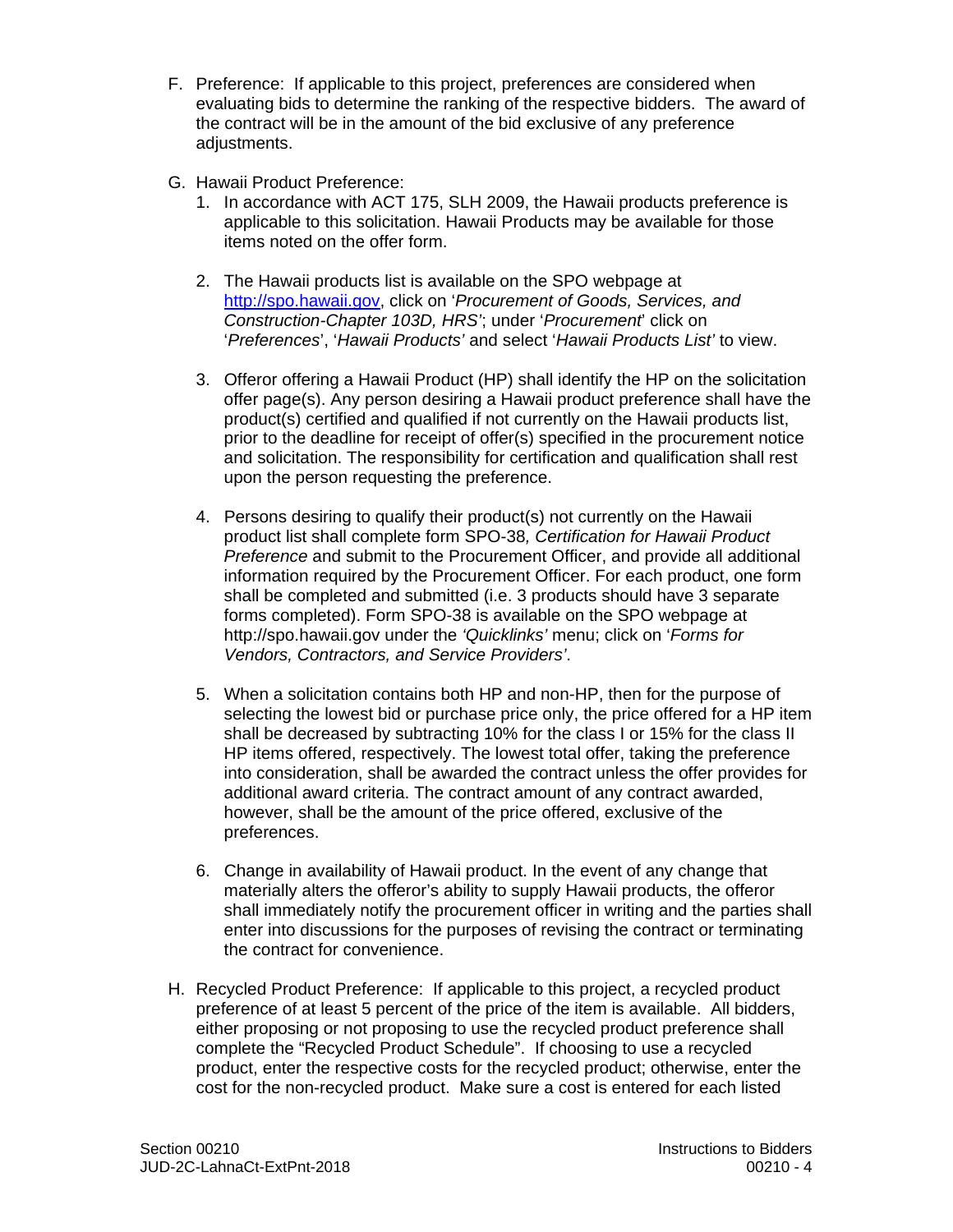product. Each product cost shall be complete, including jobsite delivery and applicable taxes.

- 1. For each recycled product the bidder chooses to use, the bidder shall include in its bid package the complete "Certification of Recycled Content Form" (SPO-Form 8) along with all supporting information. A sample of the certification form is in the GENERAL CONDITIONS*.*
- 2. The "Recycled Product Schedule" shows the percent preference used for each listed recycled product.
- I. Apprenticeship Agreement Preference:
	- 1. If applicable to this project, any bidder seeking the preference must be a party to an apprenticeship agreement registered with the State Department of Labor and Industrial Relations (DLIR) at the time the bid is submitted for each apprenticeable trade the bidder will employ to construct the project. "Employ" means the employment of a person in an employer-employee relationship.
		- a. The apprenticeship agreement shall be registered with the DLIR and conform to the requirements of Hawaii Revised Statutes Chapter 372.
		- b. Subcontractors do not have to be a party to an apprenticeship agreement for the bidder to obtain the preference.
		- c. The bidder is not required to have apprentices in its employ at the time the bid is submitted to qualify for the preference.
	- 2. Self Certification. A bidder seeking the preference must identify each apprenticeable trade the bidder will employ to perform the work by completing the self-certification in the solicitation, offer and contract form. "Apprenticeable trade" shall have the same meaning as "apprenticeable occupation" pursuant to Hawaii Administrative Rules (HAR) §12-30-5.
	- 3. The certification of bidder's participation (Form 1)
		- a. The *Certification of Bidder's Participation Form 1* shall be authorized by an apprenticeship sponsor listed on the DLIR list of registered apprenticeship programs. "Sponsor" means an operator of an apprenticeship program and in whose name the program is approved and registered with the DLIR pursuant to HAR §12-30-1.
		- b. The authorization shall be an original signature by an authorized official of the apprenticeship sponsor.
		- c. The completed *Certification of Bidder's Participation Form 1* for each trade must be submitted with the bid. A facsimile or copy is acceptable to be submitted with the bid, however the signed original must be submitted within five (5) working days of the bid open date. If the signed original is not received within this timeframe, the preference may be denied. Previous certifications shall not apply.
		- d. When filling out the *Certification of Bidder's Participation Form 1*, the name of Apprenticeable Trade and Apprenticeship Sponsor must be the same as recorded in the List of Construction Trades in Registered Apprenticeship Programs that is posted on the State Department of Labor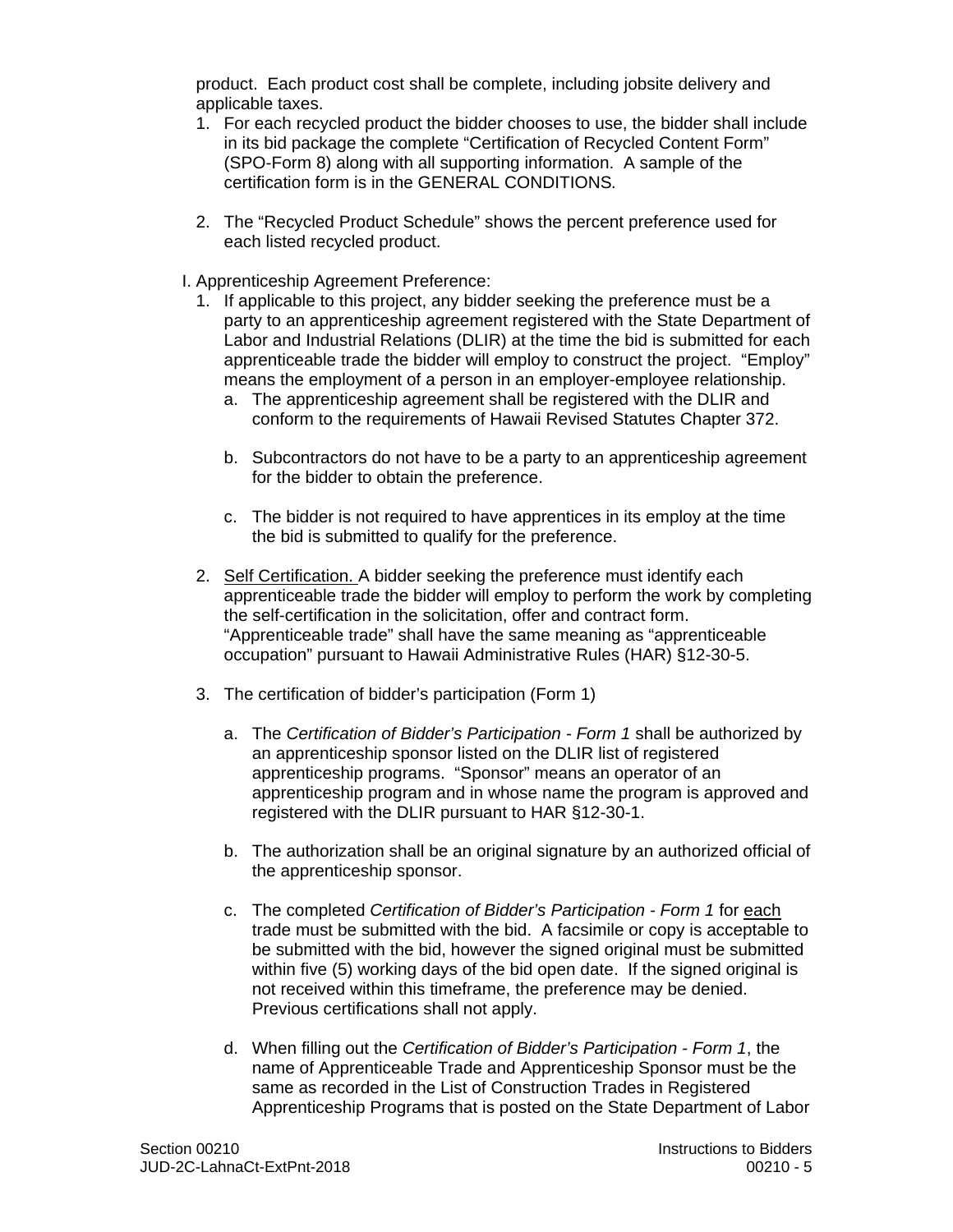and Industrial Relations website. "Registered apprenticeship program" means a construction trade program approved by and registered with the DLIR pursuant to HAR §12-30-1 and §12-30-4.

- Certification-of-Bidders-Participation.pdf e. The *Certification of Bidder's Participation - Form 1* and the List of Construction Trades in Registered Apprenticeship Programs is available on the DLIR website at: http://labor.hawaii.gov/wdd/files/2012/12/Form-1-
- Certification-of-Bidders-Participation.pdf 4. Upon receiving the Self Certification and *Certification of Bidder's Participation - Form 1*, the Procurement Officer will verify that the apprenticeship program is on the List of Construction Trades in Registered Apprenticeship Programs and that the form is signed by an authorized official of the Apprenticeship Program Sponsor. If the programs and signature are not confirmed by the DLIR, the bidder will not qualify for the preference.
- 5. If the bidder is certified to participate in an apprenticeship program for each trade which will be employed by the bidder for the project, a preference will be applied to decrease the bidder's bid amount by five (5) percent for evaluation purposes.
- 6. Should the bidder qualify for other preferences (for example, Hawaii Products), all applicable preferences shall be applied to the bid price.
- J. Other Conditions: Bidder acknowledges and agrees to the provisions and certifications stated in this article.
- K. Receipt of Addenda: Bidder shall fill in the appropriate dates any addenda were received.
- L. Listing Joint Contractors or Subcontractors:
	- 1. Bidder shall complete the "Joint Contractors or Subcontractors List". It is the sole responsibility of the bidder to review the requirements of this project and determine the appropriate specialty Contractor's licenses that are required to complete the project. Failure of the bidder to provide the correct names and specialty Contractor's nature of work to be performed may cause the bid to be rejected.
	- 2. Bidder agrees the completed listing of joint Contractors or Subcontractors is required for the project and that the bidder, together with the listed joint Contractors and Subcontractors, have all the specialty Contractor's licenses to complete the work.
	- 3. Based on the Hawaii Supreme Court's January 28, 2002 decision in Okada Trucking Co., Ltd. v. Board of Water Supply, et al., 97 Hawaii 450 (2002), the bidder as a general Contractor ('A' or 'B' license) is prohibited from undertaking any work solely or as part of a larger project, which would require the bidder ('A' or 'B' general Contractor) to act as a specialty ('C' license) Contractor in any area in which the bidder ('A' or 'B' general Contractor) has no specialty Contractor's license. Although the 'A' and 'B' Contractor may still bid on and act as the "Prime Contractor" on an 'A' or 'B' project (*See, HRS §444-7 for the definitions of an "A" and "B" project*), respectively, the 'A' and 'B' Contractor may only perform work in the areas in which they have the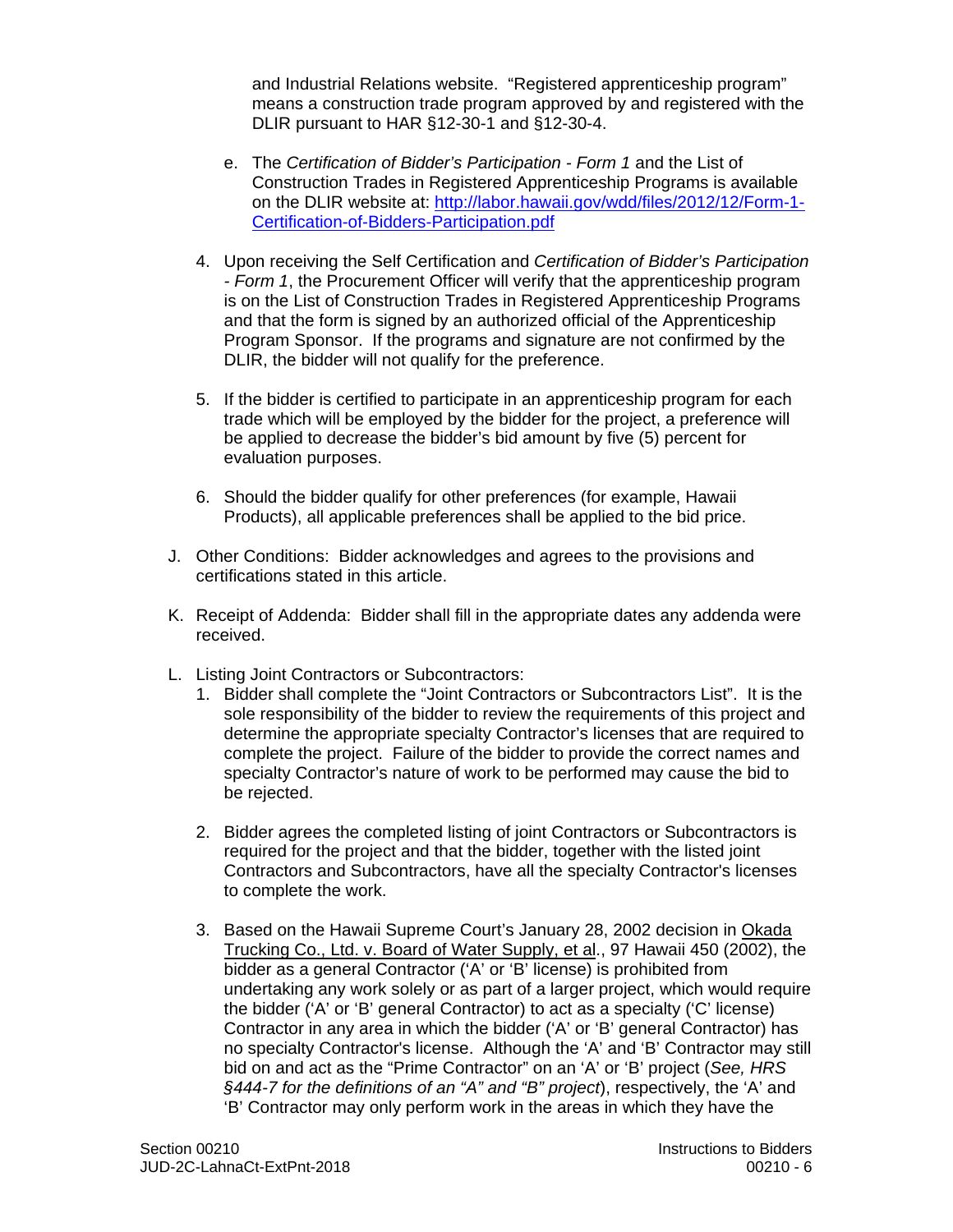appropriate Contractor's license. The bidder ('A' or 'B' general Contractor) must have the appropriate 'C' specialty Contractor's licenses either obtained on its own, or obtained automatically under HAR §16-77-32.

- 4. General Engineering 'A' Contractors automatically have these 'C' specialty Contractor's licenses: C-3, C-9, C-10, C-17, C-24, C-31a, C-32, C-35, C-37a, C-37b, C-38, C-43, C-49, C-56, C-57a, C-57b, and C-61.
- 5. General Building 'B' Contractors automatically have these 'C' specialty Contractor's licenses: C-5, C-6, C-10, C-12, C-24, C-25, C-31a, C-32a, C-42a, and C-42b.
- 6. Instructions to complete the Joint Contractors or Subcontractors List:
	- a. Describe the specialty Contractor's nature of work to be performed for this project and provide the complete firm name of the joint Contractor or Subcontractor in the respective columns.
	- b. List only one joint Contractor or Subcontractor per required specialty Contractor's classification, unless the nature of work to be performed by each such joint contractor is both distinct and separate. (i.e. two C-13 contractors are listed but one has the responsibility for AC control and the other for AC power.
	- c. For projects with alternate(s), fill out the respective "Joint Contractors or Subcontractors List for the Alternate(s)". Bidder shall describe the specialty Contractor's nature of work to be performed on this project for the respective alternate. Bidders shall fill in the complete firm name and nature of work to be performed by the respective joint Contractor or Subcontractor. If the joint Contractor or Subcontractor was previously listed under base bid, listing under Alternate(s) is not required.
- M. Cost, Time and Schedule: Bidder shall completely fill out the article and enter the cost for the Project Bid Price, Variable Quantities Unit Prices and Alternates when provided. Bidder shall tabulate the Project Bid Price, Variable Quantities Unit Prices and Allowances when provided, and the Bidders shall then enter the Total Lump Sum Bid Price. **BE SURE TO ENTER THE TOTAL LUMP SUM BID PRICE IN WORDS AND NUMERALS.** Refer to Bidder's Instructions located within the article.
	- 1. If provided, bidder shall fill in total costs for each alternate.
	- 2. The bidder is directed to the construction time information Article entitled "TIME" for the contract duration and construction time for alternates. Bidder shall refer to SECTION 01100 - PROJECT REQUIREMENTS of these specifications for additional construction time information, as applicable.
- N. Offer Page: Bidder shall completely fill out Blocks 11 through 22C. Bidder shall indicate if it is a "Hawaii Business" or a "Compliant Non-Hawaii Business" in Block 21. Also, bidder shall refer to Bidder's Instructions located near end of section.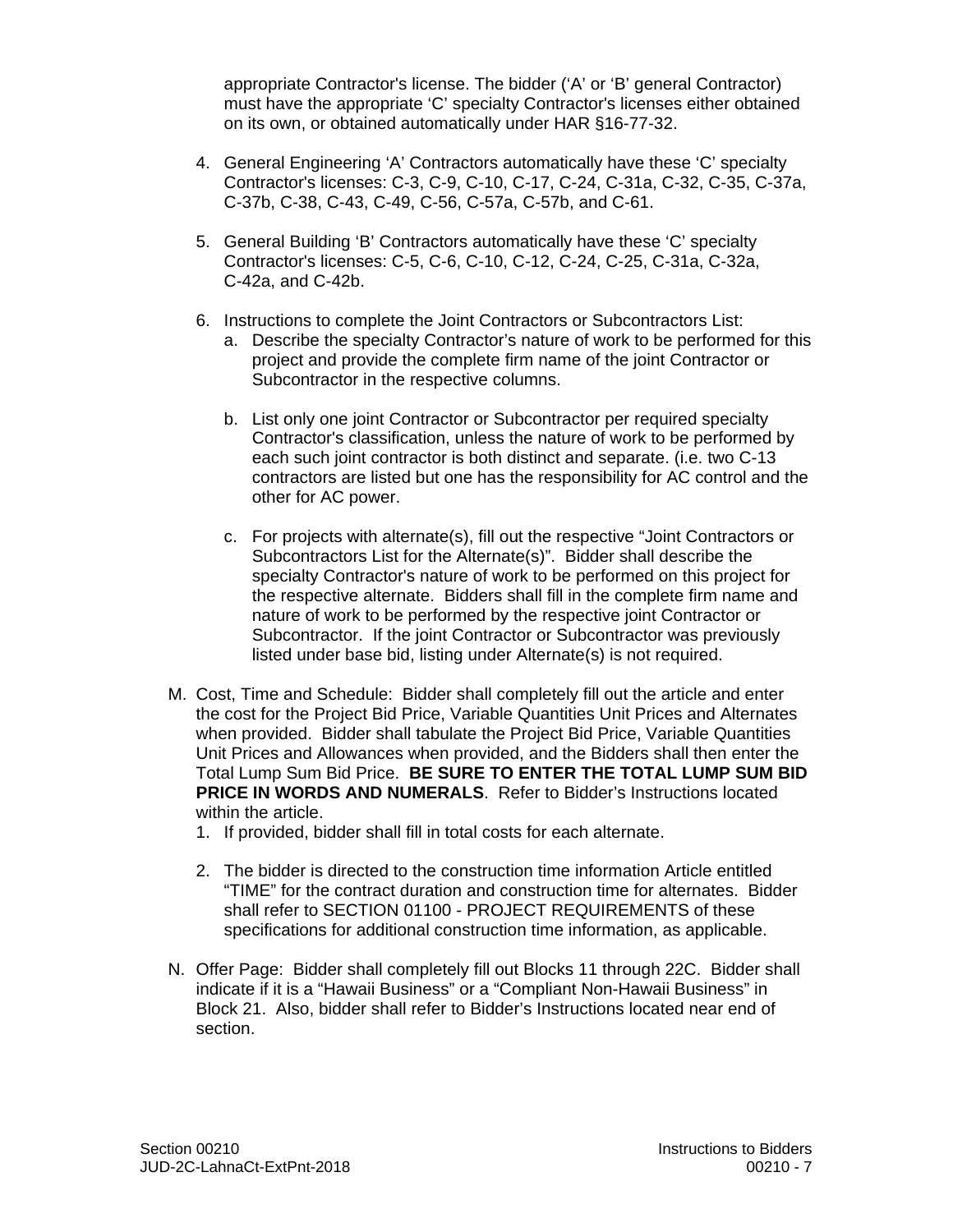## **1.06 EVALUATION CRITERIA**

- A. Evaluating Bids: The lowest responsive, responsible bid is determined by the following procedures:
	- 1. Chapter 103D, HRS, which provides for the preferences, shall apply.
	- 2. The total lump sum bid price is adjusted to reflect the applicable preferences.
		- a. For projects with alternates, the total lump sum base bid price and alternates will be adjusted to reflect the applicable preferences.
	- 3. Project control budget is established prior to the submission of bids.
	- 4. If there is more than one alternate for a project, the State will determine the precedence of the alternates for each project prior to the submission of bids.
	- 5. The project will be evaluated based on the adjusted bid price.
- B. Evaluating Bids with Additive Alternates:
	- 1. Prior to opening bids, the State will announce the project control budget. All bids will be evaluated on the basis of the same alternate item.
	- 2. After adjusting for applicable preferences, the alternates, in their precedence order, are added to the total lump sum base bid price. This (these) sum(s) are compared to the project control budget, and must be within the project control budget.
	- 3. If adding another alternate would make the aggregate amount exceed the project control budget for all bidders, that alternate will be skipped and the next alternate will be added, provided an award might be made within the project control budget. This procedure will continue, until adding any remaining alternates will result in the aggregate total amount for all the bidders to exceed the project control budget, or until no additional alternates remain.
	- 4. The bidder with the lowest aggregate amount, within the project control budget (after application of the various preferences), for the total lump sum base bid plus the alternates in their precedence order, is the "Low Bidder" for that project and is designated for award.
	- 5. Additive Alternate Example: The project control budget available is \$100,000. In the order of precedence, alternates A-1, A-2 and A-3 are additive alternates. After applying the preferences, the bids are ranked lowest price to highest price and are "Bid A", "Bid B" and "Bid C". Bid A's total lump sum base bid price and three additive alternates (in the precedence order) are \$80,000, \$16,000, \$10,000 and \$5,000 respectively. Bid B's total lump sum base bid price and three additive alternates (in the precedence order) are \$82,000, \$10,000, \$9,000 and \$3,000 respectively. Bid C's total lump sum base bid price and three additive alternates (in the precedence order) are \$85,000, \$10,000, \$8,000 and \$4,000 respectively.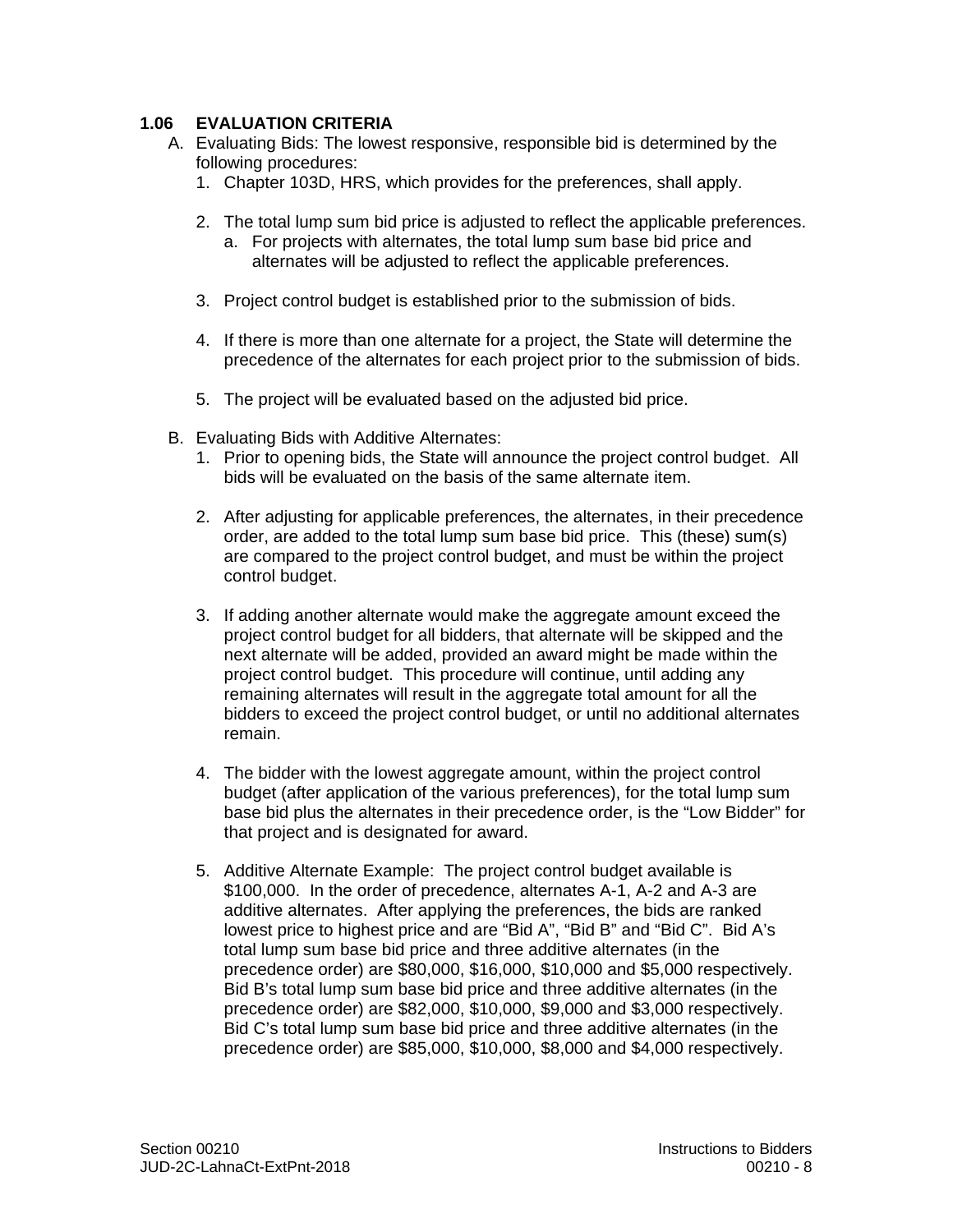- a. In adding the alternates to the bids, alternate A-1 is under the project control budget for all bids. The second alternate A-2 is initially skipped since it would cause the aggregate amount of all bids to exceed \$100,000. The third alternate A-3 is added and the aggregate amounts, including base bid price plus alternates A-1 and A-3, of both Bid B and Bid C, are under the project control budget.
- b. Bid A's aggregate total is \$101,000. Bid B's aggregate total is \$95,000. Bid C's aggregate total is \$99,000.
- c. Bid B's price including alternates A-1 and A-3 is the lowest bid price (over Bid C) and has an aggregate amount within the adjusted project control budget, and therefore is designated the "Low Bidder" for the project.
- 6. Should the Lump Sum Base Bid of all bidders exceed the project control budget, the bidder with the lowest total lump sum base bid after application of the preferences is designated the low bidder for the project.

## **1.07 METHOD OF AWARD**

- A. The contract will be awarded to the lowest responsive and responsible Bidder whose bid (including any alternates which may be selected) meets the requirements and criteria set forth in the solicitation documents and as determined by the Comptroller.
- B. In the event the total lump sum bid for bids without alternates or with additive alternates of all bidders exceeds the project control budget, the Department reserves the right to make an award to the apparent Low Bidder if additional funds are available or by reducing the scope of work through negotiation.
- C. Not used.
- D. Additional Requirements for Bids with Alternates: After determining the designated Low Bidder for the project, an award may be made on the amount of the Low Bidder's total lump sum base bid alone or on any combination of alternates exclusive of any preferences. The combination of alternates may include substituting any of the alternates that were included in the designated Low Bidder's aggregate price with an alternate that was not included, provided:
	- 1. It is in the best interest of the State,
	- 2. Funds are available at the time of award, and
	- 3. The combination of the total lump sum base bid plus alternate(s) does not change the established Low Bidder for the project.

## **1.08 OTHER CONDITIONS FOR AWARD**

- A. The Comptroller may reject any or all bids and waive any defects if the Comptroller believes the rejection or waiver is in the best interest of the State.
- B. The Comptroller may hold all bids up to 60 calendar days from the date bids were opened. Unless otherwise required by law, bids may not be withdrawn without penalty.
- C. The award of the contract is conditioned upon funds made available for the project (or projects if applicable).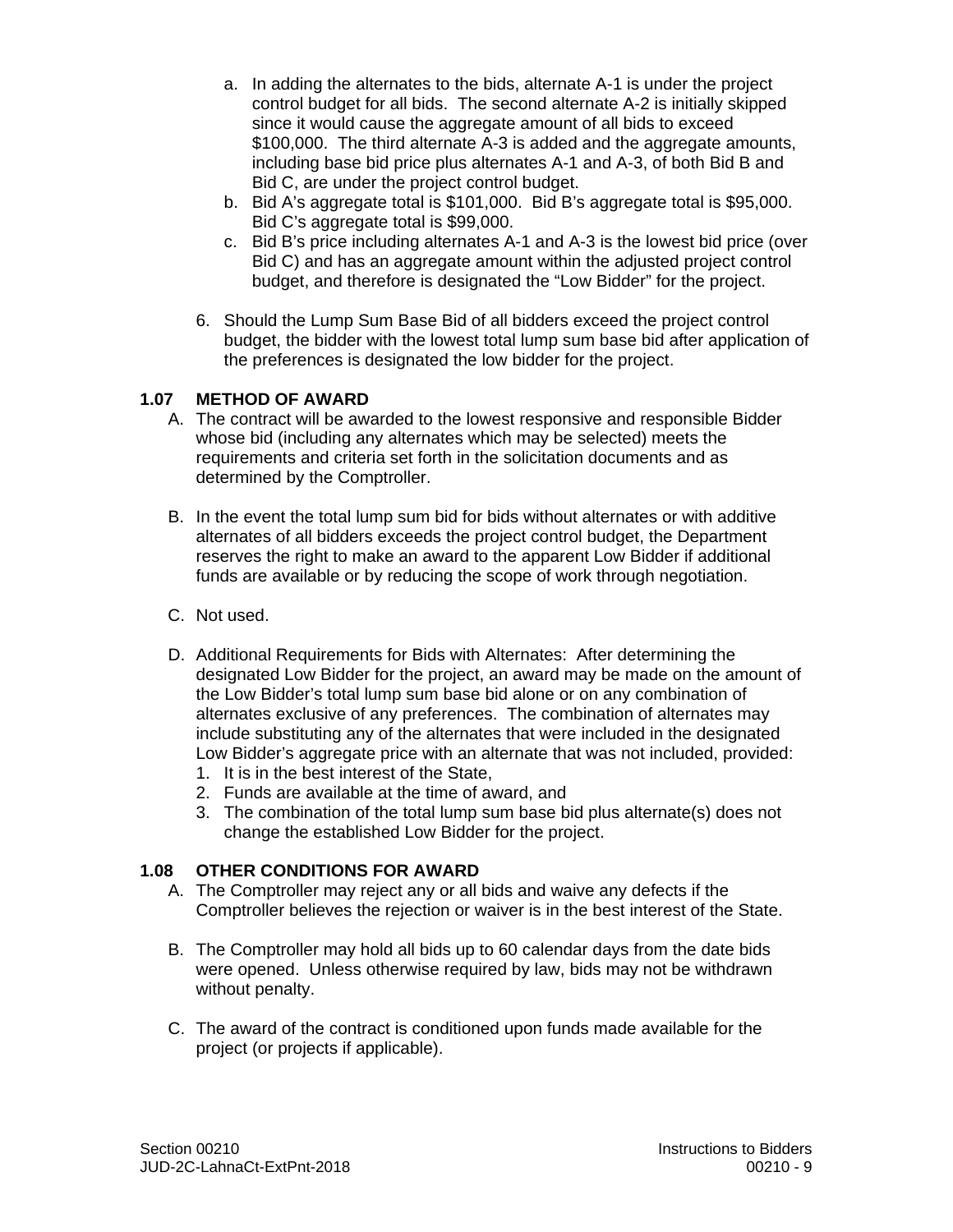D. Any agreement or contract is subject to approval by the Department of the Attorney General, and the approval of the Governor, as required by statute, regulation, rule, order, or other directive.

## **1.09 RESPONSIBILITY OF AWARDED BIDDER**

- A. Pursuant to Section 103D-310(c), HRS, the responsive bidder recommended for contract award, if any, shall be compliant with all laws governing entities doing business in the State including the following chapters:
	- 1. Chapter 237, tax clearance;
	- 2. Chapter 383, unemployment insurance;
	- 3. Chapter 386, workers' compensation;
	- 4. Chapter 392, temporary disability insurance;
	- 5. Chapter 393, prepaid health care; and
	- 6. Chapter 103D-310(c), Certificate of Good Standing (COGS) for entities doing business in the State.
- B. The State will verify compliance on Hawaii Compliance Express (HCE). The HCE is an electronic system that allows vendors/contractors/service providers doing business with the State to quickly and easily obtain proof that they are compliant with applicable laws. The HCE certificate, 'Certificate of Vendor Compliance', allows this single printable electronic certificate to be substituted for the tax clearance, labor certificate, and a Certificate of Good Standing required in Hawaii Revised Statutes (HRS), Section 103D-310(c), and Hawaii Administrative Rules (HAR), Section 3-122-112. The HCE provides compliance status in real time.
- C. Bidders are advised to register with Hawaii Compliance Express at https://vendors.ehawaii.gov before submitting an offer. Bidders are strongly encouraged to submit a 'Certificate of Vendor Compliance' with their bid package to ensure the State's ability to quickly verify compliance at the time of award. If an offeror is not compliant at the time of award, an otherwise responsive and responsible offeror may not receive the award.

## **PART 2 - PRODUCTS (Not Used)**

## **PART 3 – EXECUTION (Not Used)**

END OF SECTION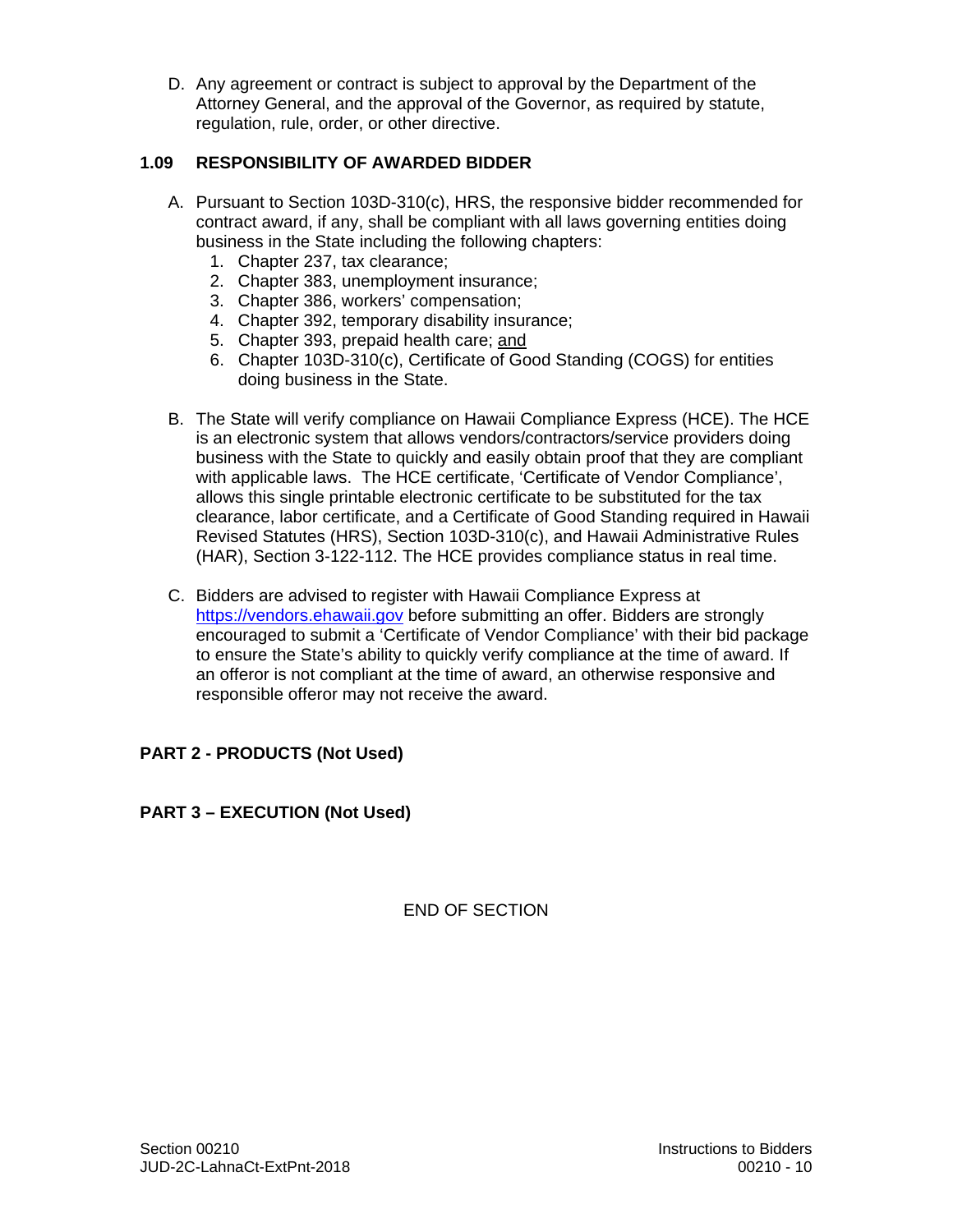## **SOLICITATION, OFFER AND CONTRACT FORM**

| 1. JUD Project Identifier:<br>JUD-2C-LahnaCt-ExtPnt-<br>2018                                                                                                                                                                                                                                                                                                                                                                                                                                                                                                                                                                                                                                                                                                                                                                                                                                        |                         | 2. TYPE OF SOLICITATION<br><b>Inivitation for Bid</b>                                                                                                                                |                                                          | 3. PAGE OF PAGES<br>1 of 10 Pages |
|-----------------------------------------------------------------------------------------------------------------------------------------------------------------------------------------------------------------------------------------------------------------------------------------------------------------------------------------------------------------------------------------------------------------------------------------------------------------------------------------------------------------------------------------------------------------------------------------------------------------------------------------------------------------------------------------------------------------------------------------------------------------------------------------------------------------------------------------------------------------------------------------------------|-------------------------|--------------------------------------------------------------------------------------------------------------------------------------------------------------------------------------|----------------------------------------------------------|-----------------------------------|
| IMPORTANT - The "offer" section must be fully completed by offeror.                                                                                                                                                                                                                                                                                                                                                                                                                                                                                                                                                                                                                                                                                                                                                                                                                                 |                         |                                                                                                                                                                                      |                                                          |                                   |
| NOTE: In sealed bid solicitations "offer" and "offeror" mean "bid" and "bidder."                                                                                                                                                                                                                                                                                                                                                                                                                                                                                                                                                                                                                                                                                                                                                                                                                    |                         |                                                                                                                                                                                      |                                                          |                                   |
| 4. ISSUED BY:<br>THE JUDICIARY - STATE OF HAWAI'I<br>CONTRACTS AND PURCHASING<br>6TH FLOOR<br>KAUIKEAOULI HALE<br>1111 ALAKEA STREET<br>HONOLULU, HAWAI'I 96813                                                                                                                                                                                                                                                                                                                                                                                                                                                                                                                                                                                                                                                                                                                                     |                         | 5. ADDRESS OFFER TO:<br>THE JUDICIARY - STATE OF HAWAI'I<br><b>CONTRACTS AND PURCHASING</b><br>6TH FLOOR<br><b>KAUIKEAOULI HALE</b><br>1111 ALAKEA STREET<br>HONOLULU, HAWAI'I 96813 |                                                          |                                   |
| 6. FOR INFORMATION                                                                                                                                                                                                                                                                                                                                                                                                                                                                                                                                                                                                                                                                                                                                                                                                                                                                                  | A. NAME<br>Steven Morar |                                                                                                                                                                                      | B. TELEPHONE NO. (NO<br>COLLECT CALLS)<br>(808) 281-4143 |                                   |
| <b>SOLICITATION</b>                                                                                                                                                                                                                                                                                                                                                                                                                                                                                                                                                                                                                                                                                                                                                                                                                                                                                 |                         |                                                                                                                                                                                      |                                                          |                                   |
| 7. THE STATE OF HAWAII REQUIRES PERFORMANCE OF THE WORK DESCRIBED IN THESE DOCUMENTS TO<br>CONSTRUCT:<br>Lahaina District Court<br><b>Building Exterior Repairs and Painting</b><br>Maui, Hawaii<br>TMK:4-5-021-016<br>After carefully examining the bid documents including the specifications, drawings, addenda, and other proposed contract<br>documents, the bidder shall furnish all labor, materials, machinery, tools, superintendence, transportation, and other construction<br>accessories, services, and facilities necessary to construct and complete, at its own risk and expense, the work and<br>requirements of the Project for the cost and time stipulated in the COST, TIME AND SCHEDULE article of Attachment A of the<br>Form. The bidder agrees to the conditions and requirements stipulated in this SOLICITATION, OFFER AND CONTRACT FORM<br>and any attachments thereto. |                         |                                                                                                                                                                                      |                                                          |                                   |
| 8. The Contractor shall complete the work as stipulated in the COST, TIME AND SCHEDULE article of Attachment A. This<br>performance period is mandatory.                                                                                                                                                                                                                                                                                                                                                                                                                                                                                                                                                                                                                                                                                                                                            |                         |                                                                                                                                                                                      |                                                          |                                   |
| 9. THE CONTRACTOR MUST FURNISH ANY REQUIRED PERFORMANCE AND PAYMENT BONDS WITHIN 10<br>CONSECUTIVE CALENDAR DAYS AFTER DATE OF THE LETTER OFAWARD. IF ALTERNATE FORMS OF SECURITY WILL<br>BE SUBMITTED, REFER TO STATE OF HAWAII, GENERAL CONDITIONS 3.7.1.3. INCORPORATED HEREIN BY<br>REFERENCE.                                                                                                                                                                                                                                                                                                                                                                                                                                                                                                                                                                                                  |                         |                                                                                                                                                                                      |                                                          |                                   |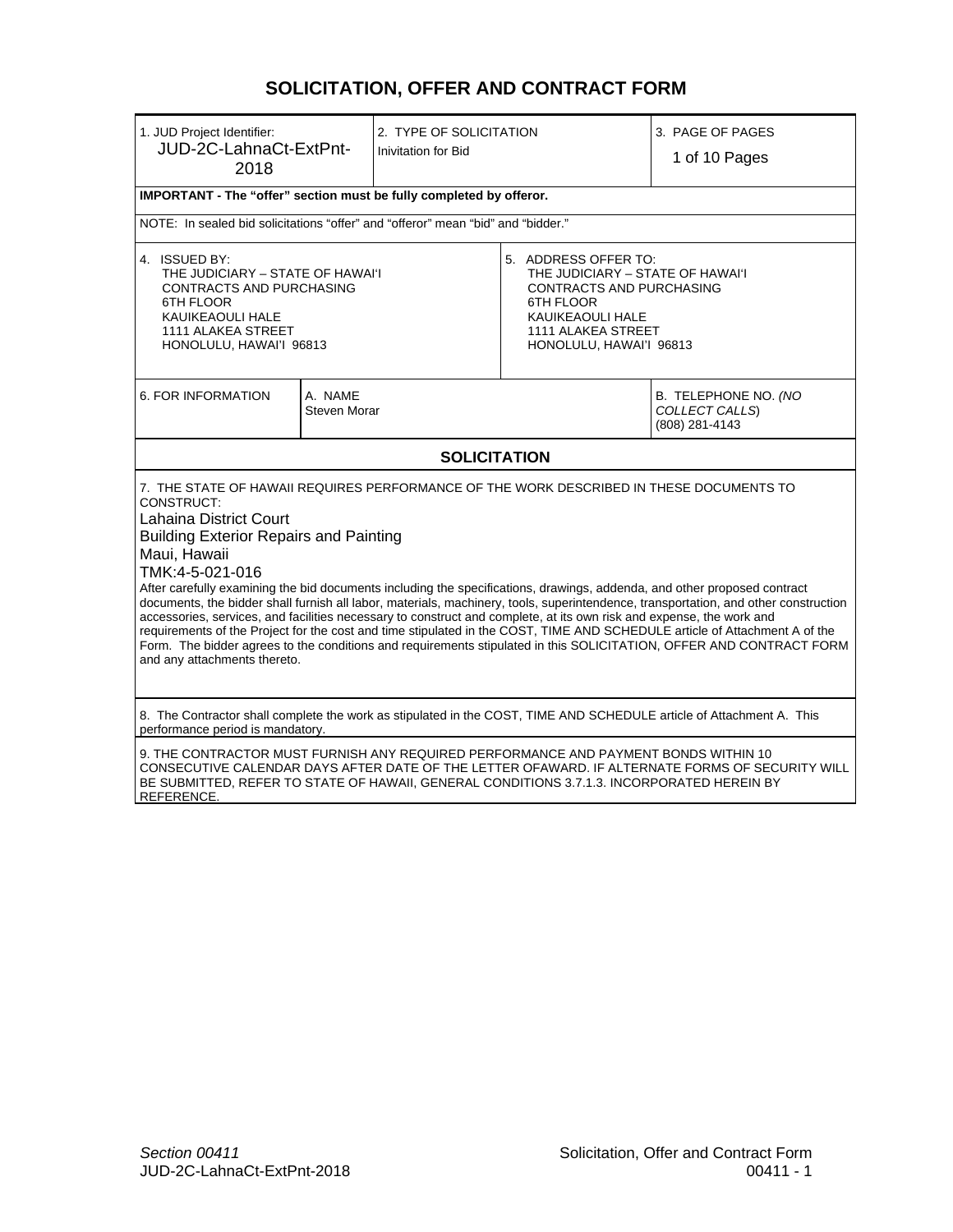10. ADDITIONAL SOLICITATION REQUIREMENTS:

- A. Offers to perform the work required are due at the place specified in Block 5, by the date and time specified in the Notice to Bidders.
- B. Bid Security is required and must be submitted with the offer if the offer amount is \$250,000 or more including alternates. Bid Security is not required with the offer if the offer amount is less than \$250,000 (Section 3-122-223(a)(1) HAR and Section 103D-305 HRS) including alternates.
- C. Hawaii Product Preference –Any offeror proposing to use the Hawaii product preference must complete the Hawaii product preference schedule form in the solicitation and submit it with the offer.
- D. Apprenticeship Agreement Preference Not applicable.
- E. Listing of Joint Contractors and Subcontractors Any offeror must submit with its offer, the name of each person or firm to be engaged by the offeror as a joint contractor or subcontractor in the performance of the contract and the nature and scope of the work to be performed by each. The offeror is directed to complete the joint contractors and subcontractors list form included in the solicitation and submit it with the offer.
- F. The Offeror be registered and compliant with Hawaii Compliance Express, link found at http://vendors.ehawaii.gov/hce/splash/welcome.html.
- G. All offers are subject to the requirements of the solicitation, including the Specifications, Notice to Bidders, Instruction to Bidders, General Conditions, and Drawings, any Special Conditions, Addenda, Bid Clarifications, and any other provision whether incorporated in full text or by reference in, or attached to, the solicitation.
- H. Contractors are hereby notified of the applicability of Section 11-355 HRS, which states that campaign contributions are prohibited from specified State or county government contractors during the term of the contract if the contractors are paid with funds appropriated by a legislative body.
- I. Recycled Product Preference Certain recycled products are not acceptable for use in this project. Any offeror proposing to use the recycled product preference must complete the recycled product preference schedule form in the solicitation and submit it with the offer.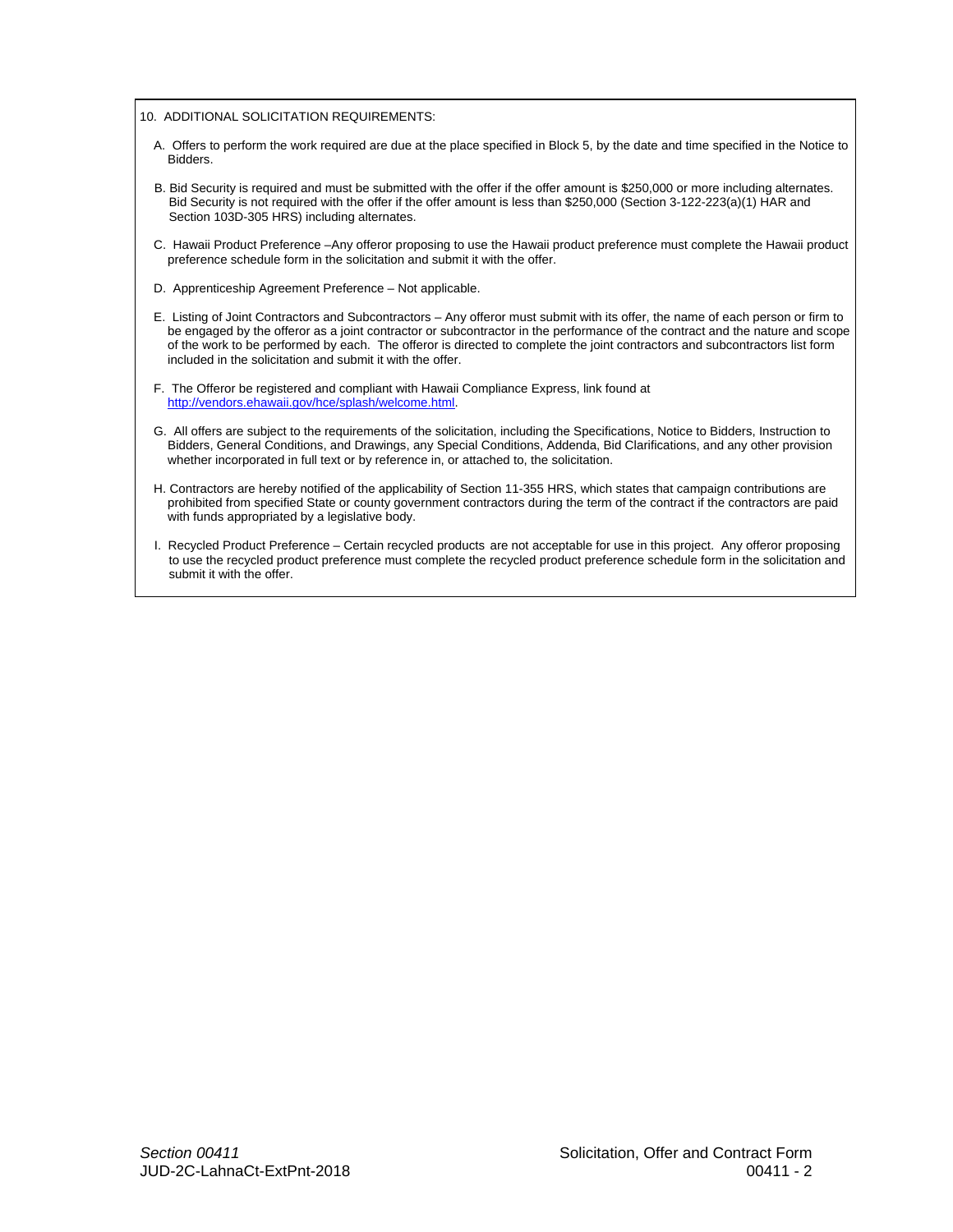| OFFER (Must be fully completed by offeror)                                                                                                                                                                                                                                                                                                         |                                                                    |  |
|----------------------------------------------------------------------------------------------------------------------------------------------------------------------------------------------------------------------------------------------------------------------------------------------------------------------------------------------------|--------------------------------------------------------------------|--|
| 11. NAME AND ADDRESS OF OFFEROR (Include Zip Code)<br>$(*1)$                                                                                                                                                                                                                                                                                       | 12. REMITTANCE ADDRESS (Include only if different<br>than item 11) |  |
| 13. TELEPHONE NO. (Include area code) FAX NO.                                                                                                                                                                                                                                                                                                      | 14. EMAIL ADDRESS                                                  |  |
| 15. FEDERAL EMPLOYER ID # (FEIN)                                                                                                                                                                                                                                                                                                                   | 16. HAWAII GENERAL EXCISE ID #                                     |  |
| 17. BUSINESS ORGANIZATION (*2)                                                                                                                                                                                                                                                                                                                     | 18. CONTRACTOR'S LICENSE NO.                                       |  |
| 19. The offeror agrees to perform the work required at the price(s) specified in the COST, TIME AND<br>SCHEDULE article of Attachment A in strict accordance with the terms of this solicitation, including<br>any attachments thereto, if this offer is accepted by the State of Hawaii within 60 calendar days after<br>the date offers are due. |                                                                    |  |
| 20. The offeror has completed Attachment A.                                                                                                                                                                                                                                                                                                        |                                                                    |  |
| 21. COMPLIANCE WITH §3-122-112 (HAR) {BIDDER'S INSTRUCTIONS: Mark one box only. If a Non-Hawaii Business,<br>write your State's name where incorporated.}<br>The undersigned represents:<br>A Hawaii Business incorporated or organized under the laws of the State of Hawaii.<br>□                                                                |                                                                    |  |
| Or<br>A Compliant Non-Hawaii Business not incorporated or organized under the laws of the State of Hawaii, but<br>□<br>registered at the State of Hawaii, Department of Commerce and Consumer Affairs, Business Registration Division<br>to do business in the State of Hawaii. State of incorporation: ____                                       |                                                                    |  |
| 22A. NAME AND TITLE OF PERSON AUTHORIZED TO SIGN OFFER (Type or print)                                                                                                                                                                                                                                                                             |                                                                    |  |
| 22B. SIGNATURE: I declare under penalty of law that the foregoing is true and<br>correct to the best of my knowledge. (*3)                                                                                                                                                                                                                         | 22C. DATE:                                                         |  |

#### **BIDDERS INSTRUCTIONS AND SOLICITATION, OFFER AND CONTRACT FORM FOOTNOTES (footnotes relate to boxes 11, 17 & 22B)**

- *(\*1) If the Offeror is a "dba" of a sole proprietor, furnish the exact legal name as registered with the Department of Commerce and Consumer Affairs.* 
	- *If Offeror is a "dba" or a "division" of a corporation, furnish the exact legal name of the corporation under which the awarded contract will be executed.*
	- *The address included in this box will be used for correspondence.*
- Other. *(\*2) For Business Organization, enter one of the following: Sole Proprietor, Partnership, Corporation, Joint Venture, or*
- *Other. (\*3) MANUAL SIGNATURE REQUIRED: attach to this page evidence of the authority of this signatory to submit bids on behalf of the Offer, and also the names and residence addresses of all officers of the company.*

Fill in information in all blank spaces or the bid may be invalidated. SOLICITATION, OFFER AND CONTRACT FORM MUST BE INTACT; MISSING PAGES OR ANY ALTERATIONS MAY INVALIDATE THE BID. TYPE OR WRITE ALL INFORMATION IN INK. USE INK FOR MANUAL SIGNATURE.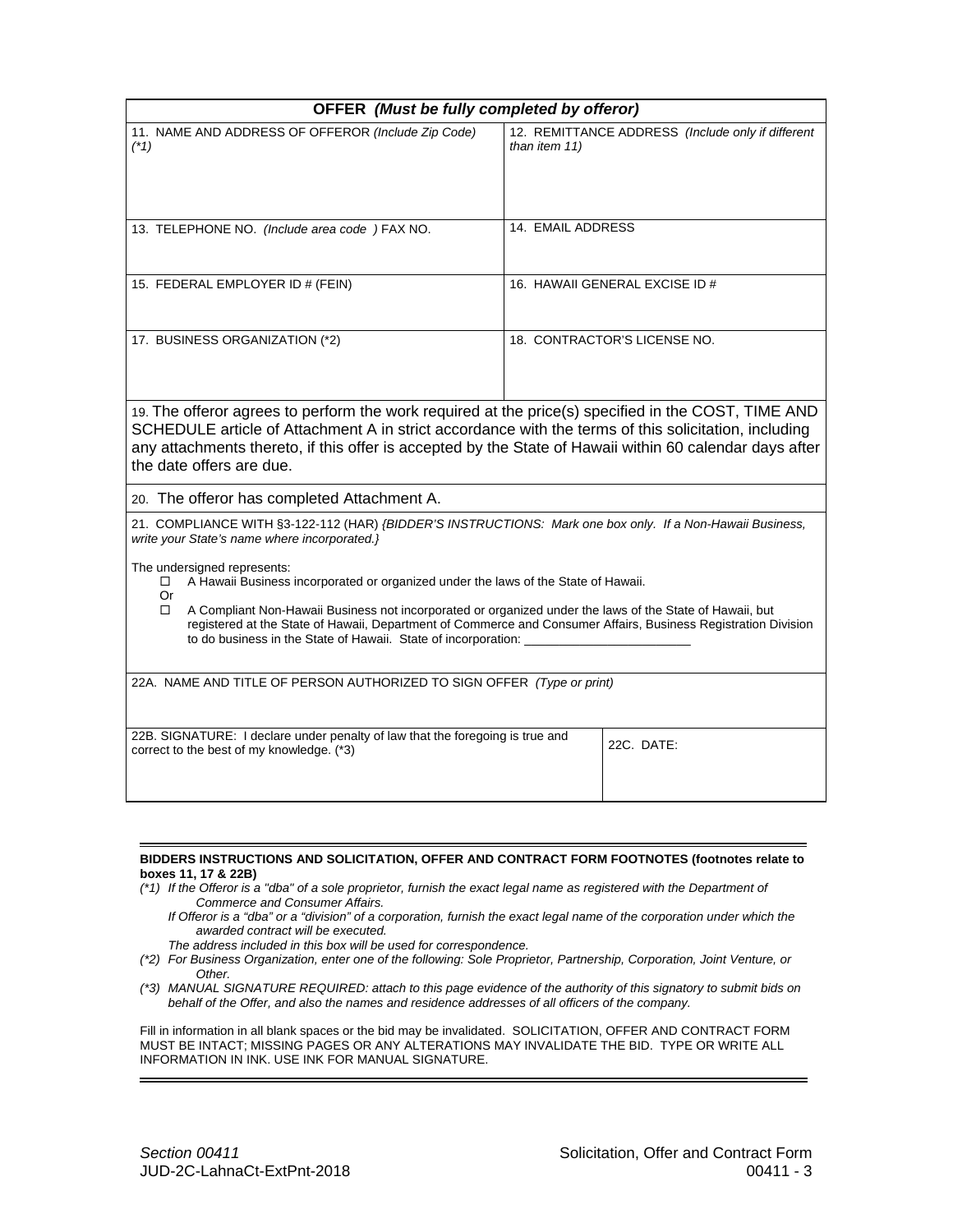| <b>CONTRACT (To be completed by The Judiciary - State of Hawai'i)</b>                                                                                                                                                                                                                                                                                                                                                                                                         |                                                                                                                                                                                                                                                                                                                                                                                     |  |  |
|-------------------------------------------------------------------------------------------------------------------------------------------------------------------------------------------------------------------------------------------------------------------------------------------------------------------------------------------------------------------------------------------------------------------------------------------------------------------------------|-------------------------------------------------------------------------------------------------------------------------------------------------------------------------------------------------------------------------------------------------------------------------------------------------------------------------------------------------------------------------------------|--|--|
| 23. CONTRACT NO.                                                                                                                                                                                                                                                                                                                                                                                                                                                              | 23A. CONTRACT DATE:                                                                                                                                                                                                                                                                                                                                                                 |  |  |
| 24. ITEMS ACCEPTED:                                                                                                                                                                                                                                                                                                                                                                                                                                                           |                                                                                                                                                                                                                                                                                                                                                                                     |  |  |
| 25. AMOUNT:                                                                                                                                                                                                                                                                                                                                                                                                                                                                   | 27. PAYMENT WILL BE MADE BY:<br>The Judiciary - State of Hawai'i<br>By ____<br>Signature<br><b>Print Name</b>                                                                                                                                                                                                                                                                       |  |  |
| 26. SUBMIT INVOICES TO ADDRESS SHOWN IN BLOCK<br>4 UNLESS DIFFERENT ADDRESS STIPULATED HERE<br>(7 copies unless otherwise specified)                                                                                                                                                                                                                                                                                                                                          | Title                                                                                                                                                                                                                                                                                                                                                                               |  |  |
| ADMINISTRATOR WILL COMPLETE ITEM 28 OR 29 AS APPLICABLE                                                                                                                                                                                                                                                                                                                                                                                                                       |                                                                                                                                                                                                                                                                                                                                                                                     |  |  |
| 28. NEGOTIATED AGREEMENT (Contractor is required<br>to sign this document and return ______ copies to issuing<br>office.) Contractor agrees to furnish and deliver all items<br>or perform all work for the consideration slated in this<br>contract. The rights and obligations of the parties to this<br>contract shall be governed by (a) this contract award, (b)<br>the solicitation, and (c) any document incorporated by<br>reference in or attached to this contract. | 29. AWARD (Contractor is not required to sign this<br>$\Box$<br>document.) Your offer on this solicitation is hereby<br>accepted as to the items listed in Block 24. This award<br>consummates the contract, which consists of (a) the<br>Judiciary - State of Hawaii solicitation and your offer, and<br>(b) this contract award. No further contractual document<br>is necessary. |  |  |
| 28A. NAME AND TITLE OF CONTRACTOR OR PERSON<br>AUTHORIZED TO SIGN (Type or print)                                                                                                                                                                                                                                                                                                                                                                                             | 29A. NAME OF ADMINISTRATOR (Type or print)                                                                                                                                                                                                                                                                                                                                          |  |  |
| 28B. SIGNATURE: I declare under penalty of law that the<br>foregoing is true and correct to the best of my<br>knowledge.                                                                                                                                                                                                                                                                                                                                                      | 29B. THE JUDICIARY - STATE OF HAWAI'I<br>By:                                                                                                                                                                                                                                                                                                                                        |  |  |
| 28C. DATE                                                                                                                                                                                                                                                                                                                                                                                                                                                                     |                                                                                                                                                                                                                                                                                                                                                                                     |  |  |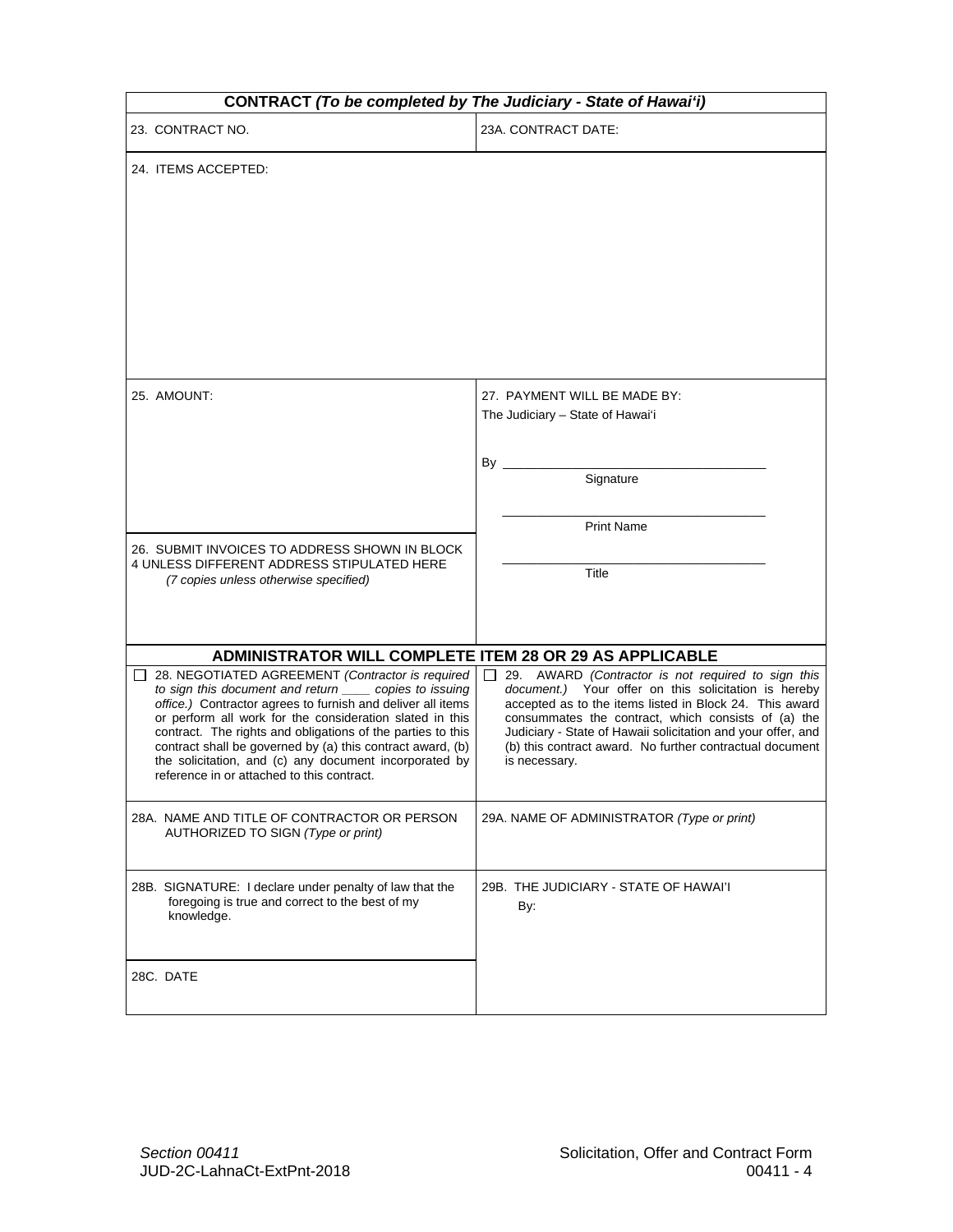## **ATTACHMENT A**

#### **A. COST, TIME AND SCHEDULE**

Lahaina District Court Building Exterior Repairs and Painting PROJECT IDENTIFIER: JUD-2C-LahnaCt-ExtPnt-2018

#### **1. COST:**

| <b>Project Bid Price</b>             |  |
|--------------------------------------|--|
| <b>TOTAL LUMP SUM BASE BID PRICE</b> |  |

DOLLARS

*{BIDDER'S INSTRUCTIONS: Fill in the total lump sum base bid price in numbers and write out the total lump sum base bid price in words.}* 

#### **Alternates**

Alternate A, Add: Repair and paint retaining wall and paint transformer enclosure and building identification monument  $sign.$  \$

**2. TIME:** 

See SECTION 01100 - PROJECT REQUIREMENTS for additional time and duration requirements.

**Contract Duration**  180 Calendar Days

#### **3. SCHEDULE FOR WORK**

Contractor shall commence and complete all work within the contract duration stipulated and as follows:

- a. After the project is awarded, the contractor shall begin preparatory work, obtain approvals, permits, process submittals or conduct other work as directed. The contractor shall not start any work at the jobsite or order any materials, unless the Contracting Officer specifically issues a written authorization to proceed with designated work.
- b. Upon receipt of the executed contract and a written authorization from the Contracting Officer, the contractor may proceed with ordering materials, doing offsite fabrication and similar work, approved by DAGS, prior to issuance of the formal Notice to Proceed. The Contractor shall not start any work at the jobsite before the formal Notice to Proceed is issued, unless the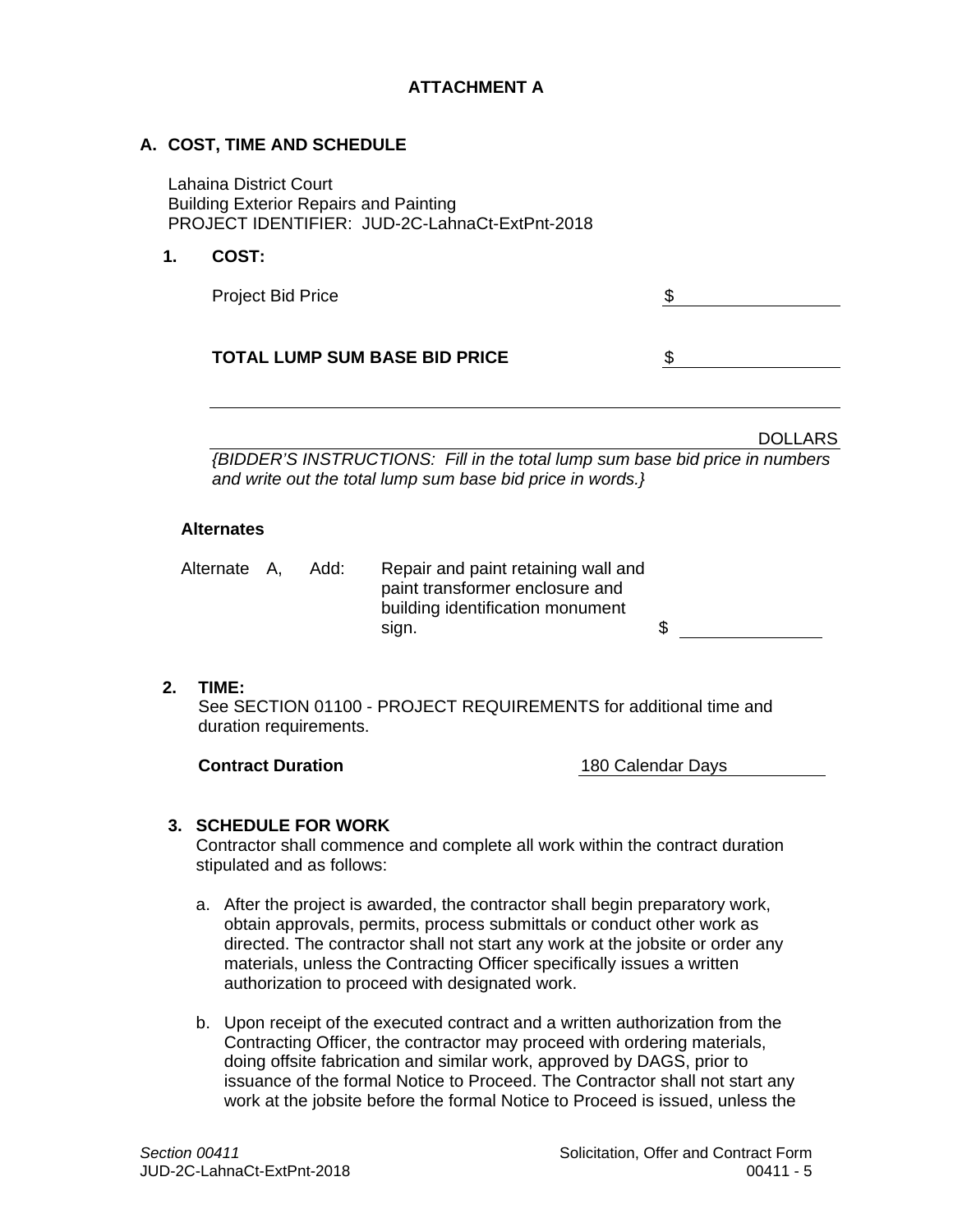Contracting Officer specifically issues a written authorization to proceed with designated work. Payment for materials ordered and received prior to DAGS issuance of the formal Notice to Proceed are subject to the following conditions:

- 1. The contractor is responsible for all storage costs incurred. No additional compensation will be made;
- 2. Ordering materials prior to the formal Notice to Proceed will not decrease or increase the specified contract time; and
- 3. Conditions as specified in the DAGS 1999 INTERIM GENERAL CONDITIONS, and other conditions required by the contract documents.
- c. After issuance of the formal Notice to Proceed or upon written authorization from the Contracting Officer to proceed with designated work, the contractor shall order approved materials, do off-site fabrication and similar work. The contractor shall start and complete the jobsite work per the dates, times and durations noted in the COST, TIME AND SCHEDULE article.>

## **B. ALTERNATES**

Bidder offers to incorporate in the work the alternates that are described on the drawings and in specification SECTION 01230 – ALTERNATES. For the purpose of evaluating the bid, the alternates listed in COST, TIME AND SCHEDULE article and in SECTION 01230 – ALTERNATES, are in the order of precedence.

#### **C. BID SECURITY**

Not required for this project as the estimated value of the public works contract is less than \$250,000.

### **D. RECEIPT OF ADDENDA AND BID CLARIFICATIONS**

Bidder acknowledges receipt of the following Addenda and Bid Clarifications issued by the Department, and the bidder shall indicate by marking each applicable box:

- 
- 
- 
- 
- 
- Addendum No. 1 Bid Clarification No. 1
- □ Addendum No. 2 □ Bid Clarification No. 2<br>□ Addendum No. 3 □ Bid Clarification No. 3
	- □ Bid Clarification No. 3
- □ Addendum No. 4 □ Bid Clarification No. 4
- $\Box$  Addendum No. 5  $\Box$  Bid Clarification No. 5

#### **E. PREFERENCE**

Bidder agrees that:

- 1. Preferences are considered in the evaluation of bids; however, the award of the contract will be in the amount of the bid offered exclusive of any preferences.
- 2. If granted Hawaii product or recycled product preference and awarded the contract, the Contractor must use the designated products in the work; otherwise, the Contractor may be in default of the contract.
- 3. If granted the Apprenticeship Agreement Preference and awarded the contract, the Contractor must, for the duration of the contract, certify each month that work is being conducted on the project, that it continues to be a participant in the relevant apprenticeship program for each trade it employs.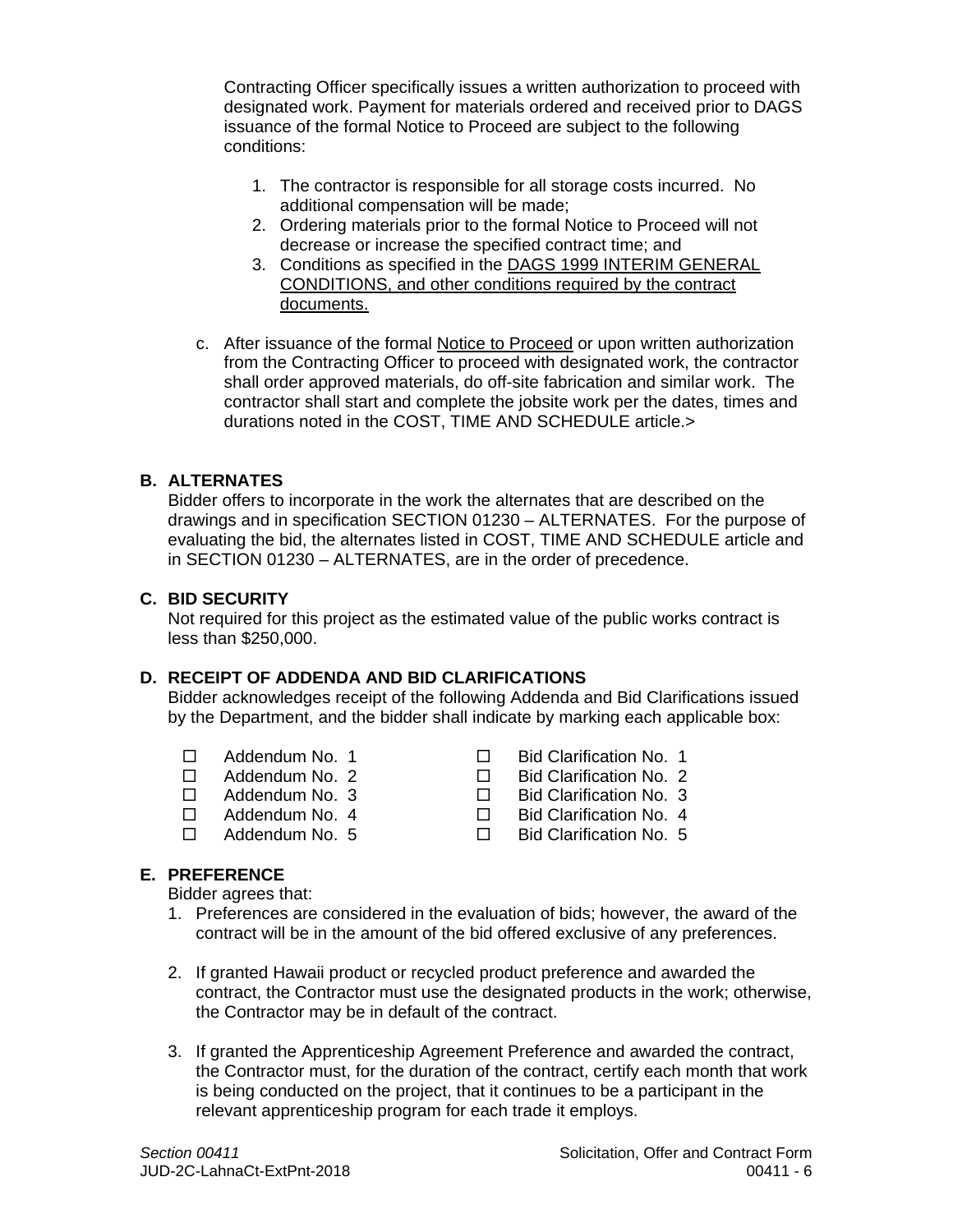## **F. HAWAII PRODUCT PREFERENCE: N/A**

#### **G. RECYCLED PRODUCT PREFERENCE: N/A**

#### **H. APPRENTICESHIP AGREEMENT PREFERENCE**

The estimated value of the public works contract is less than \$250,000 and the apprenticeship agreement preference pursuant to Hawaii Revised Statutes §103- 55.6 (Act 17, SLH 2009) shall not apply.

#### **I. OTHER CONDITIONS**

- 1. Bidder agrees to pay liquidated damages as specified in SECTION 00800 SPECIAL CONDITIONS.
- 2. Bidder declares that its firm was not assisted or represented by an individual who has, in a State capacity, been involved in this project or this proposed contract in the past two consecutive years.
- 3. **Anti-collusion Certification** In accordance with §3-122-192 (HAR), the bidder declares that the price submitted for this bid is independently arrived at without collusion.
- 4. **Certification for Safety and Health Programs for Offers in excess of \$100,000** - In accordance with HRS 396-18, the bidder certifies that its organization will have a written safety and health plan for this project that will be available and implemented by the date when onsite construction starts. Bidder may obtain the requirements for the safety plan from the Department of Labor and Industrial Relations, Occupational, Safety and Health Division (HIOSH).
- 5. **Labor and Wage Certification** (Chapter 104 HRS) For projects in excess of \$2,000, the bidder shall comply with the requirements of Chapter 104 HRS, "Wages and Hours of Employment on Public Works Construction Projects" and shall certify that:
	- a. Individuals engaged in the performance of the contract on the job site shall not be paid less than wages the Director of Labor and Industrial Relations determines to be prevailing for corresponding classes of laborers and mechanics employed on public works projects, including any periodic adjustments to the prevailing wages during the performance of the contract; and
	- b. Overtime compensation shall be at one and one-half times the basic hourly rate plus fringe benefits for hours worked on Saturday, Sunday, or legal holiday of the State or in excess of eight hours on any other day; and
	- c. All applicable laws of the federal and state governments relating to workers' compensation, unemployment compensation, payment of wages, and safety shall be fully complied with.
- 6. Upon the acceptance of the bid by the Procurement Officer, the bidder must enter into and execute a contract and furnish a performance and payment bond. These bonds shall conform to the provisions of HRS Sections 103D-324 and 325, and any law applicable thereto.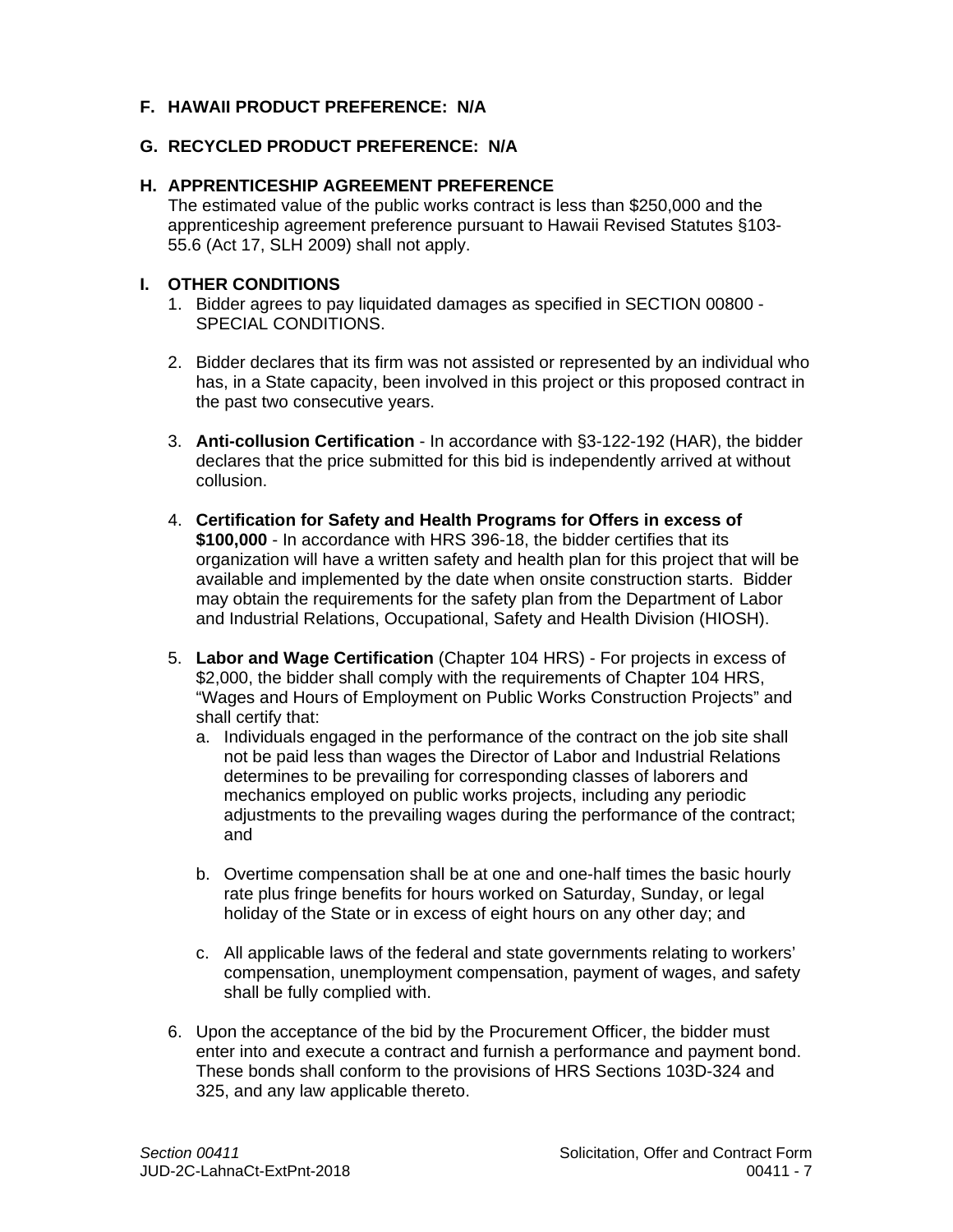- 7. **Compliance with §103D-310 HRS**: Bidder shall be incorporated or organized under the laws of the State or registered to do business in the State as a separate branch or division that is capable of fully performing under the contract.
- **J. LISTING JOINT CONTRACTORS OR SUBCONTRACTORS** (HRS, 103D-302) It is the sole responsibility of the bidder to review the requirements of this project and determine the appropriate specialty contractor's licenses that are required to complete the project. The bidder acknowledges that as a general contractor ('A' or 'B' license) the bidder is prohibited from undertaking any work solely or as part of a larger project, which would require the bidder ('A' or 'B' general contractor) to act as a specialty ('C' license) contractor in any area in which the bidder ('A' or 'B' general contractor) has no specialty contractor's license. The bidder ('A' or 'B' general contractor) must have the appropriate 'C' specialty contractor's licenses either obtained on its own, or obtained automatically under HAR §16-77-32.

General Engineering 'A' Contractors automatically have these 'C' specialty contractor's licenses: C-3, C-9, C-10, C-17, C-24, C-31a, C-32, C-35, C-37a, C-37b, C-38, C-43, C-49, C-56, C-57a, C-57b, and C-61.

General Building 'B' Contractors automatically have these 'C' specialty contractor's licenses: C-5, C-6, C-10, C-12, C-24, C-25, C-31a, C-32a, C-42a, and C-42b.

Bidder agrees the completed listing of joint contractors or subcontractors is required for the project and that the bidder, together with the listed joint contractors and subcontractors, have all the specialty contractor's licenses to complete the work.

#### **Joint Contractors or Subcontractors List**

*{BIDDER'S INSTRUCTIONS: Refer to SECTION 00210 - INSTRUCTIONS TO BIDDERS for detailed instruction to fill out this list. Write in the complete firm name and nature of work to be performed by the required joint contractor or subcontractor.}* 

| <b>COMPLETE FIRM NAME JOINT CONTRACTOR</b><br>OR SUBCONTACTOR | NATURE OF WORK TO BE PERFORMED |
|---------------------------------------------------------------|--------------------------------|
|                                                               |                                |
|                                                               |                                |
|                                                               |                                |
|                                                               |                                |
|                                                               |                                |
|                                                               |                                |
|                                                               |                                |
|                                                               |                                |
|                                                               |                                |
|                                                               |                                |
|                                                               |                                |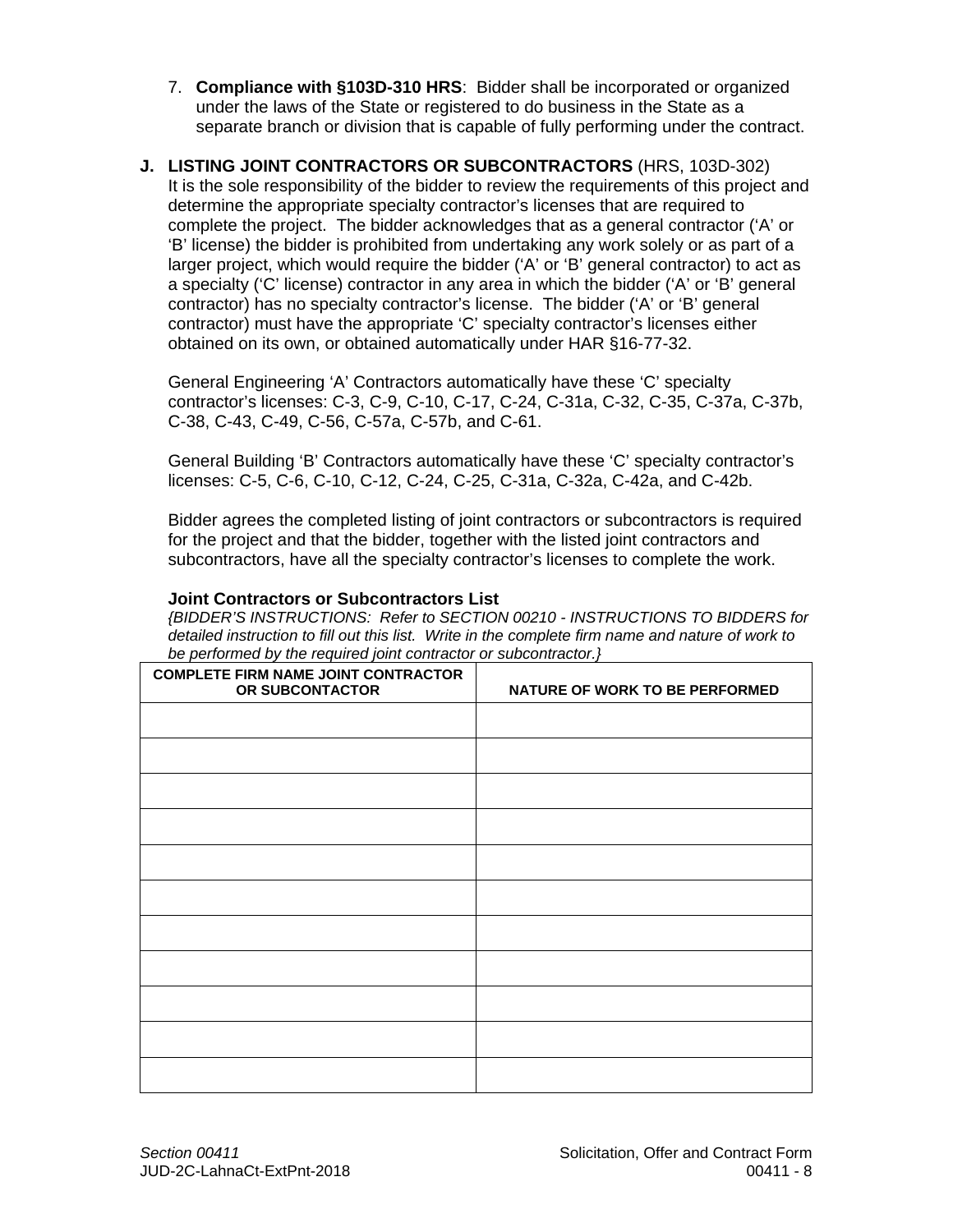## **Joint Contractors or Subcontractors List for the Alternate(s)**

Bidder agrees that for projects with alternate(s), the joint Contractors or Subcontractor listed in the completed "Joint Contractors or Subcontractors List for the Alternate(s)" will perform work for the respective alternate.

*{BIDDER'S INSTRUCTIONS: Refer to SECTION 00210 - INSTRUCTIONS TO BIDDERS for detailed instruction to fill out this list. Write in the complete class number, class description, firm name and license number of the required joint Contractor or Subcontractor.}* 

#### **Alternate A**

| <b>COMPLETE FIRM NAME JOINT CONTRACTOR</b><br>OR SUBCONTACTOR | NATURE OF WORK TO BE PERFORMED |
|---------------------------------------------------------------|--------------------------------|
|                                                               |                                |
|                                                               |                                |
|                                                               |                                |
|                                                               |                                |
|                                                               |                                |
|                                                               |                                |
|                                                               |                                |
|                                                               |                                |
|                                                               |                                |
|                                                               |                                |
|                                                               |                                |

#### **K. LIQUIDATED DAMAGES**

Liquidated damages in the sum stated in the Special Conditions will be deducted from the Contractor's final payment if the work is not completed within the time specified in this solicitation and any time extensions granted in writing to the Contractor by the State.

#### **L. COMPENSATION**

All payments shall be made in the manner and at the times indicated in the Contract Documents.

It is understood and agreed that the compensation paid by the Judiciary to the Contractor shall include all expenses incurred by the Contractor for all loss or damage arising out of the nature of the work, from the action of the elements, or from any delay or unforeseen obstruction or difficulty encountered in the prosecution of the work; for all risks of every description connected with the work; and for all expenses incurred by or in consequence of the suspension or discontinuation of the work, except as set forth in the General Conditions.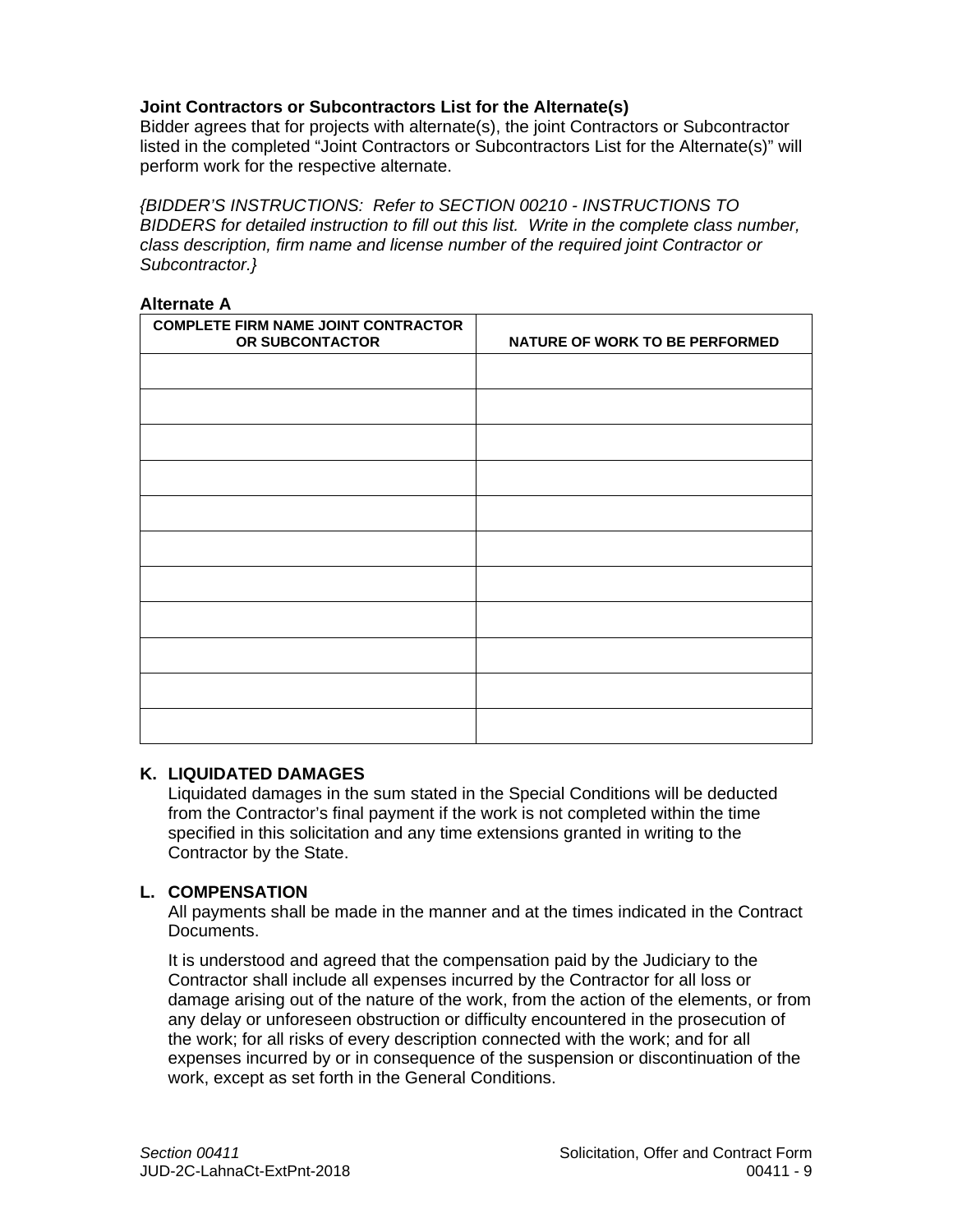It is further agreed by the parties that any portion of the Contract price payable to the Contractor out of federal funds shall be paid to the Contractor only when such federal funds are received, and this contract shall not be construed as binding the State to pay said portion out of any fund other than those which are received from the Federal government.

## **M. GUARANTY OF WORK**

The Contractor agrees to guaranty all work under this Contract for the period(s) stipulated in the Contract Documents from the project acceptance date.

If any unsatisfactory condition or damage develops within the time of this guaranty due to materials or workmanship that are deficient, inferior, or not in accordance with the contract, the Contractor shall, when notified by the State, immediately place such guaranteed work in a condition satisfactory to the State and make repairs of all damage to the buildings, equipment and grounds made necessary in fulfillment of the guaranty. Everything necessary for the fulfillment of any guaranty shall be done without any expense to the State. It is understood that the performance and payment bond furnished by the Contractor under this Contract may be used to secure performance of Contractor's guaranty.

## **N. CONTRACT DOCUMENTS**

It is understood and agreed that the following documents, and any amendments or addenda thereto, comprise this contract and are fully a part of this Contract as though attached hereto or set forth at length herein: (1) Contractor's accepted proposal; (2) General Conditions; (3) Drawings; (4) Specifications, including the Notice to Bidders, Instructions to Bidders, and Special Conditions, Addenda, Bid Clarifications, if any; (5) Combination Performance and Labor and Material Payment Bond; and (6) this Contract Agreement.

#### **O. ENTIRE AGREEMENT**

This Contract is the entire agreement between parties, and no alterations, changes, or additions thereto shall be made, except in writing approved by the parties.

## **P. ATTACHMENTS TO BE PROVIDED BY OFFER AS APPLICABLE**

- □ Corporate Resolution
- $\Box$  Certificate of Vendor Compliance (HCE)
- $\Box$  Power of Attorney

END OF SECTION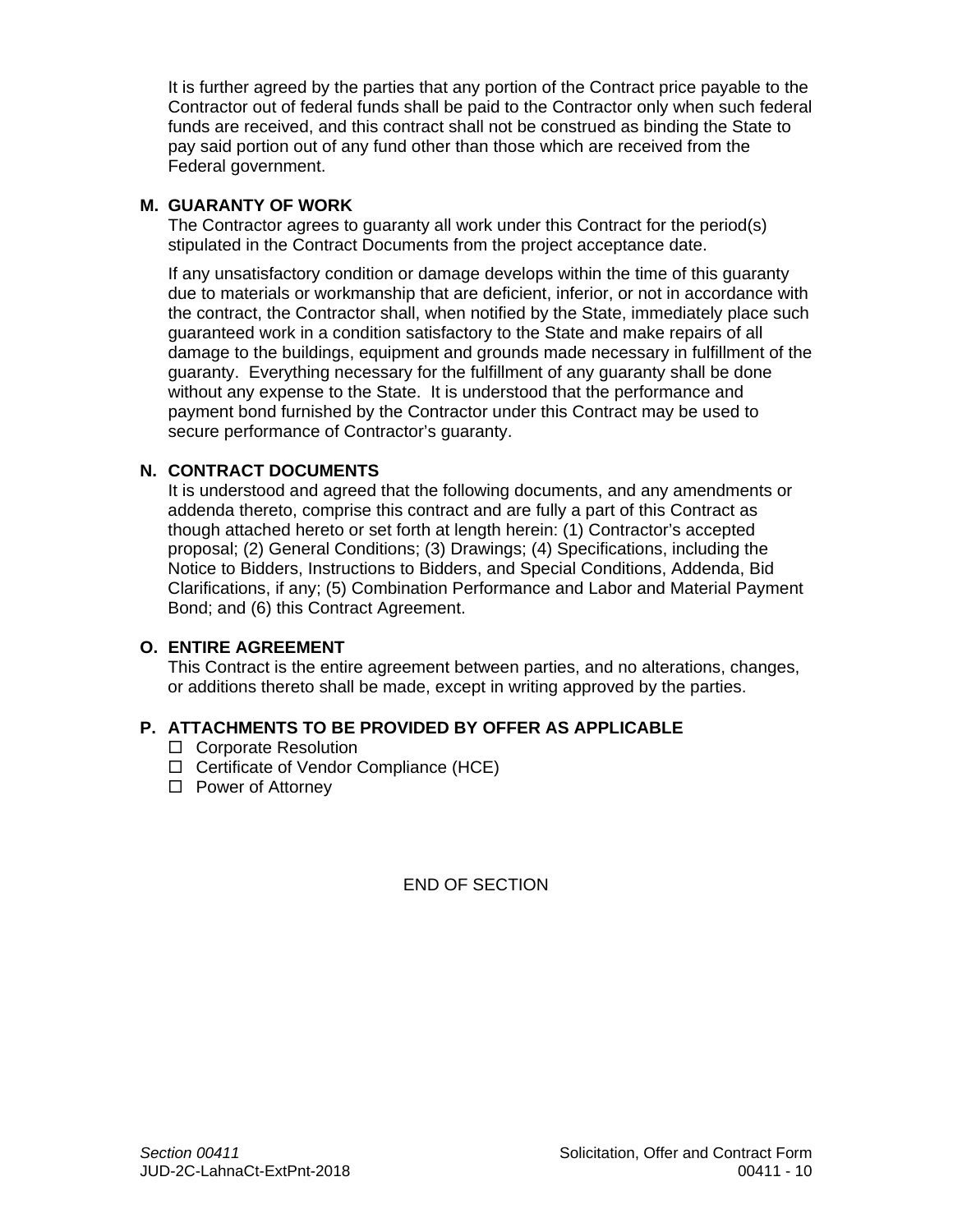## **SECTION 00700 - GENERAL CONDITIONS**

#### **PART 1 - GENERAL**

#### **1.01 GENERAL CONDITIONS**

A. The publication by the Public Works Division, Department of Accounting and General Services, State of Hawaii, titled "INTERIM GENERAL CONDITIONS 1999 Edition," known as the "GENERAL CONDITIONS", forms part of the State of Hawaii Contract between the Contractor and the State of Hawaii. The GENERAL CONDITIONS are not physically included with these specifications, but are included by reference. Copies of the GENERAL CONDITIONS may be obtained from the Department of Accounting and General Services, Public Works Division, Oahu Office, State of Hawaii, fourth floor of the Kalanimoku Building, Room 422, 1151 Punchbowl Street, Honolulu, Hawaii or at the DAGS District Offices on Kauai, Maui and Hawaii. GENERAL CONDITIONS are also available for download at:

http://pwd.hawaii.gov/wpcontent/uploads/2014/12/InterimGeneralConditions1999Edition.pdf.

- B. The GENERAL CONDITIONS and SECTION 00800 SPECIAL CONDITIONS shall govern the Work specified in all DIVISIONS and SECTIONS.
- C. Wherever the term 'Interim General Conditions' appears in the Contract Documents, it shall be replaced with the term "GENERAL CONDITIONS."
- **1.02 REVISIONS TO THE GENERAL CONDITIONS** The following changes shall govern over the respective items in the published "INTERIM GENERAL CONDITIONS, 1999 Edition."
	- A. Under ARTICLE 1 DEFINITIONS, replace existing sections (1.4, 1.5, 1.9, 1.11, 1.12, 1.18, 1.24, 1.26, 1.28, 1.37, 1.43, 1.44, 1.49, and 1.50 respectively) and add new sections (1.65 through 1.76 respectively):
		- "**1.4 ADMINISTRATOR** Administrative Director of the Courts
		- **1.5 ADVERTISEMENT** A public announcement soliciting bids or offers.
		- **1.9 BID** See Offer.
		- **1.11 BIDDER** See Offeror.
		- **1.12 BIDDING DOCUMENTS (or SOLICITATION DOCUMENTS)** The advertisement solicitation notice and instructions, Offer requirements, Offer forms, and the proposed contract documents including all addenda, and clarifications issued prior to receipt of the Offer.
		- **1.18 COMPTROLLER** Administrative Director of the Courts.
		- **1.24 CONTRACT TIME (or CONTRACT DURATION)** The number of calendar (or working) days provided for completion of the contract, inclusive of authorized time extensions. The number of days shall begin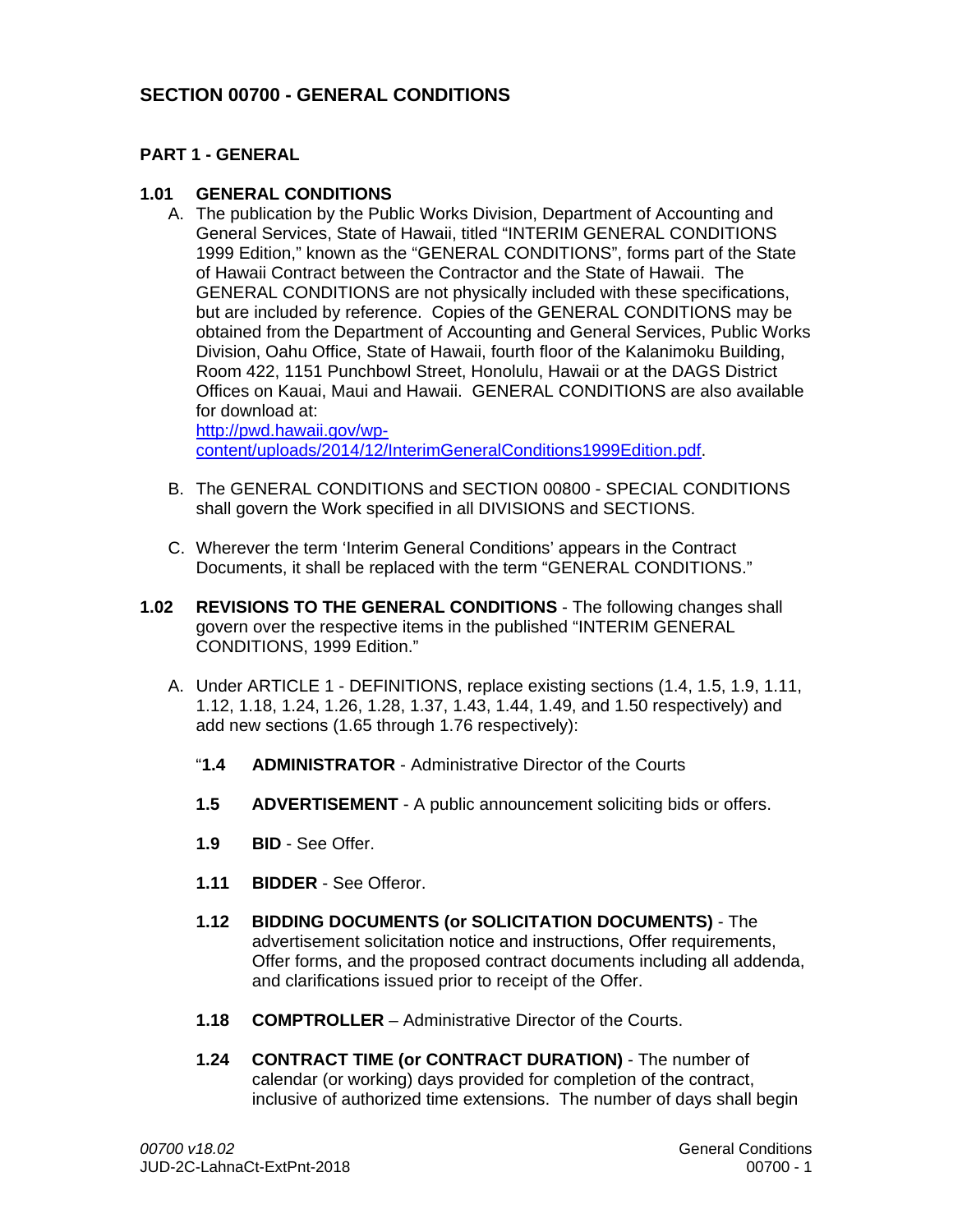running on the effective date in the Notice to Proceed. If in lieu of providing a number of calendar (or working) days, the contract requires completion by a certain date, the work shall be completed by that date.

- **1.26 DEPARTMENT** The Judiciary
- **1.28 ENGINEER** The Administrative Director of the Courts, or the authorized person to act in the Administrator's behalf.
- **1.37 INSPECTOR** The person assigned by the Contracting Officer to inspect and monitor construction operations.
- **1.43 NOTICE TO CONTRACTORS** See Solicitation.
- **1.44 NOTICE TO PROCEED** A written notice from the Department to the Contractor establishing the applicable Contract Duration, Project Start Date, Jobsite Start Date, Jobsite Completion Date, and Contract Completion Date.
- **1.49 PROPOSAL (Bid)** See Offer (or Bid).
- **1.50 PROPOSAL FORM** See Offer Form (or Bid Form).
- **1.65 CONTRACTING OFFICER** See Engineer.
- **1.66 JOBSITE START DATE** The date when on-site construction may start.
- **1.67 JOBSITE COMPLETION DATE** The date when on-site construction must be completed.
- **1.68 OFFER (or BID)** The executed document submitted by an Offeror in response to a solicitation request, to perform the work required by the proposed contract documents, for the price quoted and within the time allotted.
- **1.69 OFFEROR (or BIDDER)**  Any individual, partnership, firm, corporation, joint venture or other legal entity submitting directly or through a duly authorized representative or agent, an Offer for the work or construction contemplated.
- **1.70 OFFER FORM (or BID FORM)** The form prepared by the Department on which the Offeror submits the written offer or bid. By submitting an offer or bid, the Offeror adopts the language on the form as its own.
- **1.71 PROJECT CONTROL BUDGET** -The amount of funds set aside for the construction of the Project.
- **1.72 PROJECT START DATE** The date established in the Notice to Proceed when the Contractor shall begin prosecution of the work and the start of contract time.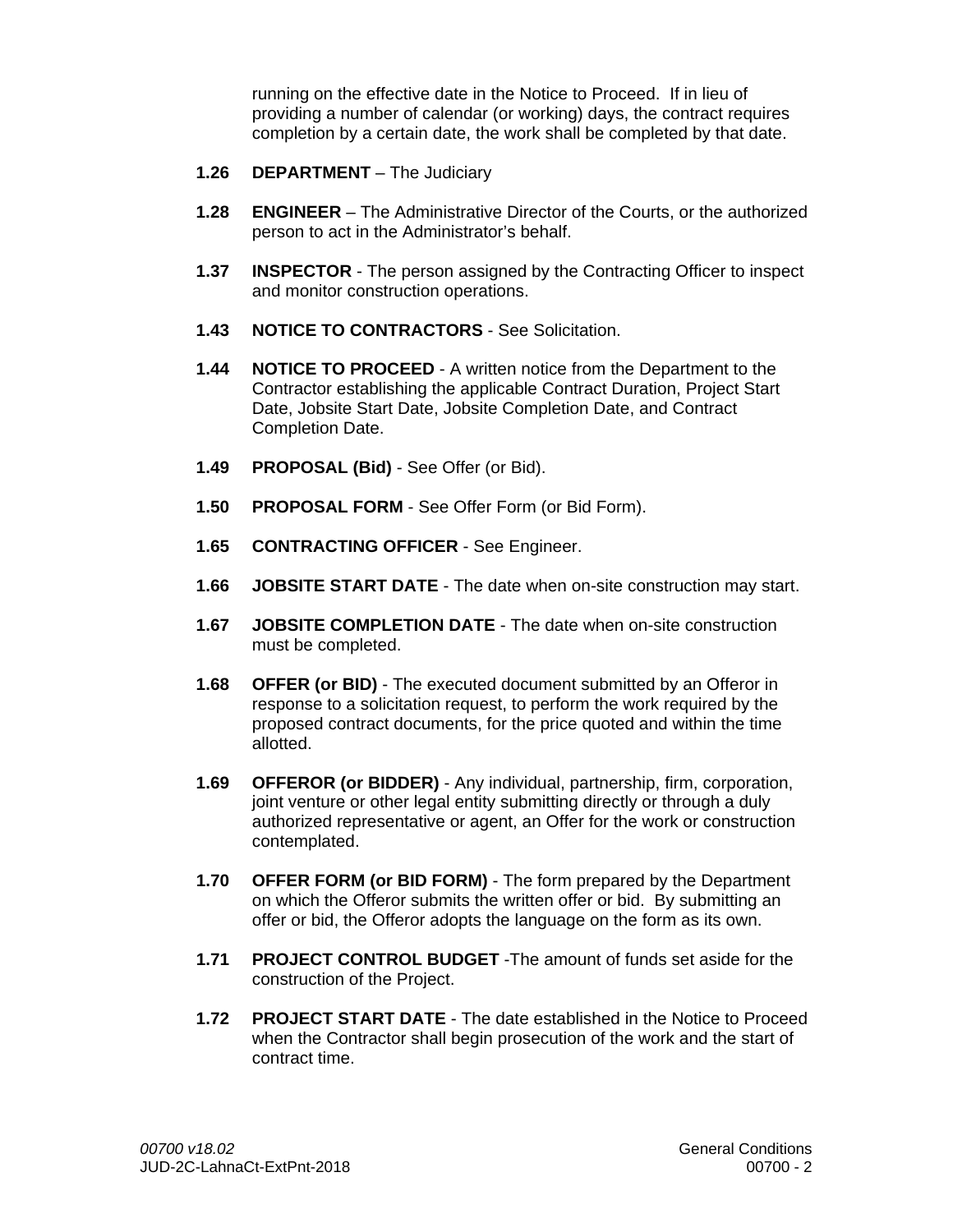- **1.73 RESIDENT**  A person who is physically present in the State of Hawaii at the time the person claims to have established the person's domicile in the State of Hawaii and shows the person's intent is to make Hawaii the person's primary residence.
- **1.74 SHORTAGE TRADE** A construction trade in which there is a shortage of Hawaii residents qualified to work in the trade as determined by the Department of Labor and Industrial Relations.
- **1.75 SOLICITATION** An Invitation to Bid or Request for Proposals or any other document issued by the Department to solicit bids or offers to perform a contract. The solicitation may indicate the time and place to receive the bids or offers and the location, nature and character of the work, construction or materials to be provided."
- **1.76 PUBLIC WORKS ADMINISTRATOR** See Engineer.
- B. Under ARTICLE 2 PROPOSAL REQUIREMENTS AND CONDITIONS, modify section 2.1 – QUALIFICATION OF BIDDERS, by deleting 2.1.1, through 2.1.2.8 and substitute the following 2.1.1 through 2.1.2:

## "**2.1.1 Notice of Intention to Bid**

2.1.1.1 In accordance with section 103D-310, Hawaii Revised Statutes, and Section 3-122-111, Hawaii Administrative Rules, a written notice of intention to bid need not be filed for construction of any public building or public work. A written notice of intention to bid need not be filed for mere furnishing and installing of furniture, equipment, appliances, material and any combination of these items when a Contractor's license is not required under Chapter 444 of the Hawaii Revised Statutes, as amended, and the rules and regulations of the Contractor's License Board.

2.1.1.2 If two (2) or more prospective bidders desire to bid jointly as a joint venture on a single project, they must file an affidavit of joint venture. Such affidavit of joint venture will be valid only for the specific project for which it is filed. No further license is required when all parties to the joint venture possess current and appropriate contractor's licenses. Joint ventures are required to be licensed in accordance with Chapter 444 of the Hawaii Revised Statutes, as amended, and the rules and regulations of the Contractor's License Board when any party to the joint venture agreement does not hold a current or appropriate contractor's license. The joint venture must register with the office of the Director of Commerce and Consumer Affairs in accordance Chapter 425 of the Hawaii Revised Statutes, as amended.

2.1.1.3 No persons, firm or corporation may bid where (1) the person, firm, or corporation, or (2) a corporation owned substantially by the person, firm, or corporation, or (3) a substantial stockholder or an officer of the corporation, or (4) a partner or substantial investor in the firm is in arrears in any payment owned to the State of Hawaii or any of its political subdivisions or is in default of any obligation to the State of Hawaii or to all or to any of its political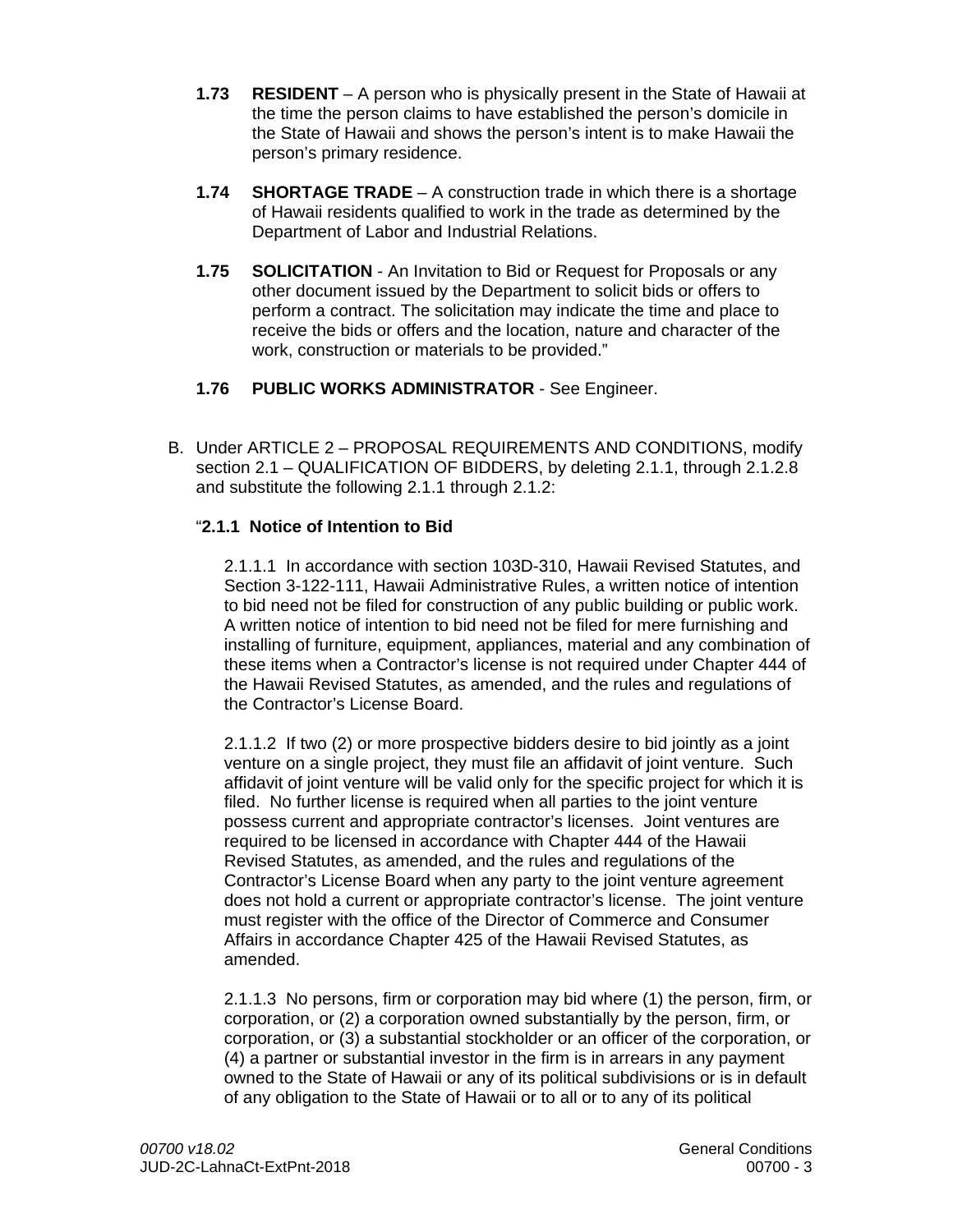subdivisions, including default as a surety or failure to perform faithfully and diligently any previous contract with the Department.

**2.1.2 Compliance Certificate 103D-310(c), Hawaii Revised Statutes** – The Contractors are required to provide proof of compliance in order to receive a contract of \$25,000 or more. To meet this requirement, Bidders may apply and register at the "Hawaii Compliance Express" website: http://vendors.ehawaii.gov/hce/splash/welcome.html

C. Under ARTICLE 2 - PROPOSAL REQUIREMENTS AND CONDITIONS, modify section 2.6 - SUBSTITUTION OF MATERIALS AND EQUIPMENT BEFORE BID OPENING, by renaming section 2.6 SUBSTITUTION BEFORE CONTRACT AWARD and deleting subsections 2.6.1, through 2.6.6 and substitute the following three new subsections and related paragraphs 2.6.1 through 2.6.3:

"**2.6.1** For Substitutions after the Letter of Award is issued; refer to Section 6.3 SUBSTITUTION AFTER CONTRACT AWARD.

**2.6.2** Unless specifically required otherwise in the contract documents, Offerors shall not submit products, materials, equipment, articles or systems for review or approval prior to submitting their Offers.

**2.6.3** Offerors shall prepare their Offer forms based on the performance requirements of the materials, equipment, articles or systems noted on the drawings and specifications. If trade names, makes, catalog numbers or brand names are specified, Offerors shall infer that these items indicate the quality, style, appearance or performance of the material, equipment, article, or systems to be used in the project."

D. Under ARTICLE 2 – PROPOSAL REQUIREMENTS AND CONDITIONS, modify section 2.7 – PREPARATION OF PROPOSAL, by deleting subsection 2.7.3 and substituting the following 2.7.3:

"**2.7.3** Pursuant to the requirements of Section 103D-302, HRS, each Bidder shall include in its bid the name of each person or firm to be engaged by the Bidder on the project as joint contractor or subcontractor indicating also the nature and scope of work to be performed by such joint contractor and/or subcontractor. If the Bidder fails to list a joint contractor or subcontractor, the State may accept the bid if it is in the State's best interest and the value of the work to be performed by the joint contractor or subcontractor is equal to or less than one percent of the total bid amount. The Bidder shall be solely responsible for verifying that their joint contractor or subcontractor has the proper license at the time of the submitted bid."

E. Under ARTICLE 2 – PROPOSAL REQUIREMENTS AND CONDITIONS, modify section 2.8 – BID SECURITY Section 3-122-223(d) HAR, by deleting subsection 2.8.1 and substituting the following 2.8.1:

 **"2.8.1** Subject to the exceptions in Section 3.122.223(d) HAR, all lump sum base bids of \$250,000 and higher, or lump sum base bids including alternates of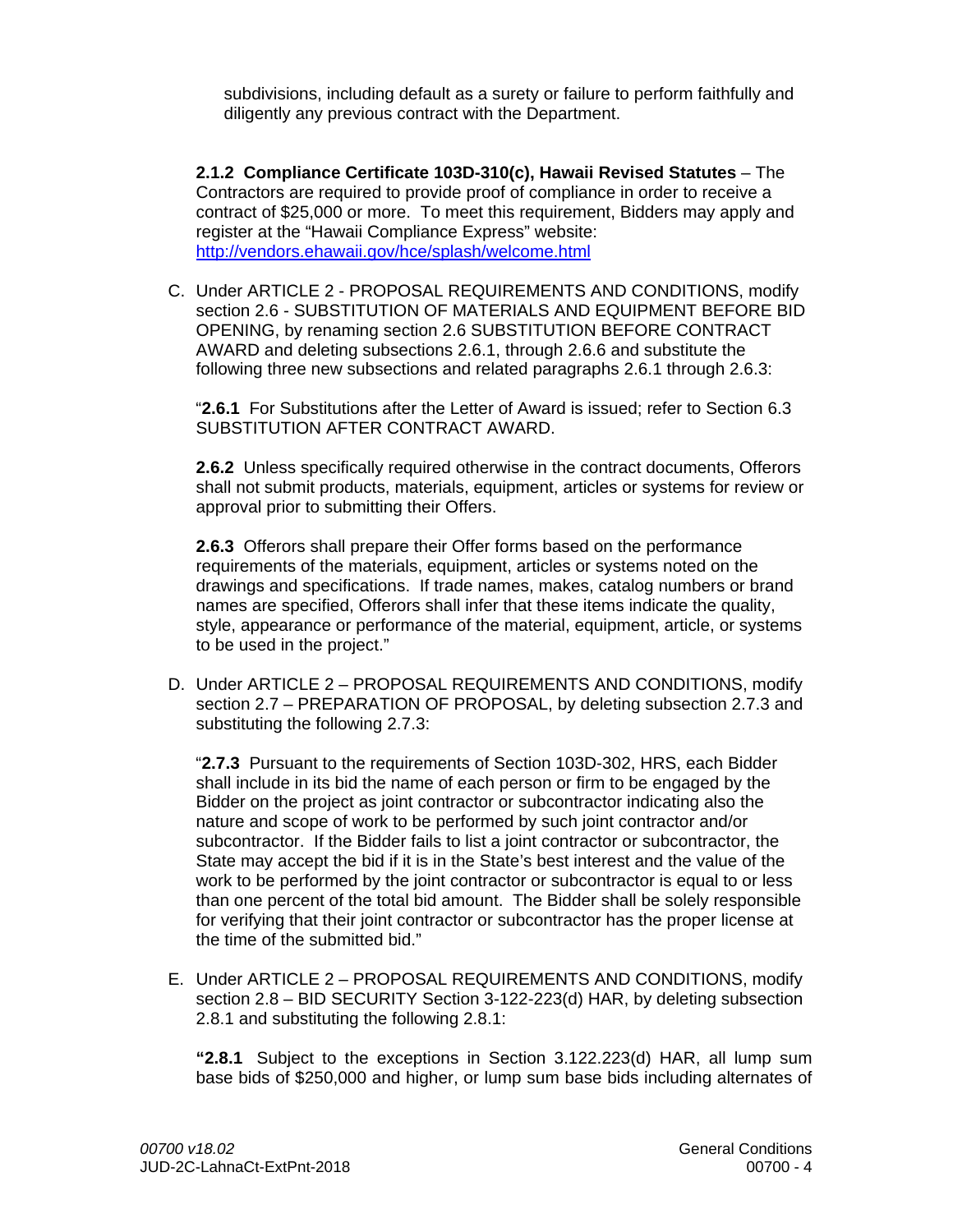\$250,000 and higher, that are not accompanied by bid security are nonresponsive. Bid security shall be one of the following: Section 3-122-222(a) HAR"

F. Under ARTICLE 2 – PROPOSAL REQUIREMENTS AND CONDITIONS, modify section 2.13 – PROTEST, by deleting subsections 2.13.2 and 2.13.3 and substituting the following 2.13.2 & 2.13.3:

**"2.13.2** No Protest based upon the contents of the solicitation shall be considered unless it is submitted in writing to the Public Works Administrator prior to the date set for the receipt of proposals.

**2.13.3** A protest of an award or proposed award pursuant to §103D-302 or §103D-303, HRS, shall be submitted in writing to the Public Works Administrator within five (5) working days after the posting of the award of the Contract."

G. Under ARTICLE 3 – AWARD AND EXECUTION OF CONTRACT, modify section 3.3 CORRECTION OF BIDS AND WITHDRAWAL OF BIDS 3-122-31 HAR, by deleting subsection 3.3.1.2(b) and substituting the following 3.3.1.2(b):

"(b) Transposition errors;"

H. Under ARTICLE 3 – AWARD AND EXECUTION OF CONTRACT, modify section 3.3 CORRECTION OF BIDS AND WITHDRAWAL OF BIDS §3-122-31 HAR, by deleting subsection 3.3.2 and substituting the following 3.3.2:

"**3.3.2** Withdrawal of bids after bid opening but prior to award may be made when the bid contains a mistake attributable to an obvious error which affects price, quantity, quality, delivery, or contractual conditions, and the bidder requests withdrawal in writing by submitting proof of evidentiary value which demonstrates that a mistake was made. The Comptroller shall prepare a written approval or denial in response to this request."

I. Under ARTICLE 3 – AWARD AND EXECUTION OF CONTRACT, modify section 3.4 AWARD OF CONTRACT, by deleting subsection 3.4.4 and substituting the following 3.4.4:

"**3.4.4** The contract will be drawn on the offer forms and accepted by the Comptroller. The contract will not be binding upon the Department until all required signatures have been affixed thereto and written certification that funds are available for the work has been made."

J. Under ARTICLE 3 – AWARD AND EXECUTION OF CONTRACT, modify section 3.7 REQUIREMENT OF PERFORMANCE AND PAYMENT BONDS by deleting subsections 3.7.1, 3.7.1.2, and 3.7.1.3 and substituting the following new subsections 3.7.1, 3.7.1.1, and 3.7.1.2:

"3.7.1 Performance and Payment Bonds shall be required for contracts \$25,000 and higher. At the time of contract award, the successful Bidder shall file good and sufficient performance and payment bonds on the form furnished by the Department (see Appendix), each in an amount equal to one hundred percent (100%) of the amount of the contract price unless otherwise stated in the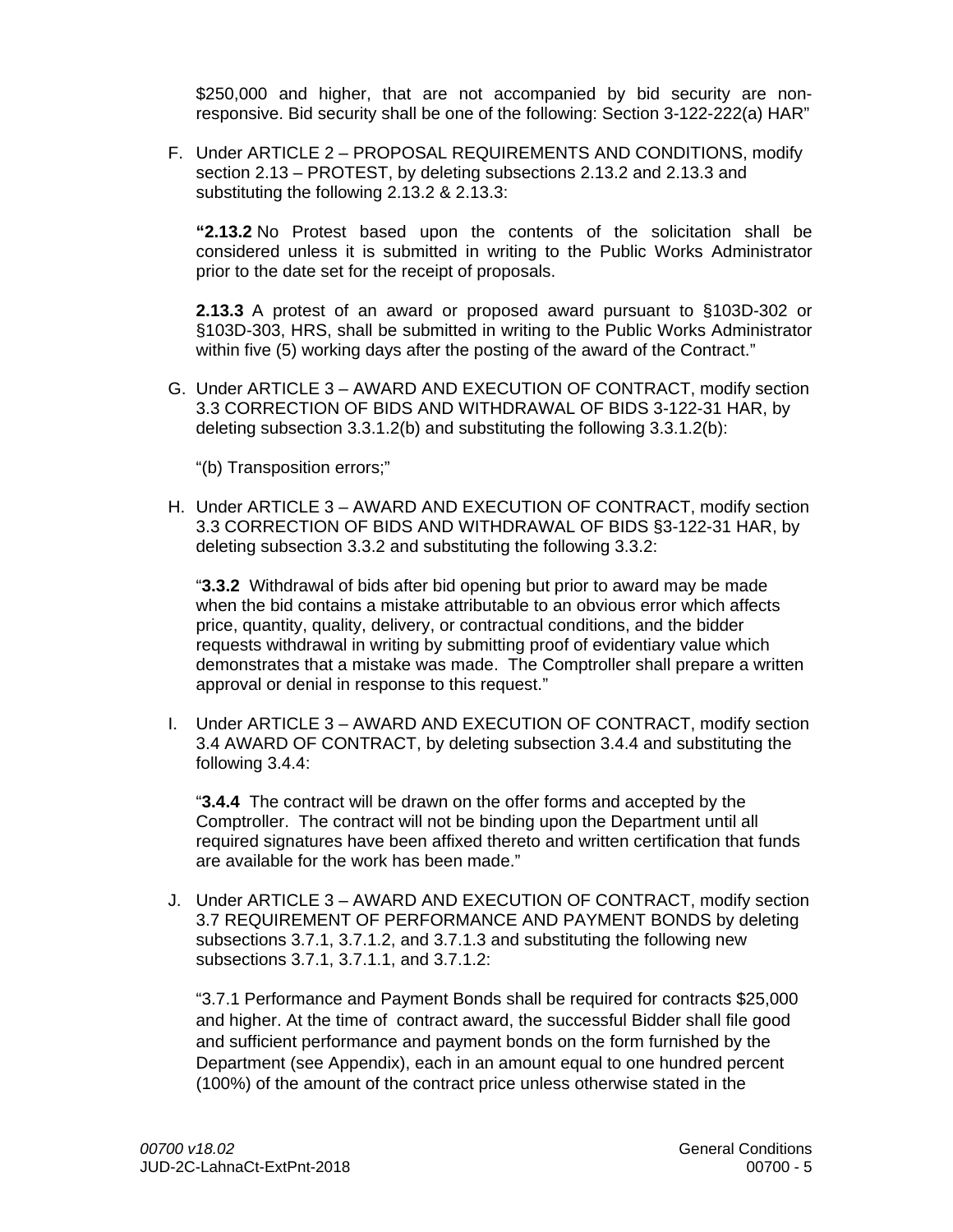solicitation of bids. Acceptable performance and payment bonds shall be limited to the following:

3.7.1.1 Surety bonds underwritten by a company licensed to issue bonds in this State; or

3.7.1.2 A certificate of deposit; credit union share certificate; or cashier's, treasurer's, teller's or official check drawn by, or a certified check accepted by, and payable on demand to the State by a bank, a savings institution, or credit union insured by the Federal Deposit Insurance Corporation or the National Credit Union Administration.

- (a) These instruments may be utilized only to a maximum of \$100,000.
- (b) If the required amount totals over \$100,000, more than one instrument not exceeding \$100,000 each and issued by different financial institutions shall be acceptable."
- K. Under ARTICLE 3 AWARD AND EXECUTION OF CONTRACT, modify section 3.7 REQUIREMENT OF PERFORMANCE AND PAYMENT BONDS by adding the following new subsection 3.7.3:

"3.7.3 For additional Performance and Payment Bond requirements due to changes in the contract amount after contract award, see section 4.2.4.2 Additional Performance and Payment Bond Increases."

L. Under ARTICLE 3 – AWARD AND EXECUTION OF CONTRACT, add new Section 3.8 as follows:

#### "**3.8 CAMPAIGN CONTRIBUTIONS BY STATE AND COUNTY**

**CONTRACTORS** - Contractors are hereby notified of the applicability of Section 11-355 HRS, which states that campaign contributions are prohibited from specified State or County government contractors during the term of the contract if the contractors are paid with funds appropriated by a legislative body."

M. Under ARTICLE 3 – AWARD AND EXECUTION OF CONTRACT, modify section 3.8 EXECUTION OF THE CONTRACT, by renumbering the section number to 3.9, related subsection numbers to 3.9.1, 3.9.2 , by deleting former subsection 3.8.1 and substituting the following new 3.9.1:

"**3.9.1** Upon acceptance of the successful bidder's offer by the Comptroller, the Contractor shall provide satisfactory performance and payment bonds within ten (10) calendar days after award of the contract or within such further time as granted by the Comptroller. No proposal or contract shall be considered binding upon the State until the contract has been fully and properly executed by all parties thereto and the Comptroller has endorsed thereon its certificate, as required by Section 103D-309, HRS, that there is an available unexpended appropriation or balance of an appropriation over and above all outstanding contracts sufficient to cover the State's amount required by such contract."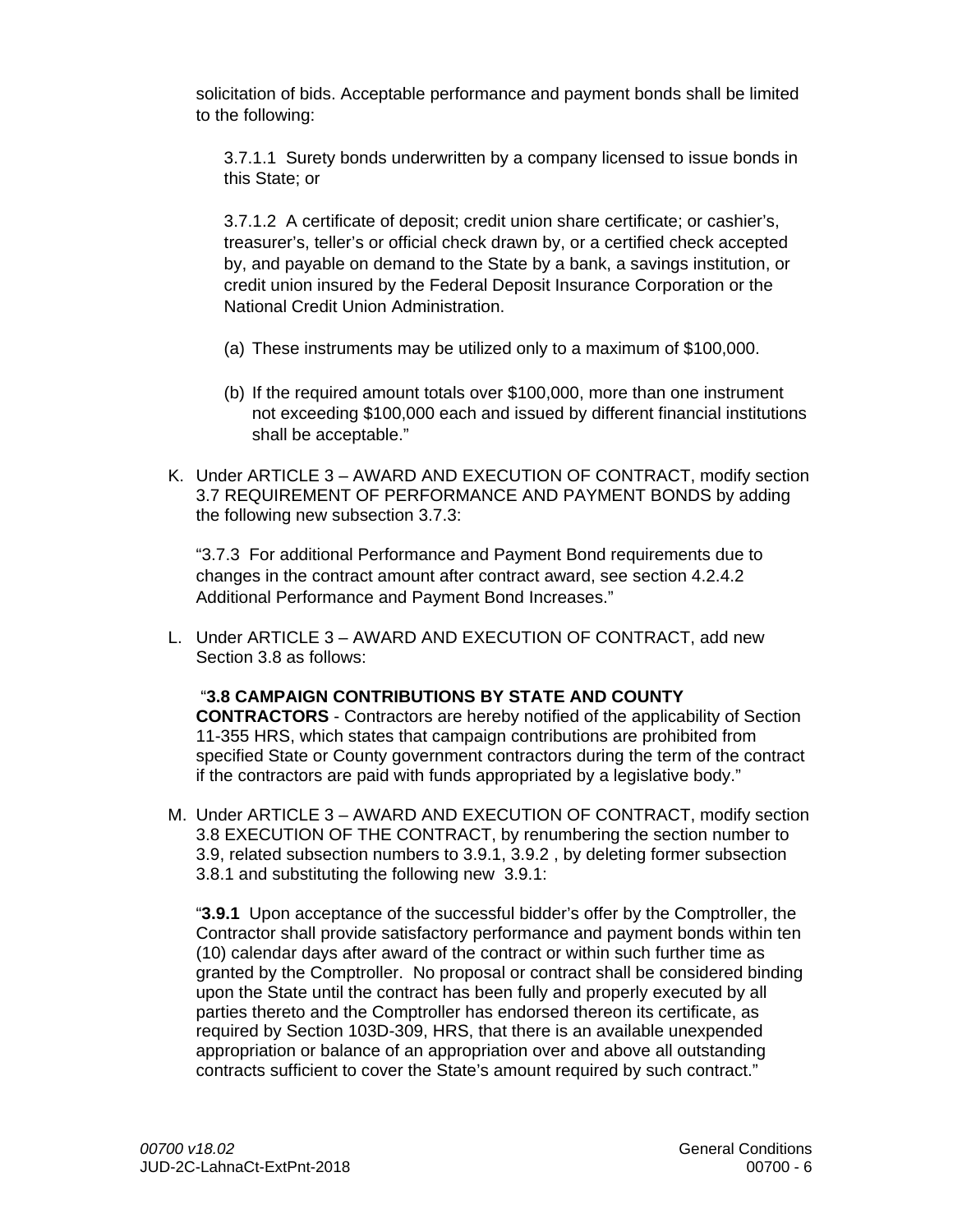N. Under ARTICLE 3 – AWARD AND EXECUTION OF CONTRACT, modify section 3.9 FAILURE TO EXECUTE THE CONTRACT, by renumbering the section number to 3.10, related subsection numbers to 3.10.1, 3.10.2, 3.10.3, by deleting former subsection 3.9.2 and substituting the following new 3.10.2:

"**3.10.2 After the Award** – If the Bidder to whom contract is awarded shall fail or neglect to furnish satisfactory security within ten (10) calendar days after such award or within such further time as the Comptroller may allow, the State shall be entitled to recover from such Bidder its actual damages, including but not limited to the difference between the bid and the next lowest responsive bid, as well as personnel and administrative costs, consulting and legal fees and other expenses incurred in arranging a contract with the next low responsive bidder or calling for new bids. The State may apply all or part of the amount of the bid security to reduce damages. If upon determination by the State of the amount of its damages the bid security exceeds that amount, it shall release or return the excess to the person who provided same."

- O. Under ARTICLE 3 AWARD AND EXECUTION OF CONTRACT, renumber Section 3.10 NOTICE TO PROCEED and related subsection numbers to 3.11, 3.11.1, 3.11.2, 3.11.3 and 3.11.4.
- P. Under ARTICLE 4 SCOPE OF WORK, modify Section 4.2 CHANGES, by deleting subsection 4.2.4.2 and substituting the following new subsection 4.2.4.2:

"4.2.4.2 Performance and Payment Bond Increases. When the contract price is increased, performance and payment bonds shall each be increased in amounts equal to one hundred percent (100%) of the increase in contract price. The Contractor is responsible to increase the penal amounts of each of the existing bonds or to obtain additional bonds in order to secure additional protection for the Department.

- (a) Upon request of the Contracting Officer, the Contractor shall provide evidence in the form of a Bond Rider (See attached form at the end of Section 00700 – General Conditions) from the surety documenting the additional performance and payment bond protections.
- (b) If the Contractor fails to deliver the required additional performance and payment bonds, the Department shall have remedies provided under Section 7.27 Termination of Contract for Cause."
- Q. Under ARTICLE 4 SCOPE OF WORK, modify Section 4.2 CHANGES, by deleting subsection 4.2.4.3 and substituting the following two new subsections:

"4.2.4.3 Upon receipt of a change order, that the Contractor does not agree with any of the terms or conditions or the adjustments or non adjustments of the contract price or contract time; the Contractor shall not execute or sign the change order, but shall return the unsigned change order, along with a written notification of the conditions or items that are in dispute.

4.2.4.4 If the Contractor signs or executes the change order, this constitutes an agreement on the part of the Contractor with the terms and conditions of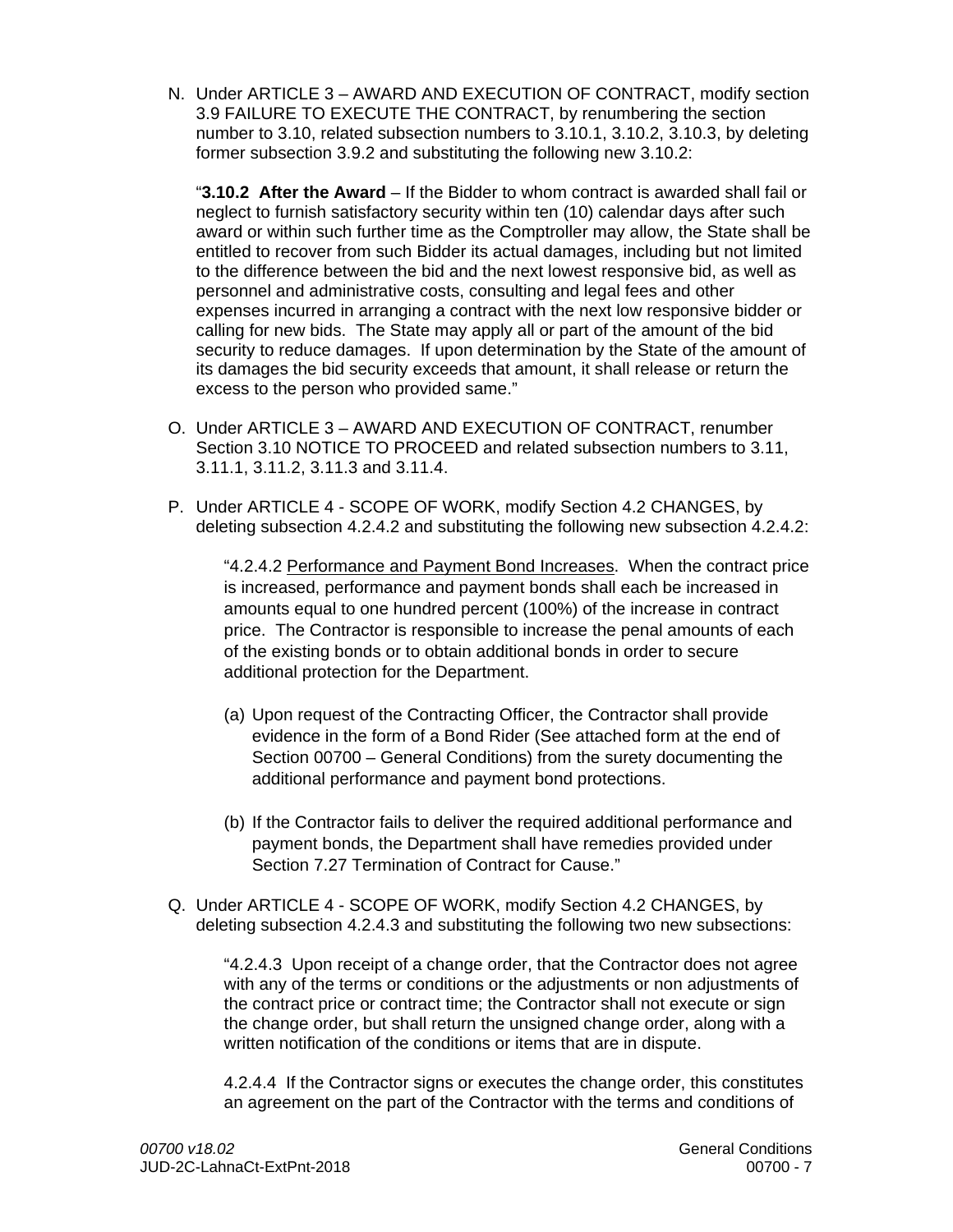the change order. A change order that is mutually agreed to and signed by the parties of the contract constitutes a contract modification."

R. Under ARTICLE 4 - SCOPE OF WORK, modify section 4.2 CHANGES, by adding the following three new subsections 4.2.5 through 4.2.7:

"**4.2.5 Claim Notification** - The Contractor shall file a notice of intent to claim for a disputed change order within 30 calendar days after receipt of the written order. Failure to file the protest within the time specified constitutes an agreement on the part of the Contractor with the terms, conditions, amounts and adjustment or non-adjustment to contract price or contract time set forth in the disputed change order. The requirement for timely written notice shall be a condition precedent to the assertion of a claim.

**4.2.6 Proceeding with Directed Work** - Upon receipt of a contract modification, change order, or field order, the Contractor shall proceed with the directed changes and instructions. The Contractor's right to make a claim for additional compensation or an extension of time for completion is not affected by proceeding with the changes and instructions described in a change order and field order.

**4.2.7 Pricing or Negotiating Costs Not Allowed** - The Contractor's cost of responding to requests for price or time adjustments is included in the contract price. No additional compensation will be allowed unless authorized by the Contracting Officer."

- S. Under ARTICLE 4 SCOPE OF WORK, modify section 4.3 Duty of Contractor to Provide Proposal for Changes, by deleting subsection 4.3.4.
- T. Under ARTICLE 4 SCOPE OF WORK, modify section 4.4 PRICE ADJUSTMENT, by deleting subsection 4.4.1 and substituting subsection 4.4.1 and adding a new subsection 4.4.2 and modify section 4.5 ALLOWANCES FOR OVERHEAD AND PROFIT, by deleting subsections 4.5.1, 4.5.2 and 4.5.3 and substituting subsections 4.5.1, 4.5.2 and 4.5.3 as follows:

## **"4.4 PRICE ADJUSTMENT HRS 103D-501**

**4.4.1** A fully executed change order or other document permitting billing for the adjustment in price under any method listed in paragraphs (4.4.1.1) through (4.4.1.5) shall be issued within ten days after agreement on the price adjustment. Any adjustment in the contract price pursuant to a change or claim in this contract shall be made in one or more of the following ways:

4.4.1.1 By agreement to a fixed price adjustment before commencement of the pertinent performance;

4.4.1.2 By unit prices specified in the contract or subsequently agreed upon before commencement of the pertinent performance;

4.4.1.3 Whenever there is a variation in quantity for any work covered by any line item in the schedule of costs submitted as required by Section 7.2 COMMENCEMENT REQUIREMENTS, by the Department at its discretion, adjusting the lump sum price proportionately;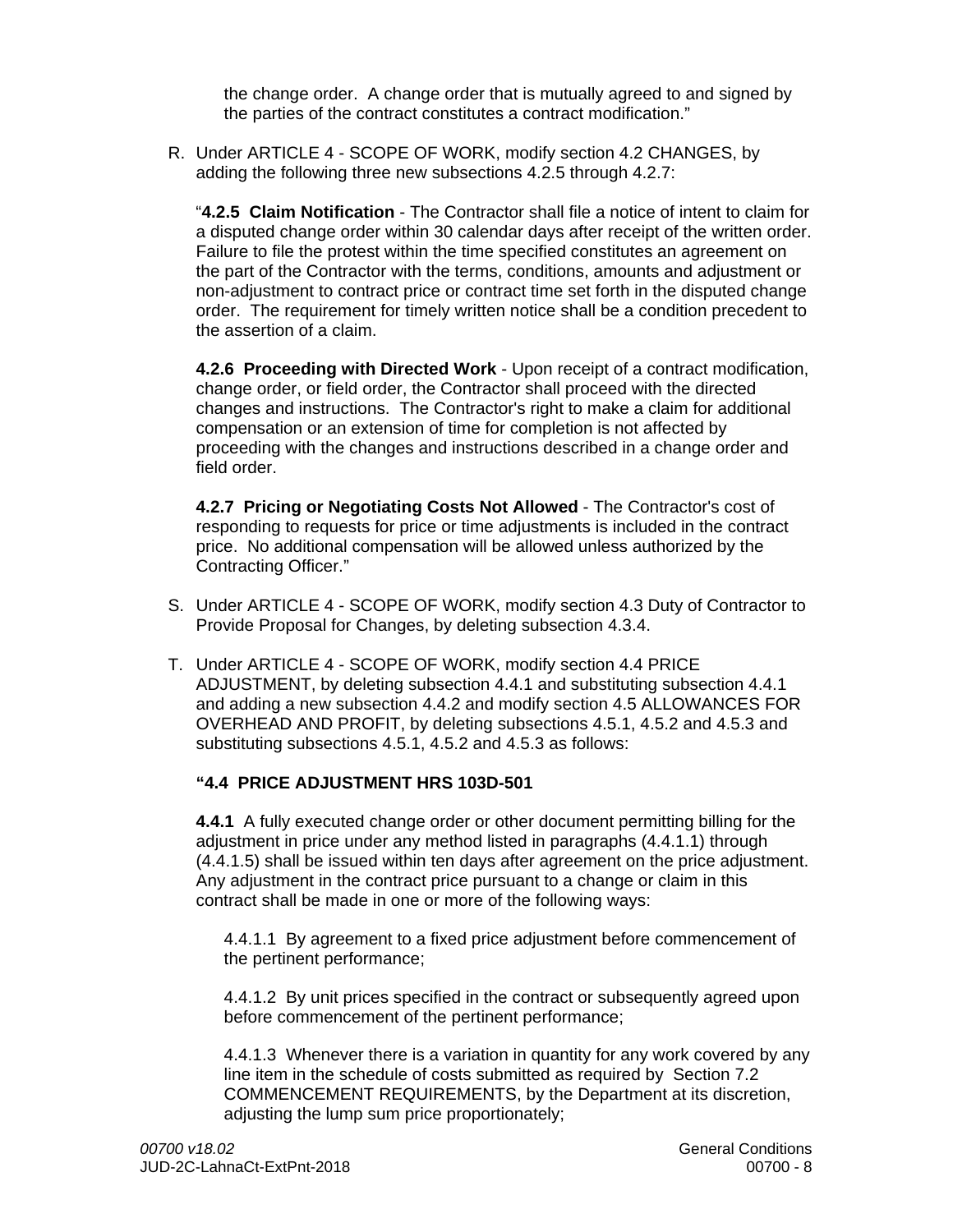4.4.1.4 FORCE ACCOUNT METHOD. At the sole option of the Contracting Officer, by the costs attributable to the event or situation covered by the change, plus appropriate profit or fee, all as specified in Section 4.5 ALLOWANCES FOR OVERHEAD AND PROFIT and the force account provision of Section 8.3 PAYMENT FOR ADDITIONAL WORK before commencement of the pertinent performance;

4.4.1.5 In such other manner as the parties may mutually agree upon before commencement of the pertinent performance; or

4.4.1.6 In the absence of an agreement between the two parties:

4.4.1.6.a For change orders with value not exceeding \$50,000 by documented actual costs of the work, allowing for overhead and profit as set forth in Section 4.5 ALLOWANCES FOR OVERHEAD AND PROFIT. A change order shall be issued within fifteen days of submission by the contractor of proper documentation of completed force account work, whether periodic (conforming to the applicable billing cycle) or final. The contracting officer shall return any documentation that is defective to the contractor within fifteen days after receipt, with a statement identifying the defect; or

4.4.1.6.b For change orders with value exceeding \$50,000 by a unilateral determination by the Contracting Officer of the reasonable and necessary costs attributable to the event or situation covered by the change, plus appropriate profit or fee, all as computed by the Contracting Officer in accordance with applicable sections of Chapters 3-123 and 3-126 of the Hawaii Administrative Rules, and Section 4.5 ALLOWANCES FOR OVERHEAD AND PROFIT. When a unilateral determination has been made, a unilateral change order shall be issued within ten days. Upon receipt of the unilateral change order, if the contractor does not agree with any of the terms or conditions, or the adjustment or nonadjustment of the contract time or contract price, the contractor shall file a notice of intent to claim within thirty days after the receipt of the written unilateral change order. Failure to file a protest within the time specified shall constitute agreement on the part of the contractor with the terms, conditions, amounts, and adjustment or nonadjustment of the contract time or the contract price set forth in the unilateral change order.

**4.4.2 Cost or Pricing Data** - Contractor shall provide and certify cost or pricing data for any price adjustment to a contract involving aggregate increases and decreases in costs plus applicable profits expected to exceed \$100,000. The certified cost or pricing data shall be subject to the provisions of HAR chapter 3- 122, subchapter 15.

## **4.5 ALLOWANCES FOR OVERHEAD AND PROFIT HRS103D-501**

**4.5.1** In determining the cost or credit to the Department resulting from a change, the allowances for all overhead, including, extended overhead resulting from adjustments to contract time (including home office, branch office and field overhead, and related delay impact costs) and profit combined, shall not exceed the percentages set forth below: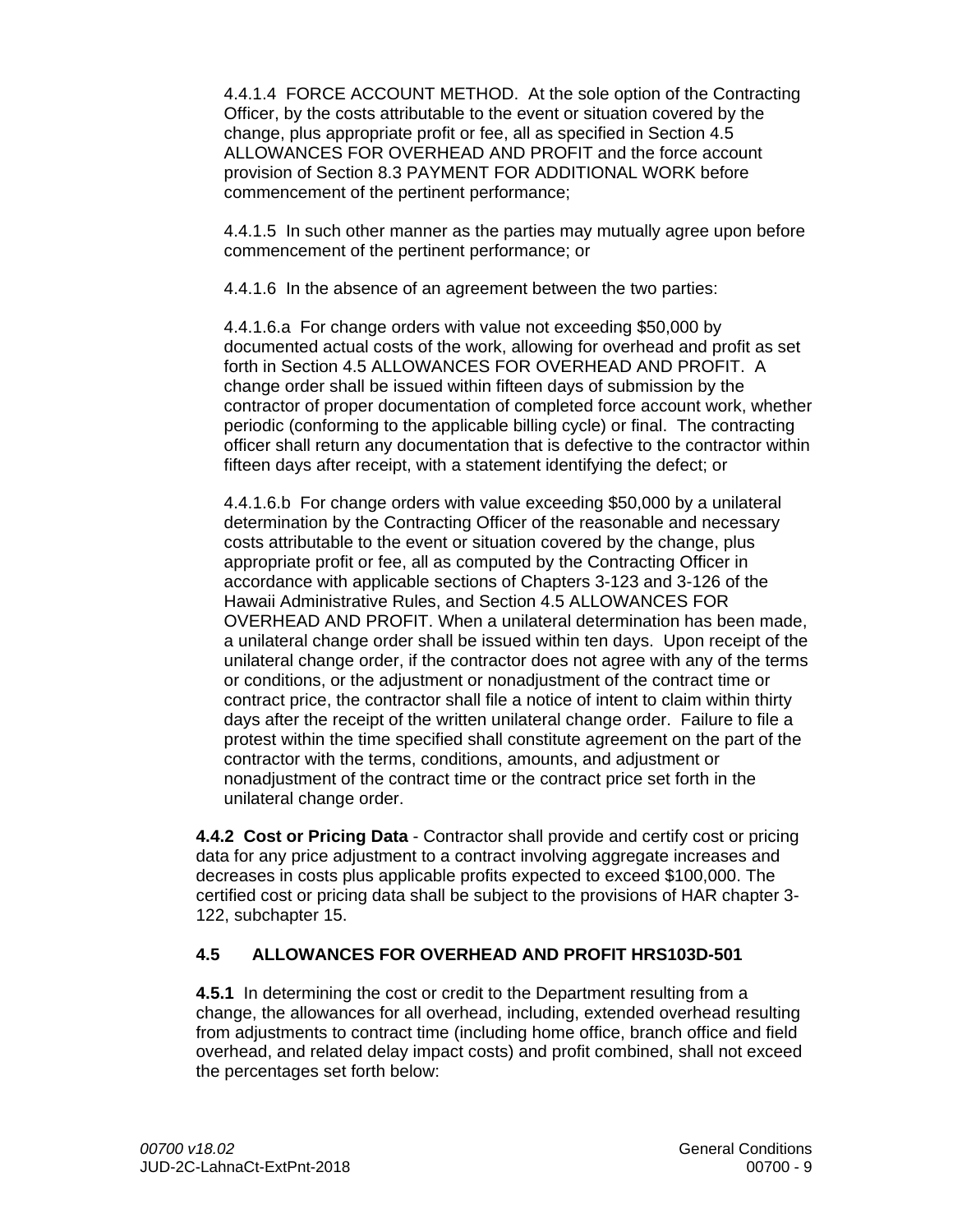4.5.1.1 For the Contractor, for any work performed by its own labor forces, twenty percent (20%) of the direct cost;

4.5.1.2 For each subcontractor involved, for any work performed by its own forces, twenty percent (20%) of the direct cost;

4.5.1.3 For the Contractor or any subcontractor, for work performed by their subcontractors, ten percent (10%) of the amount due the performing subcontractor.

**4.5.2** Not more than three markup allowance line item additions not exceeding the maximum percentage shown above will be allowed for profit and overhead, regardless of the number of tier subcontractors.

**4.5.3** The allowance percentages will be applied to all credits and to the net increase of direct costs where work is added and deleted by the changes."

U. Under ARTICLE 5 - CONTROL OF THE WORK, modify section 5.4 SHOP DRAWINGS AND OTHER SUBMITTALS, by deleting subsection 5.4.14 and 5.4.15 and substitute the following new subsections:

"5.4.1.4 Descriptive Sheets and Other Submittals - When a submittal is required by the contract, the Contractor shall submit to the Contracting Officer five (5) complete sets of descriptive sheets such as shop drawings, brochures, catalogs, illustrations, calculation, material safety data sheets (MSDS), certificates, reports, warranty, etc., which will completely describe the material, product, equipment, furniture or appliance to be used in the project as shown in the drawings and specifications and how it will be integrated into adjoining construction. Prior to the submittal, the Contractor shall review and check all submittal sheets for conformity to the contract requirements and indicate such conformity by marking or stamping and signing each sheet. Where descriptive sheets include materials, systems, options, accessories, etc. that do not apply to this contract, non-relevant items shall be crossed out so that all remaining information will be considered applicable to this contract. It is the responsibility of the Contractor to submit descriptive sheets for review and acceptance by the Contracting Officer as required at the earliest possible date after the date of award in order to meet the Contract Duration. Delays caused by the failure of the Contractor to submit descriptive sheets as required will not be considered as justification for contract time extension.

5.4.1.5 Material Samples and Color Samples - When material and color sample submittals are required by the contract, the Contractor shall submit to the Contracting Officer no less than three (3) samples conforming to Section 6.6 MATERIAL SAMPLES. One sample will be retained by the Consultant, one sample will be retained by the State, and the remaining sample(s) will be returned to the Contractor. Prior to the material and color submittal, the Contractor shall review and check all samples for conformity to the contract requirements and indicate such conformity by marking or stamping and signing each sample. It is the responsibility of the Contractor to submit samples for review and acceptance by the Contracting Officer as required at the earliest possible date after the date of award in order to meet the Contract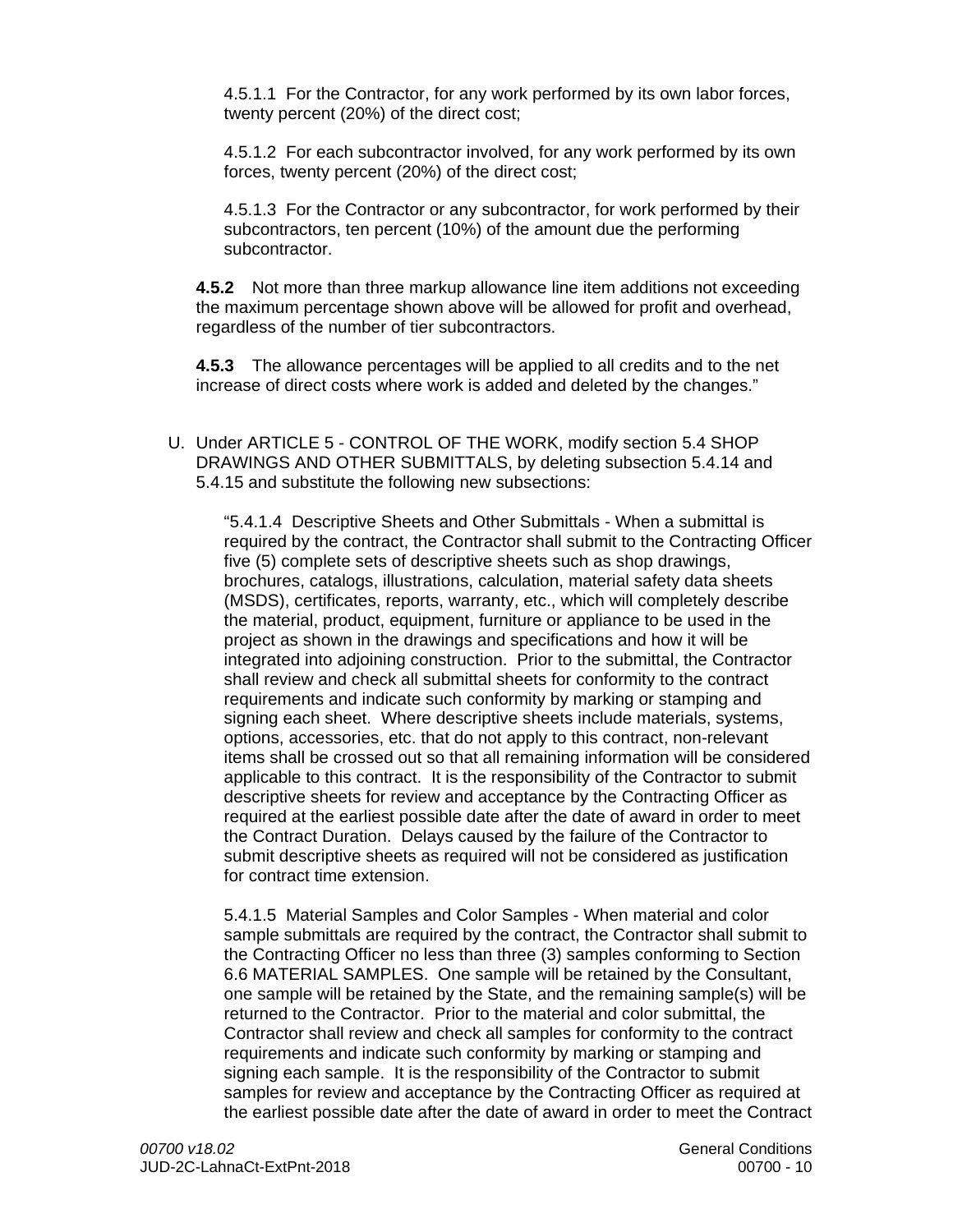Duration. Delays caused by the failure of the Contractor to submit material and color samples as required will not be considered as justification for contract time extension.

5.4.1.6 Unless the technical sections (Divisions 2 - 16) specifically require the Contractor furnish a greater quantity of shop drawings and other submittals, the Contractor shall furnish the quantities required by this section."

V. Under ARTICLE 5 - CONTROL OF THE WORK, modify section 5.8 COOPERATION BETWEEN THE CONTRACTOR AND THE DEPARTMENT, by deleting the subsection 5.8.1 and substitute the following new subsection 5.8.1:

"**5.8.1 Furnishing Drawings and Specifications** - The Judiciary will not furnish hard copies of contract plans and specifications to Contractors. Contractors who receive award for projects through HIePro shall download the files of drawings and specifications from the HIePro website:

https://hiepro.ehawaii.gov/welcome.html,

and make their own hard copies. Contractors who receive award for projects through Invitations for Bid shall download the files for drawings and specifications from the Judiciary website:

<u>http://www.courts.state.hi.us/fiscal/IFB\_RFP/FY\_2015%20IFB%20RFP</u><br>or the State Procurement Office website:

https://hands.ehawaii.gov/hands/admin/search/opportunity/14097,

and make their own hard copies. Contractor shall have and maintain at least one hard copy of the Contract Drawings and Specifications on the work site, at all times."

W. Under ARTICLE 5 - CONTROL OF THE WORK, modify section 5.12 SUBCONTRACTS, by deleting the subsection 5.12 and related paragraphs and substitute the following new subsection 5.12 and related paragraphs:

"**5.12 SUBCONTRACTS -** Nothing contained in the contract documents shall create a contractual relationship between the State and any subcontractor. The contractor may subcontract a portion of the work but the contractor shall remain responsible for the work that is subcontracted.

**5.12.1 Replacing Subcontractors -** Contractors may enter into subcontracts only with subcontractors listed in the offer form. The contractor will be allowed to replace a listed subcontractor if the subcontractor:

contractor: or 5.12.1.1 Fails, refuses or is unable to enter into a subcontract consistent with the terms and conditions of the subcontractor's offer presented to the

5.12.1.2 Becomes insolvent; or

5.12.1.3 Has any license or certification necessary for performance of the work suspended or revoked; or

5.12.1.4 Has defaulted or has otherwise breached the subcontract in connection with the subcontracted work; or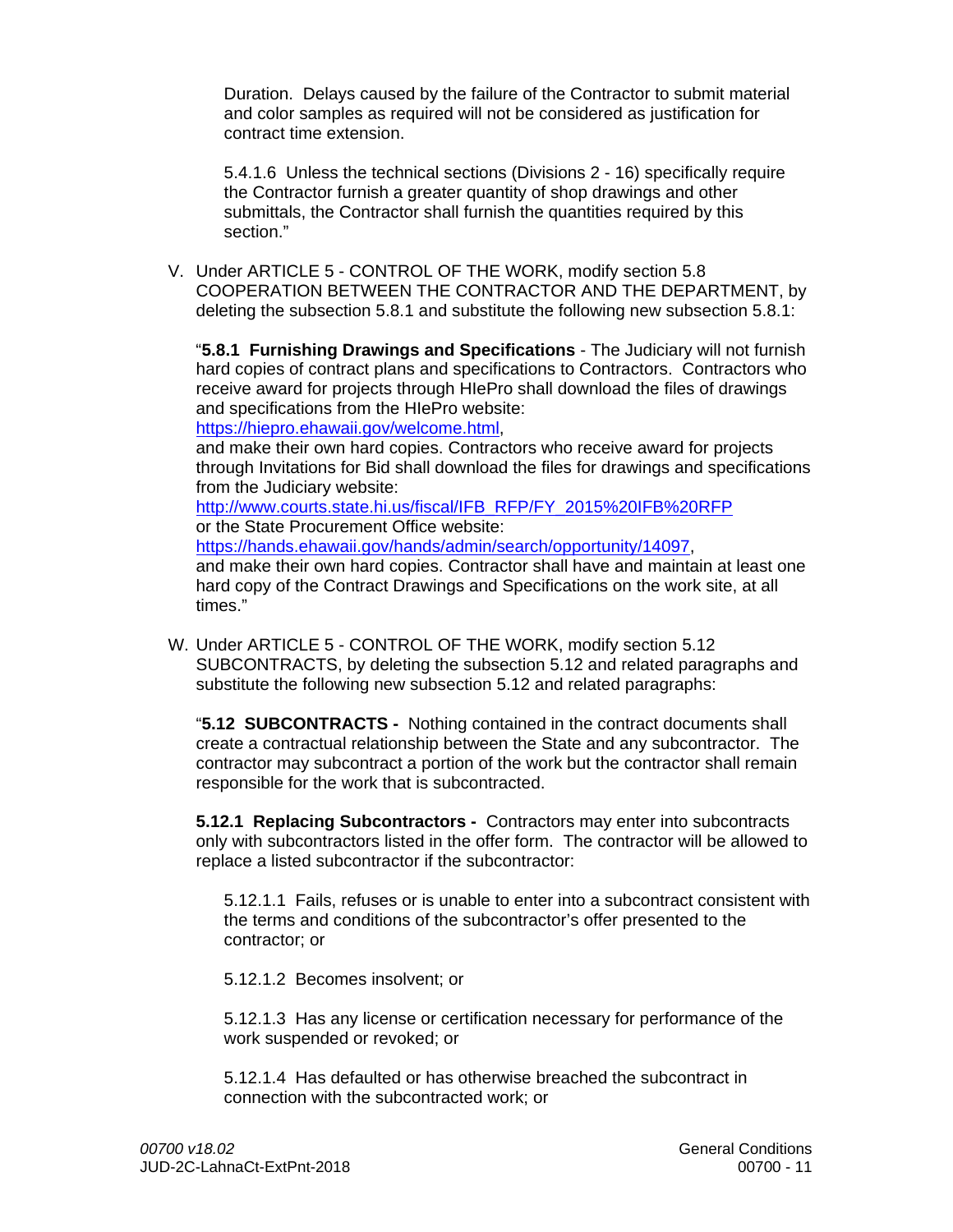5.12.1.5 Agrees to be substituted by providing a written release; or

5.12.1.6 Is unable or refuses to comply with other requirements of law applicable to contractors, subcontractors, and public works projects.

**5.12.2 Notice of Replacing Subcontractor -** The Contractor shall provide a written notice to the Contracting Officer when it replaces a subcontractor, including in the notice, the reasons for replacement. The Contractor agrees to defend, hold harmless, and indemnify the State against all claims, liabilities, or damages whatsoever, including attorney's fees, arising out of or related to the replacement of a subcontractor.

**5.12.3 Adding Subcontractors -** The Contractor may enter into a subcontract with a subcontractor that is not listed in the offer form only after this contract becomes enforceable.

**5.12.4 Subcontracting -** Contractor shall perform with its own organization, work amounting to not less than twenty (20%) of the total contract cost, exclusive of costs for materials and equipment the Contractor purchases for installation by its subcontractors, except that any items designated by the State in the contract as "specialty items" may be performed by a subcontract and the cost of any such specialty items so performed by the subcontract may be deducted from the total contract cost before computing the amount of work required to be performed by the Contractor with its own organization."

X. Under ARTICLE 6 - CONTROL OF MATERIALS AND EQUIPMENT, Modify Section 6.3 SUBSTITUTION OF MATERIALS AND EQUIPMENT AFTER BID OPENINGS, by renaming section 6.3 SUBSTITUTION AFTER CONTRACT AWARD and by deleting subsections 6.3.1 through 6.3.3 and related paragraphs, and substitute the following two new subsections 6.3.1 and 6.3.2 and related paragraphs:

 "**6.3.1** Materials, equipment, articles and systems noted on the drawings and specifications, establish a standard of quality, function, performance or design requirements and shall not be interpreted to limit competition. Should trade names, makes, catalog numbers or brand names be specified, the contractor shall infer that these items indicate the quality, style, appearance or performance of the material, equipment, article, or systems to be used in the project. The contractor is responsible to use materials, equipment, articles or systems that meet the project requirements. Unless specifically provided otherwise in the contract documents, the contractor may, at its option, use any material, equipment, article or system that, in the judgment of the Contracting Officer, is equal to that required by the contract documents.

6.3.1.1 If after installing a material, equipment, article or system a variance is discovered, the contractor shall immediately replace the material, equipment, article or system with one that meets the requirements of the contract documents.

**6.3.2 Substitution After Contract Award** - Subject to the Contracting Officer's determination; material, equipment, article or system with a variant feature(s)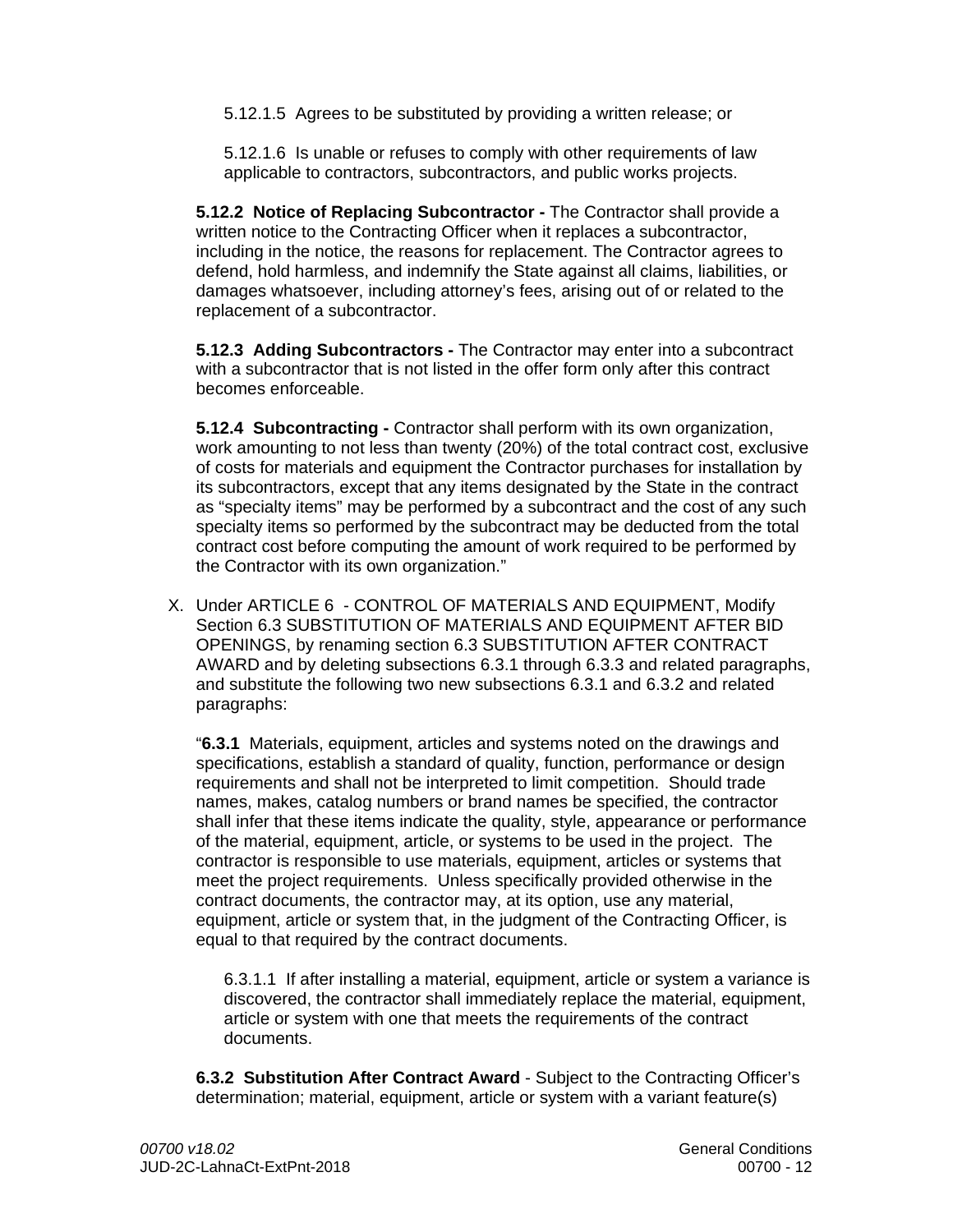may be allowed as a substitution, provided it is in the State's best interest. The State may deny a substitution; and if a substitution is denied, the Contractor is not entitled to any additional compensation or time extension.

6.3.2.1 The Contractor shall include with the submittal, a notification that identifies all deviations or variances from the contract documents. The notice shall be in a written form separate from the submittal. The variances shall be clearly shown on the shop drawing, descriptive sheet, and material sample or color sample; and the Contractor shall certify that the substitution has no other variant features. Failures to identify the variances are grounds to reject the related work or materials, notwithstanding that the Contracting Officer accepted the submittal. If the variances are not acceptable to the Contracting Officer, the Contractor will be required to furnish the item as specified on the contract documents at no additional cost or time.

6.3.2.2 Acceptance of a variance shall not justify a contract price or time adjustment unless the Contractor requests an adjustment at the time of submittal and the adjustments are explicitly agreed to in writing by the Contracting Officer. Any request shall include price details and proposed scheduling modifications. Acceptance of a variance is subject to all contract terms, and is without prejudice to all rights under the surety bond.

6.3.2.3 The Contractor can recommend improvements to the project, for materials, equipment, articles, or systems by means of a substitution request, even if the improvements are at an additional cost. The Contracting Officer shall make the final determination to accept or reject the Contractor's proposed improvements. If the proposed material, equipment, article or system cost less than the specified item, the Department will require a sharing of cost similar to value engineering be implemented. State reserves its right to deny a substitution; and if a substitution is denied, the Contractor is not entitled to additional compensation or time extension."

Y. Under Article 7 - PROSECUTION AND PROGRESS, modify section 7.2 SCHEDULE OF PRICES by deleting paragraph 7.2.4.1 and substitute the following paragraph 7.2.4.1:

"7.2.4.1. The Contractor shall estimate at the close of each month the percentage of work completed under each of the various construction items during such month and submit the Monthly Payment Application to the Contracting Officer for review and approval. The Contractor shall be paid the approved percentage of the price established for each item less the retention provided in Section 8.4 PROGRESS PAYMENTS."

Z. Under Article 7 - PROSECUTION AND PROGRESS, add the following paragraph 7.2.4A:

"**7.2.4A Subcontracts.** Upon award of a contract and prior to starting any construction work, the Contractor shall submit to the Contracting Officer a list of all subcontractors and the actual subcontracted dollar amount for each of its subcontractors regardless of the amount of the subcontract. See section 7.39 – Employment of State Residents Requirements."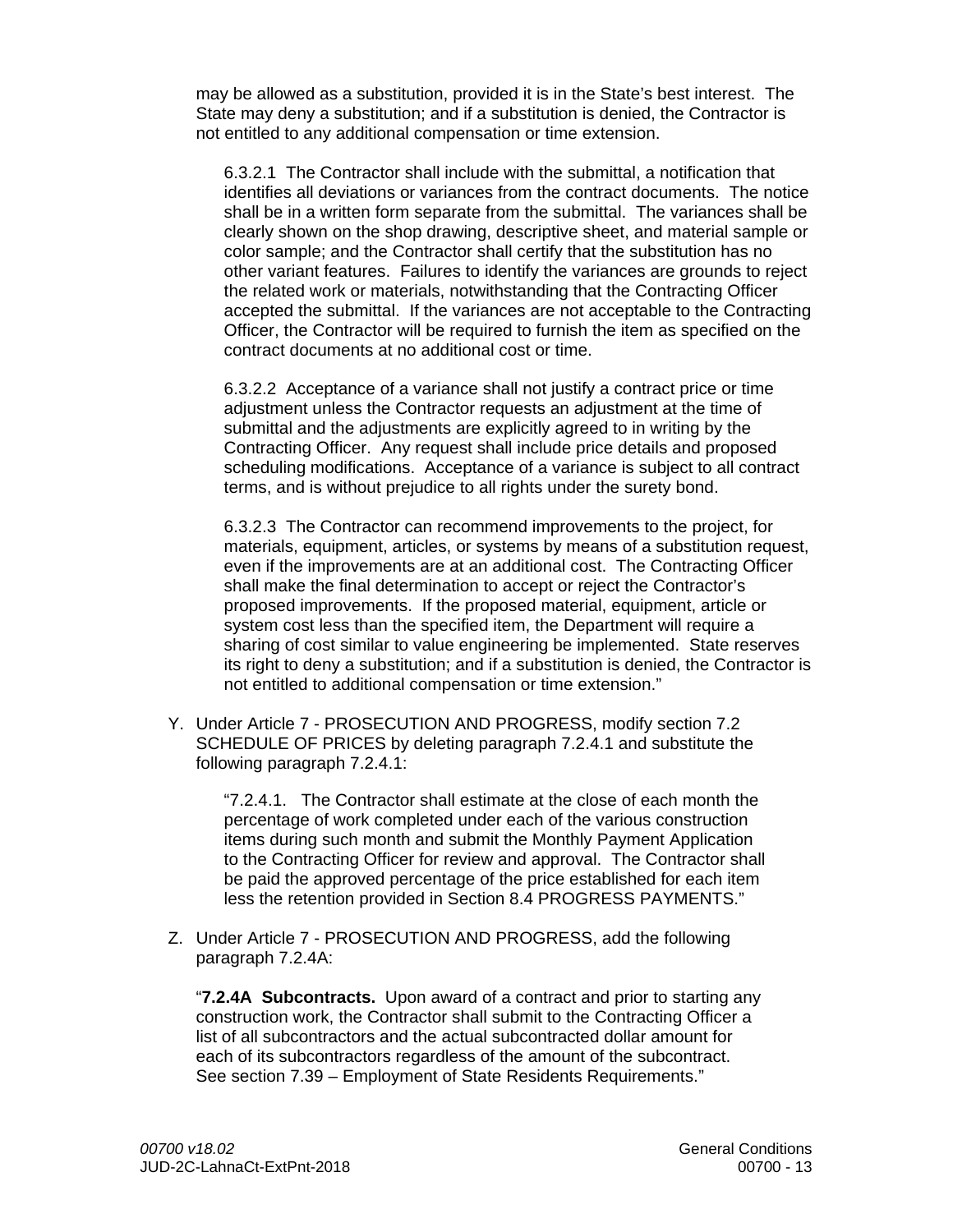AA. Under ARTICLE 7 – PROSECUTION AND PROGRESS, modify section 7.2.5 PROOF OF INSURANCE COVERAGE, by deleting subsection 7.2.5 and substitute the following:

 "**7.2.5 Proof of Insurance Coverage** - Certificate of Insurance or other documentary evidence satisfactory to the Contracting Officer that the Contractor has in place all insurance coverage required by the contract. The Certificate of Insurance shall contain wording which identifies the Project number and Project title for which the certificate of insurance is issued. Refer to Section 7.3 INSURANCE REQUIREMENTS."

 BB. Under ARTICLE 7 – PROSECUTION AND PROGRESS, modify section 7.3 INSURANCE REQUIREMENTS, by deleting subsection 7.3.3 and substitute the following new subsection 7.3.3:

"7.3.3 Certificate(s) of Insurance acceptable to the State shall be filed with the Contracting Officer prior to commencement of the work. Certificates shall identify if the insurance company is a "captive" insurance company or a "Non-Admitted" carrier to the State of Hawaii. The best's rating must be stated for the "Non-Admitted" carrier. Certificates shall contain a provision that coverages being certified will not be cancelled or materially changed without giving the Contracting Officer at least thirty (30) days prior written notice. Should any policy be canceled before final acceptance of the work by the State, and the Contractor fails to immediately procure replacement insurance as specified, the State, in addition to all other remedies it may have for such breach, reserves the right to procure such insurance and deduct the cost thereof from any money due to the Contractor."

CC. Under ARTICLE 7 – PROSECUTION AND PROGRESS, modify section 7.3 INSURANCE REQUIREMENTS, by deleting subsection 7.3.7.2 and substitute the following new subsection 7.3.7.2:

"7.3.7.2 General Liability - The Contractor shall obtain General Liability insurance with a limit of not less than \$2,000,000 per occurrence and in the Aggregates. The insurance policy shall contain the following clauses: 1) "The State of Hawaii is added as an additional insured as respects to operations performed for the State of Hawaii."; and 2) "It is agreed that any insurance maintained by the State of Hawaii will apply in excess of, and not contributed with, insurance provided by this policy." The required limit of insurance may be provided by a single policy or with a combination of primary and excess polices. Refer to SPECIAL CONDITIONS for any additional requirements."

DD. Under ARTICLE 7 – PROSECUTION AND PROGRESS, modify section 7.3 INSURANCE REQUIREMENTS, by deleting subsection 7.3.7.3 and substitute the following new subsection 7.3.7.3:

"7.3.7.3 Auto Liability - The Contractor shall obtain Auto Liability Insurance covering all owned, non-owned and hired autos with a Combined single Limit of not less than \$1,000,000 per occurrence. The insurance policy shall contain the following clauses: 1) "The State of Hawaii is added as an additional insured as respects to operations performed for the State of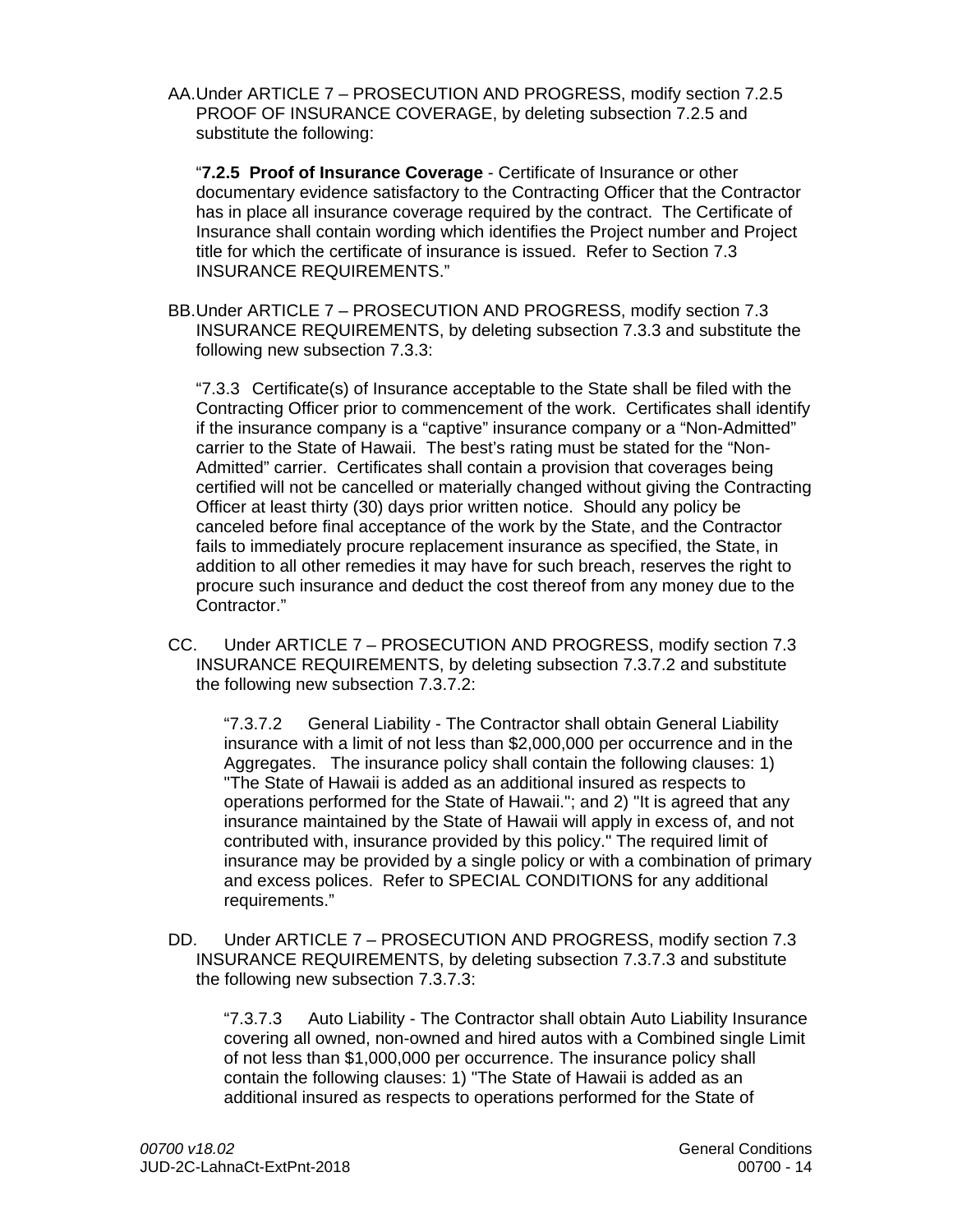Hawaii."; and 2) "It is agreed that any insurance maintained by the State of Hawaii will apply in excess of, and not contributed with, insurance provided by this policy." The required limit of insurance may be provided by a single policy or with a combination of primary and excess polices. Refer to SPECIAL CONDITIONS for any additional requirements."

- EE. Under ARTICLE 7 PROSECUTION AND PROGRESS, modify section 7.3 INSURANCE REQUIREMENTS, by deleting subsection 7.3.7.4 and substitute the following new subsection 7.3.7.4:
	- "7.3.7.4 Property Insurance (Builders Risk)
	- (a) New Building(s) The Contractor shall obtain Property Insurance covering building(s) being constructed under this Contract. The limit shall be equal to the completed value of the building(s) and shall insure against all-loss excluding earthquakes and floods. The coverage shall be provided by a company authorized to write insurance in the State of Hawaii as an insurer. The insurance policy shall contain the following clauses: 1) "The State of Hawaii is added as an additional insured as respects to operations performed for the State of Hawaii."; and 2) "It is agreed that any insurance maintained by the State of Hawaii will apply in excess of, and not contributed with, insurance provided by this policy." Refer to SPECIAL CONDITIONS for any additional requirements.
	- (b) Building Renovation and / or Installation Contract The Contractor shall obtain Property Insurance with a limit equal to the completed value of the work or property being installed and shall insure against all-loss excluding earthquakes and floods. The coverage shall be provided by a company authorized to write insurance in the State of Hawaii as an insurer. The insurance policy shall contain the following clauses: 1) "The State of Hawaii is added as an additional insured as respects to operations performed for the State of Hawaii."; and 2) "It is agreed that any insurance maintained by the State of Hawaii will apply in excess of, and not contributed with, insurance provided by this policy." Refer to SPECIAL CONDITIONS for any additional requirements.
	- (c) The Contractor is not required to obtain property insurance for contracts limited to site development."
- FF. Under ARTICLE 7 PROSECUTION AND PROGRESS, modify section 7.7 PREVAILING WAGES, by deleting subsection 7.7.4.
- GG. Under Article 7 PROSECUTION AND PROGRESS, add the following section 7.9A – APPRENTICESHIP AGREEMENT CERTIFICATION

## **"7.9A APPRENTICESHIP AGREEMENT CERTIFICATION (HRS §103-55.6)**

**7.9A.1** For the duration of a contract awarded and executed utilizing the apprenticeship agreement preference the Contractor shall certify, for each month that work is being conducted on the project, that it continues to be a participant in the relevant registered apprenticeship program for each trade it employs.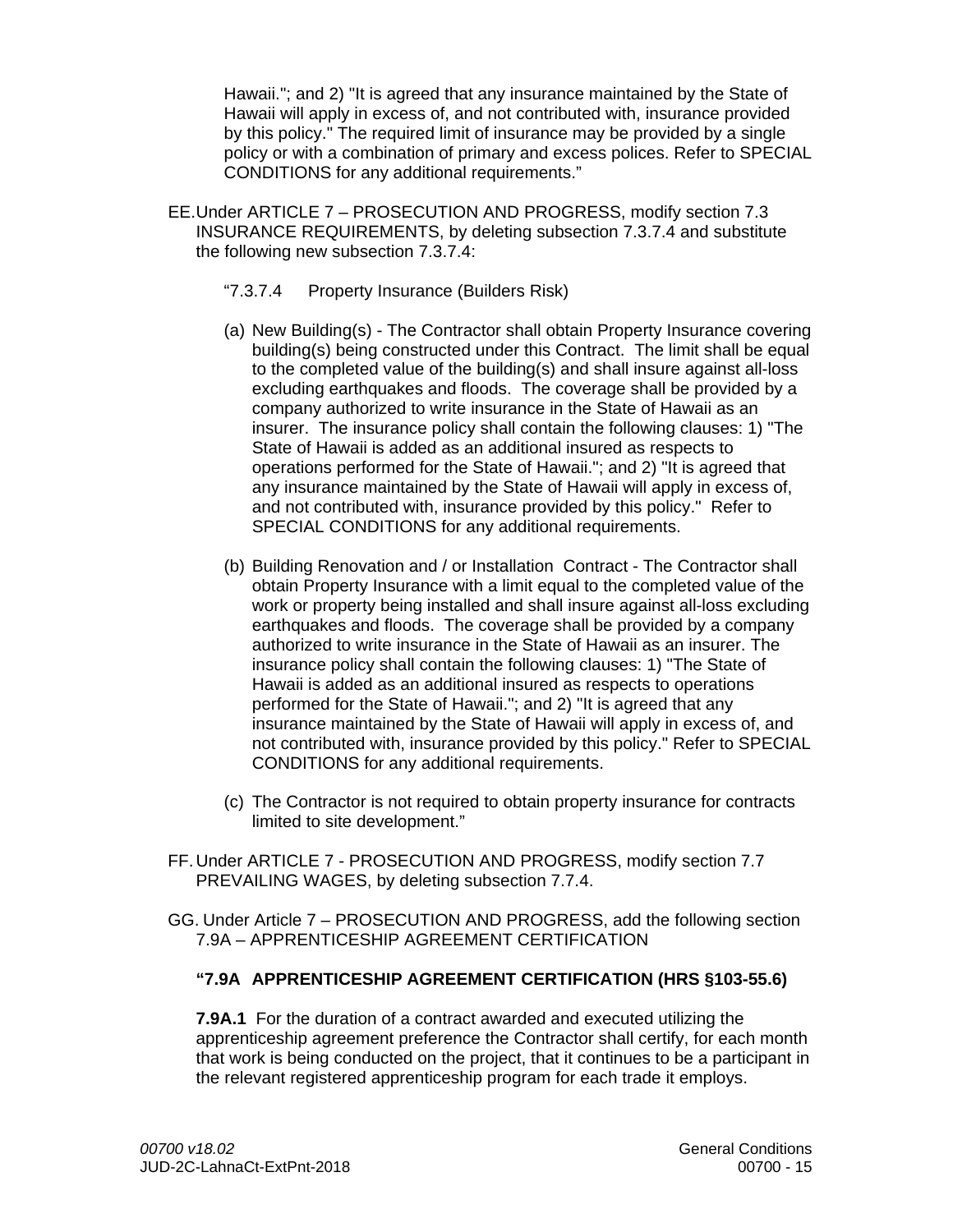**7.9A.2** Monthly certification shall be made by completing the *Monthly Report of Contractor's Participation - Form 2* made available by the State Department of Labor and Industrial Relations, the original to be signed by the respective apprenticeship program sponsors authorized official, and submitted by the Contractor to the Engineer with its monthly payment requests. The *Monthly Report of Contractor's Participation - Form 2* available on the DLIR website at: http://labor.hawaii.gov/wdd/files/2012/12/Form-2-Monthly-Report-of-Contractors-Participation.pdf.

**7.9A.3** Should the Contractor fail or refuse to submit its Monthly *Report of Contractor's Participation – Form 2*, or at any time during the duration of the contract, cease to be a party to a registered apprenticeship agreement for any of the apprenticeable trades the Contractor employs, or will employ, the Contractor will be subject to the following sanctions:

7.9A.3.1 Withholding of the requested payment until all of the required *Monthly report of Contractor's Participation – Form 2s are properly completed* and submitted.

7.9A.3.2 Temporary or permanent cessation of work on the project, without recourse to breach of contract claims by the Contractor; provided the Department shall be entitled to restitution for nonperformance or liquidated damages claims; or

7.9A.3.3 Proceedings to debar or suspend pursuant to HRS §103D-702.

**7.9A.4** If events such as "acts of God," acts of a public enemy, acts of the State or any other governmental body in its sovereign or contractual capacity, fires, floods, epidemics, freight embargoes, unusually severe weather, or strikes or other labor disputes prevent the Contractor from submitting the *Monthly Report of Contractor's Participation – Form 2*, the Contractor shall not be penalized as provided herein, provided the Contractor completely and expeditiously complies with the certification process when the event is over."

HH. Under ARTICLE 7 - PROSECUTION AND PROGRESS, modify section 7.10 OVERTIME AND NIGHT WORK, by deleting subsection 7.10.2 and substitute the following:

"**7.10.2** Contractor shall notify the Contracting Officer two working days prior to doing overtime and night work, to insure proper inspection will be available. The notification shall address the specific work to be done. A notification is not required when overtime work and night work are included as normal working hours in the contract and in the contractor's construction schedule."

II. Under ARTICLE 7 - PROSECUTION AND PROGRESS, modify section 7.11 - OVERTIME AND NIGHT PAYMENT FOR STATE INSPECTION SERVICES, by adding new subsection 7.11.1 and renumbering the existing subsections 7.11.1, 7.11.1.1, 7.11.1.2, 7.11.1.3 and 7.11.2 to read 7.11.2, 7.11.2.1, 7.11.2.2, 7.11.2.3 and 7.11.3 respectively. Change subsection reference number (7.11.1) in subsection 7.11.3 - Payment for Inspection Services to read 7.11.2: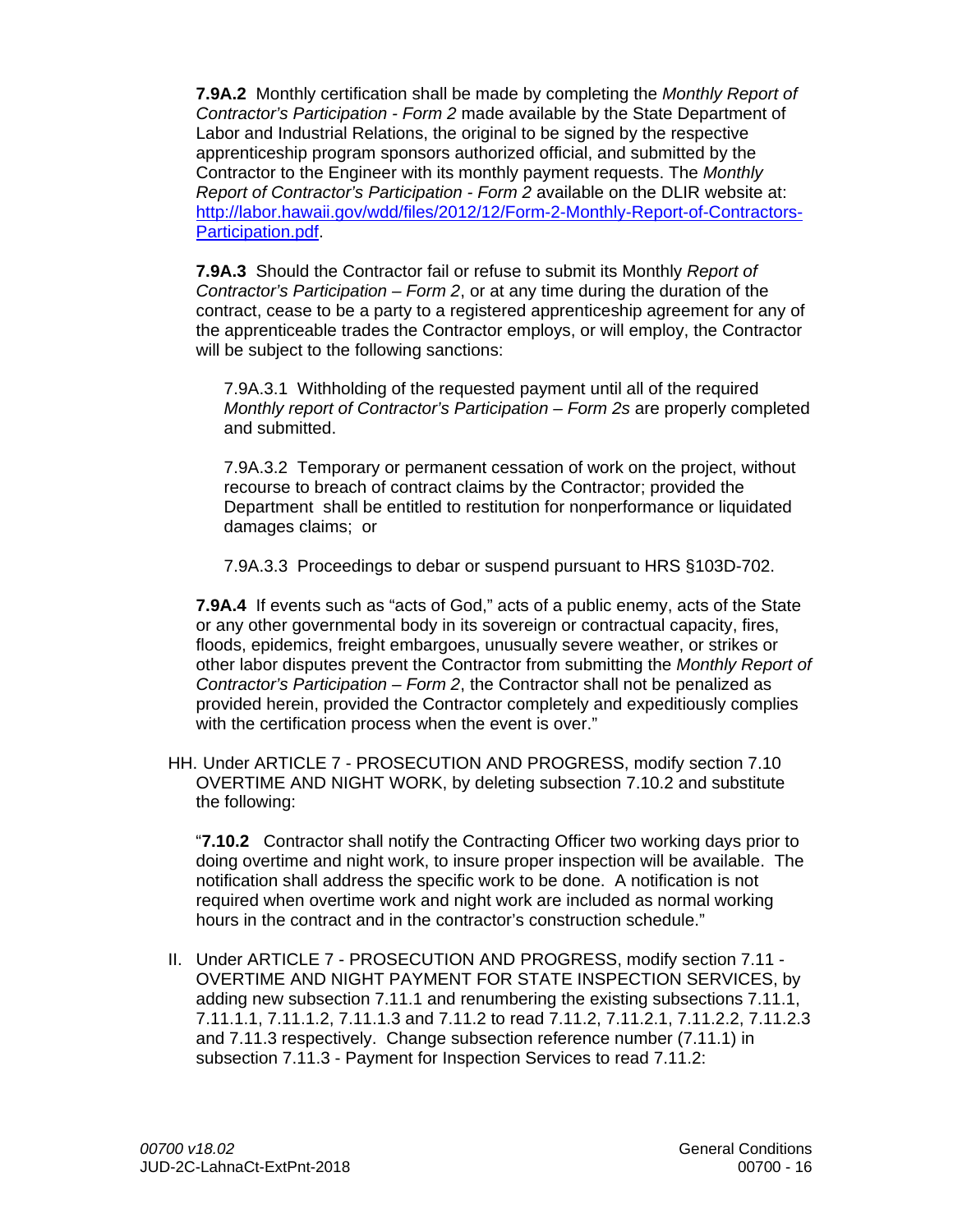"**7.11.1** The Department is responsible for overtime or night time payments for Department's inspection services, including Department's Inspector, State staff personnel and the Department's Consultant(s) engaged on the project, when overtime and night work are included as normal working hours in the contract and in the contractor's construction schedule."

JJ. Under ARTICLE 7 - PROSECUTION AND PROGRESS, modify section 7.25 - DISPUTES AND CLAIMS, by deleting subsection 7.25.10 and paragraph 7.25.10.1 and substitute the following:

"**7.25.10 Decision on Claim or Appeal** - The Contracting Officer shall decide all controversies between the State and the Contractor which arise under, or are by virtue of, this contract and which are not resolved by mutual agreement. The decision of the Contracting Officer on the claim shall be final and conclusive, unless fraudulent or unless the contractor delivers to the Comptroller a written appeal of the Contracting Officer's decision no later than 30 days after the date of the Contracting Officer's decision. The Comptroller's decision shall be final and conclusive, unless fraudulent or unless the Contractor brings an action seeking judicial review of the Comptroller's decision in an appropriate circuit court of this State within six months from the date of the Comptroller's decision.

7.25.10.1 If the contractor delivers a written request for a final decision concerning the controversy, the Comptroller shall issue a final decision within 90 days after receipt of such a request; provided that if the Comptroller does not issue a written decision within 90 days, or within such longer period as may be agreed upon by the parties, then the contractor may proceed as if an adverse decision had been received. Both parties to this contract agree that the period of up to 30 days to appeal the Contracting Officer's decision to the Comptroller shall not be included in the 90 day period to issue a final decision."

- KK. Under ARTICLE 7 PROSECUTION AND PROGRESS, modify section 7.25 DISPUTES AND CLAIMS, by deleting subsection 7.25.13 Waiver of Attorney's Fees.
- LL. Under ARTICLE 7 PROSECUTION AND PROGRESS, modify section 7.31 SUBSTANTIAL COMPLETION, AND FINAL INSPECTION, by deleting paragraph 7.31.2.1 and substitute the following:

"7.31.2.1 The Contracting Officer shall confirm the list of deficiencies noted by the contractor's punchlist(s) and will notify the contractor of any other deficiencies that must be corrected."

MM. Under ARTICLE 7 - PROSECUTION AND PROGRESS, modify section 7.32 - PROJECT ACCEPTANCE DATE, by adding new paragraph 7.32.4.1 as follows:

"7.32.4.1 Punchlist corrective work shall be completed prior to Contract Completion Date, or extension thereof."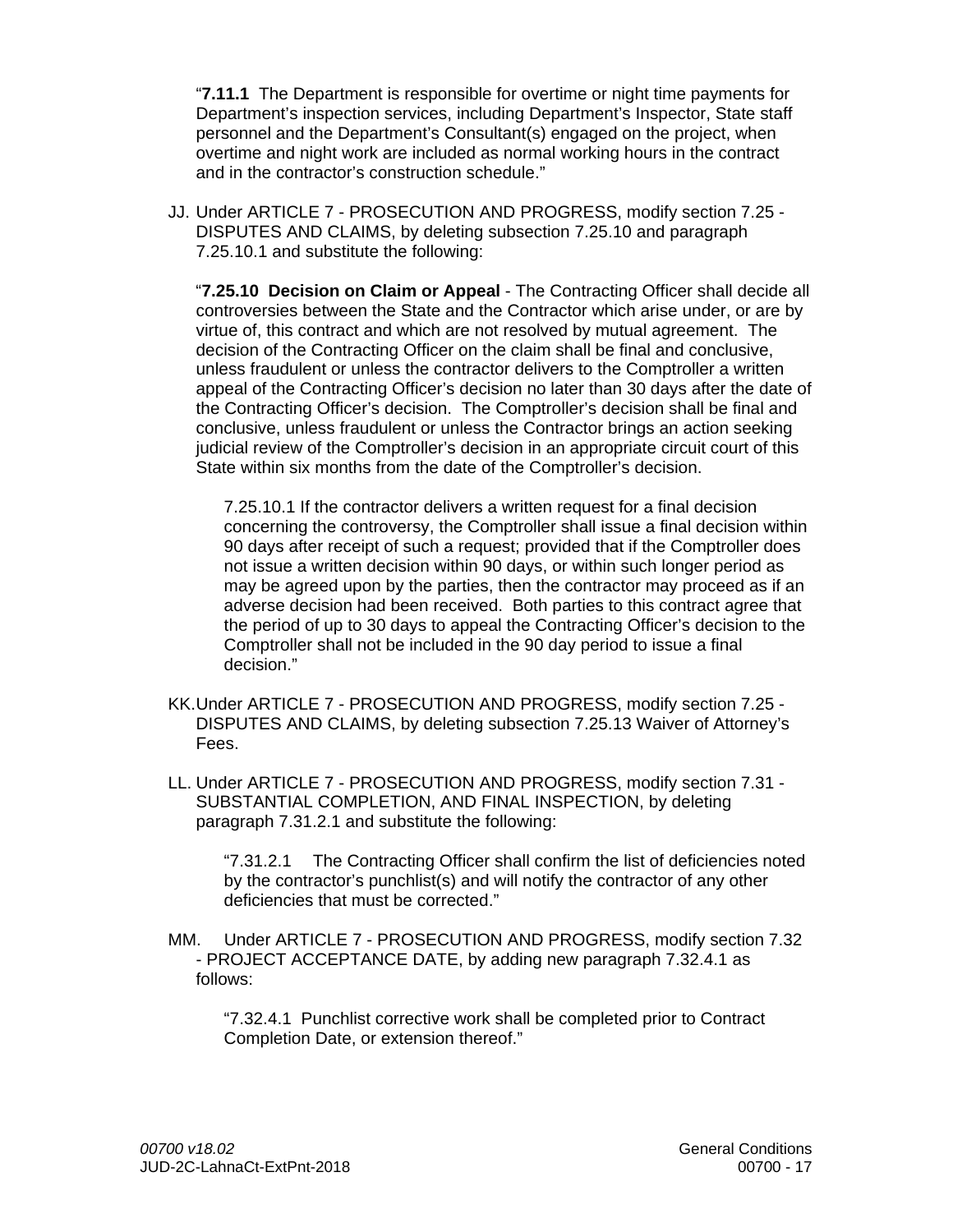NN. Under ARTICLE 7 - PROSECUTION AND PROGRESS, modify section 7.32 - PROJECT ACCEPTANCE DATE, by deleting subsection 7.32.7 and substitute the following:

"**7.32.7** If the contractor fails to correct the deficiencies within the time established in paragraph 7.32.4.1, the Contracting Officer shall assess liquidated damages as required by section 7.26 - FAILURE TO COMPLETE THE WORK ON TIME."

OO. Under ARTICLE 7 - PROSECUTION AND PROGRESS, add new section 7.39 as follows:

## "**7.39 EMPLOYMENT OF STATE RESIDENTS REQUIREMENTS HRS 103B**

**7.39.1** A Contractor awarded a contract shall ensure that Hawaii residents comprise not less than 80% of the workforce employed to perform the contract. The 80% requirement shall be determined by dividing the total number of hours worked on the contract by Hawaii residents, by the total number of hours worked on the contract by all employees of the contractor in the performance of the contract. The hours worked by any subcontractor of the Contractor shall count towards the calculation for purposes of this section. The hours worked by employees within shortage trades, as determined by the Department of Labor and Industrial Relations (DLIR), shall not be included in the calculation for this section.

**7.39.2** The requirements of this section shall apply to any subcontract of \$50,000 or more in connection with the Contractor, that is, such subcontractors must also ensure that Hawaii residents comprise not less than 80% of the subcontractor's workforce used to perform the subcontract. See also, section 7.2 - Commencement Requirements.

**7.39.3** The Contractor, and any subcontractor whose subcontract is \$50,000 or more, shall comply with the requirements of this section.

7.39.3.1 Certification of compliance shall be made in writing under oath by an officer of the Contractor and applicable subcontractors and submitted with the final payment request.

7.39.3.2 The certification of compliance shall be made under oath by an officer of the company by completing a Certification of Compliance for Employment of State Residents form and executing the Certificate before a licensed notary public. See attached form at the end of Section 00700 – General Conditions.

7.39.3.3 In addition to the certification of compliance as indicated above, the Contractor and any subcontractors shall maintain records such as certified payrolls for laborers and mechanics who performed work at the site and timesheets for all other employees who performed work on the project. These records shall include the names, addresses and number of hours worked on the project by all employees of the Contractor and subcontractors who performed work on the project to validate compliance with this section. The Contractor and Subcontractors shall maintain, retain, and provide access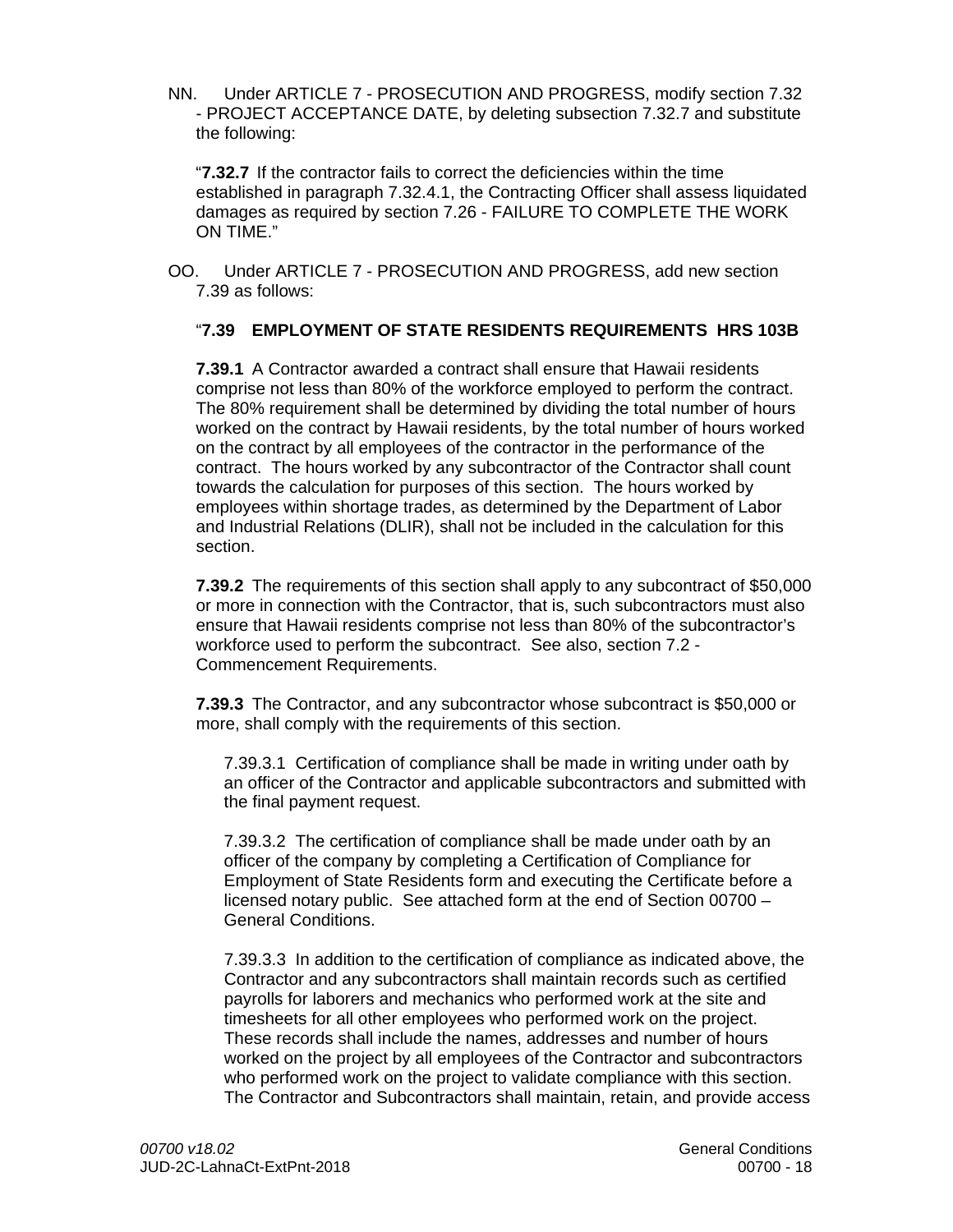to these records in accordance with Section 7.38 – RECORDS MAINTENANCE, RETENTION AND ACCESS, except that these provisions shall apply to all contracts, regardless of the value of the contract.

**7.39.4** A Contractor or applicable subcontractor who fails to comply with this section shall be subject to any of the following sanctions:

7.39.4.1 With respect to the General Contractor, withholding of payment on the contract until the Contractor or its subcontractor complies with this section; or

7.39.4.2 Proceedings for debarment or suspension of the Contractor or subcontractor under Hawaii Revised Statues §103D-702.

**7.39.5 Conflict with Federal Law** - This section shall not apply if the application of this section is in conflict with any federal law, or if the application of this section will disqualify the State from receiving Federal funds or aid. See Section 00800 - Special Conditions to determine if this section does not apply."

- PP. Under ARTICLE 8 MEASUREMENT AND PAYMENT, Section 8.3 PAYMENT FOR ADDITIONAL WORK, modify clause 8.3.4.5(h) by changing the replacement value from 'five hundred dollars (\$500)' to read "\$1,000."
- QQ. Under ARTICLE 8 MEASUREMENT AND PAYMENT, Modify section 8.3 PAYMENT FOR ADDITIONAL WORK, by deleting subsection 8.3.1 and substitute the following new subsections and paragraph:

"**8.3.1 Payment for Changed Conditions** - A contract modification or change order complying with section 4.4 PRICE ADJUSTMENT and section 4.5 ALLOWANCES FOR OVERHEAD AND PROFIT shall be issued for all changes that are directed under Section 4.2 CHANGES. No payment for any change including work performed under the force account provisions will be made until a change order is issued or contract modification is executed.

8.3.1.1 At the completion of the force account work or at an intermediate interval approved by the Contracting Officer, the contractor shall submit its force account cost proposal, including; approved daily force account records with any attached invoices or receipt, to the Department for processing a contract modification or change order."

RR. Under Article 8 - MEASUREMENT AND PAYMENT, modify section 8.4 PROGRESS AND/OR PARTIAL PAYMENTS, by deleting section and related SUBSECTIONS 8.4.1 thru 8.4.4.4 and substitute the following new section 8.4 and related subsections 8.4.1 thru 8.4.4.4:

## **"8.4 PROGRESS PAYMENTS**

**8.4.1 Progress Payments** - The Contractor will be allowed progress payments on a monthly basis upon preparing the Monthly Payment Application forms and submitting them to the Contracting Officer. The monthly payment shall be based on the items of work satisfactorily completed and the value thereof at unit prices and/or lump sum prices set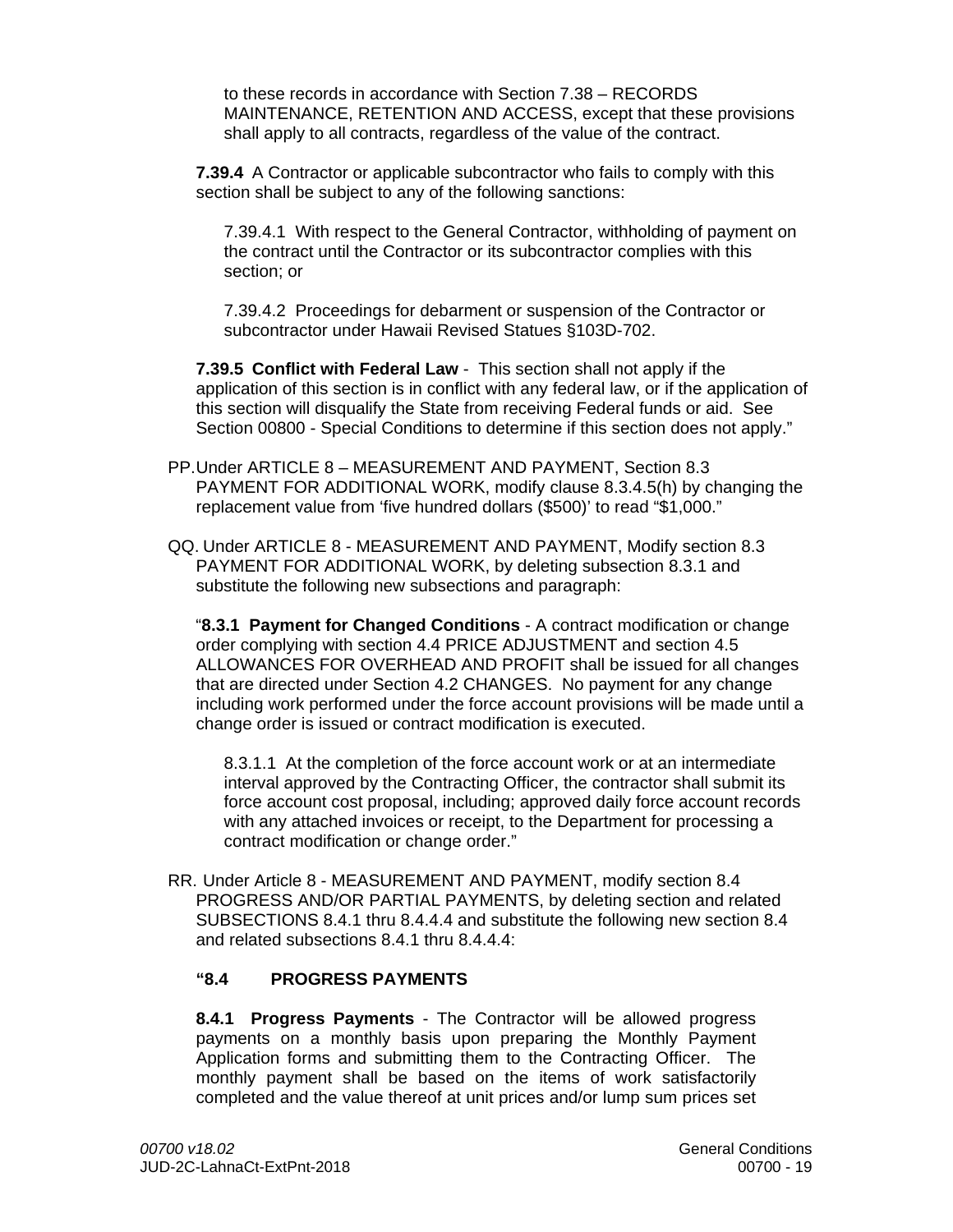forth in the contract as determined by the Contracting Officer and will be subject to compliance with Section 7.9 PAYROLLS AND PAYROLL RECORDS.

**8.4.2** In the event the Contractor or any Subcontractor fails to submit certified copies of payrolls in accordance with the requirements of Section 7.9 PAYROLLS AND PAYROLL RECORDS, the Contracting Officer may retain the amount due for items of work for which payroll affidavits have not been submitted on a timely basis notwithstanding satisfactory completion of the work until such records have been duly submitted. The Contractor shall not be due any interest payment for any amount thus withheld.

**8.4.3 Payment for Materials** - The Contractor will also be allowed payments of the manufacturer's, supplier's, distributor's or fabricator's invoice cost of accepted materials to be incorporated in the work on the following conditions:

8.4.3.1 The materials are delivered and properly stored at the site of Work; or

8.4.3.2 For special items of materials accepted by the Contracting Officer, the materials are delivered to the Contractor or subcontractor(s) and properly stored in an acceptable location within a reasonable distance to the site of Work.

**8.4.4** Payments shall be made only if the Contracting Officer finds that:

8.4.4.1 The Contractor has submitted bills of sale for the materials or otherwise demonstrates clear title to such materials.

8.4.4.2 The materials are insured for their full replacement value to the benefit of the Department against theft, fire, damages incurred in transportation to the site, and other hazards.

8.4.4.3 The materials are not subject to deterioration.

8.4.4.4 In case of materials stored off the project site, the materials are not commingled with other materials not to be incorporated into the project."

 SS. Under ARTICLE 8 - MEASUREMENT AND PAYMENT, Modify section 8.5 PROMPT PAYMENT, by deleting section 8.5 and related subsections 8.5.1 thru 8.5.6 and substitute the following new section 8.5 and related subsections 8.5.1 thru 8.5.9:

**"8.5.1** Any money paid to a Contractor for work performed by a subcontractor shall be disbursed to such subcontractor within ten (10) days after receipt of the money in accordance with the terms of the subcontract; provided that the subcontractor has met all the terms and conditions of the subcontract and there are no bona fide disputes on which the Contracting Officer has withheld payment.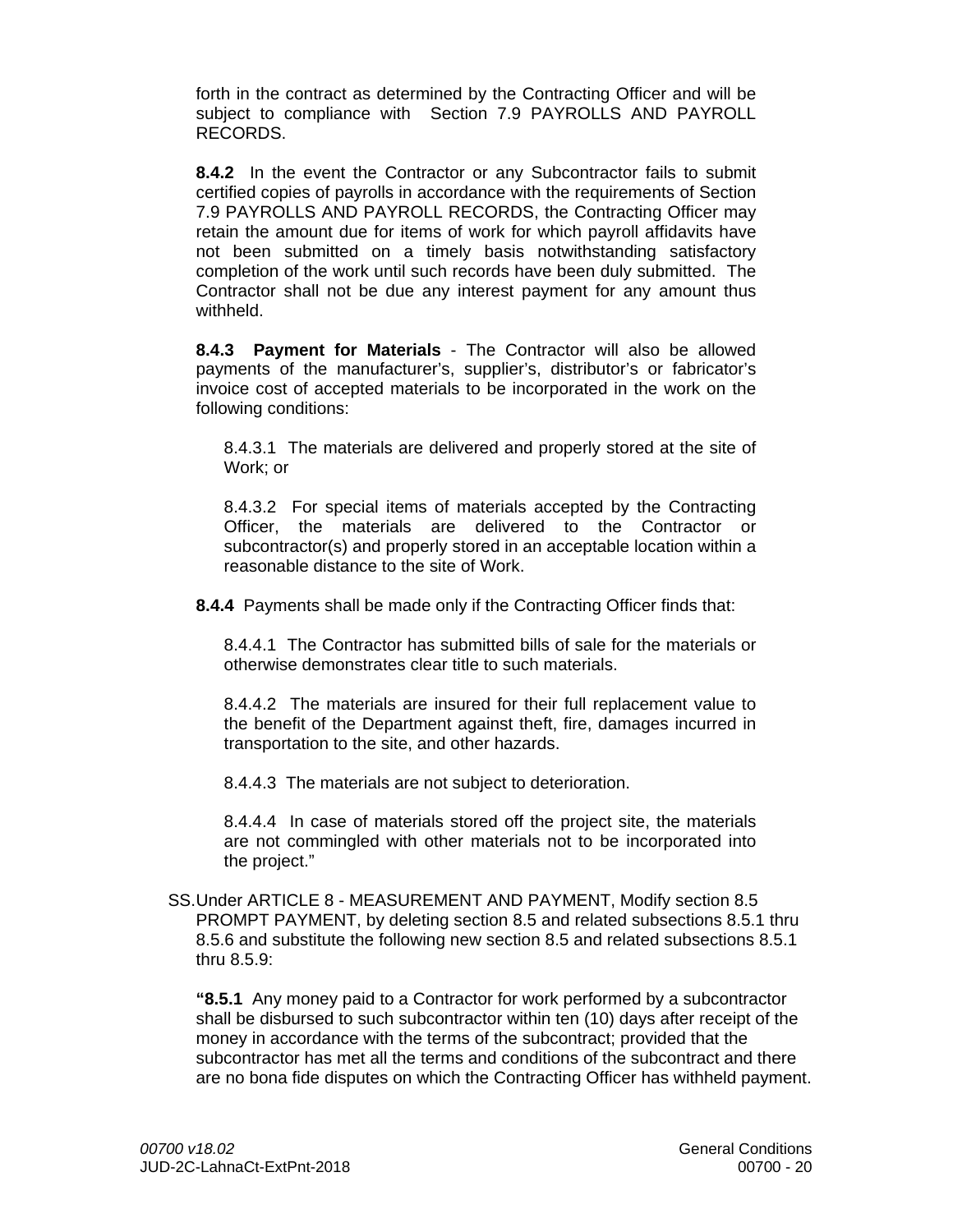**8.5.2** Upon final payment to the Contractor, full payment to all subcontractors shall be made within ten (10) days after receipt of the money, provided there are no bona fide disputes over the subcontractor's performance under the subcontract.

**8.5.3** All sums retained or withheld from a subcontractor and otherwise due to the subcontractor for satisfactory performance under the subcontract shall be paid by the contracting officer to the contractor and subsequently, upon receipt from the contracting officer, by the contractor to the subcontractor within the applicable time periods specified in subsection 8.5.2 and section 103-10 HRS:

8.5.3.1 Where a subcontractor has provided evidence to the Contractor of satisfactorily completing all work under their subcontract and has provided a properly documented final payment request as described in subsection (8.5.5) of this section, and:

8.5.3.1.a Has provided to the Contractor an acceptable performance and payment bond for the project executed by a surety company authorized to do business in the State, as provided in section 8.6 RETAINAGE; or

8.5.3.1.b The following has occurred:

8.5.3.1.b.1 A period of ninety days after the day on which the last of the labor was done or performed and the last of the material was furnished or supplied has elapsed without written notice of a claim given to Contractor and the surety, as provided for in section 103D-324 HRS; and

8.5.3.1.b.2 The subcontractor has provided to the Contractor:

8.5.3.1.b.2.1 An acceptable release of retainage bond, executed by a surety company authorized to do business in the State, in an amount of not more than two times the amount being retained or withheld by the Contractor;

8.5.3.1.b.2.2 Any other bond acceptable to the Contractor; or

8.5.3.1.b.2.3 Any other form of mutually acceptable collateral.

**8.5.4** If the Contracting Officer or the Contractor fails to pay in accordance with this section, a penalty of one and one-half per cent per month shall be imposed upon the outstanding amounts due that were not timely paid by the responsible party. The penalty may be withheld from future payment due to the contractor, if the Contractor was the responsible party. If a Contractor has violated subsection 8.5.2 three or more times within two years of the first violation, the Contractor shall be referred by the Contracting Officer to the Contractor License Board for action under section 444-17(14) HRS.

**8.5.5** Final Payment Request. A properly documented final payment request from a subcontractor, as required by subsection 8.5.3, shall include:

8.5.5.1 Substantiation of the amounts requested;

8.5.5.2 A certification by the subcontractor, to the best of the subcontractor's knowledge and belief, that: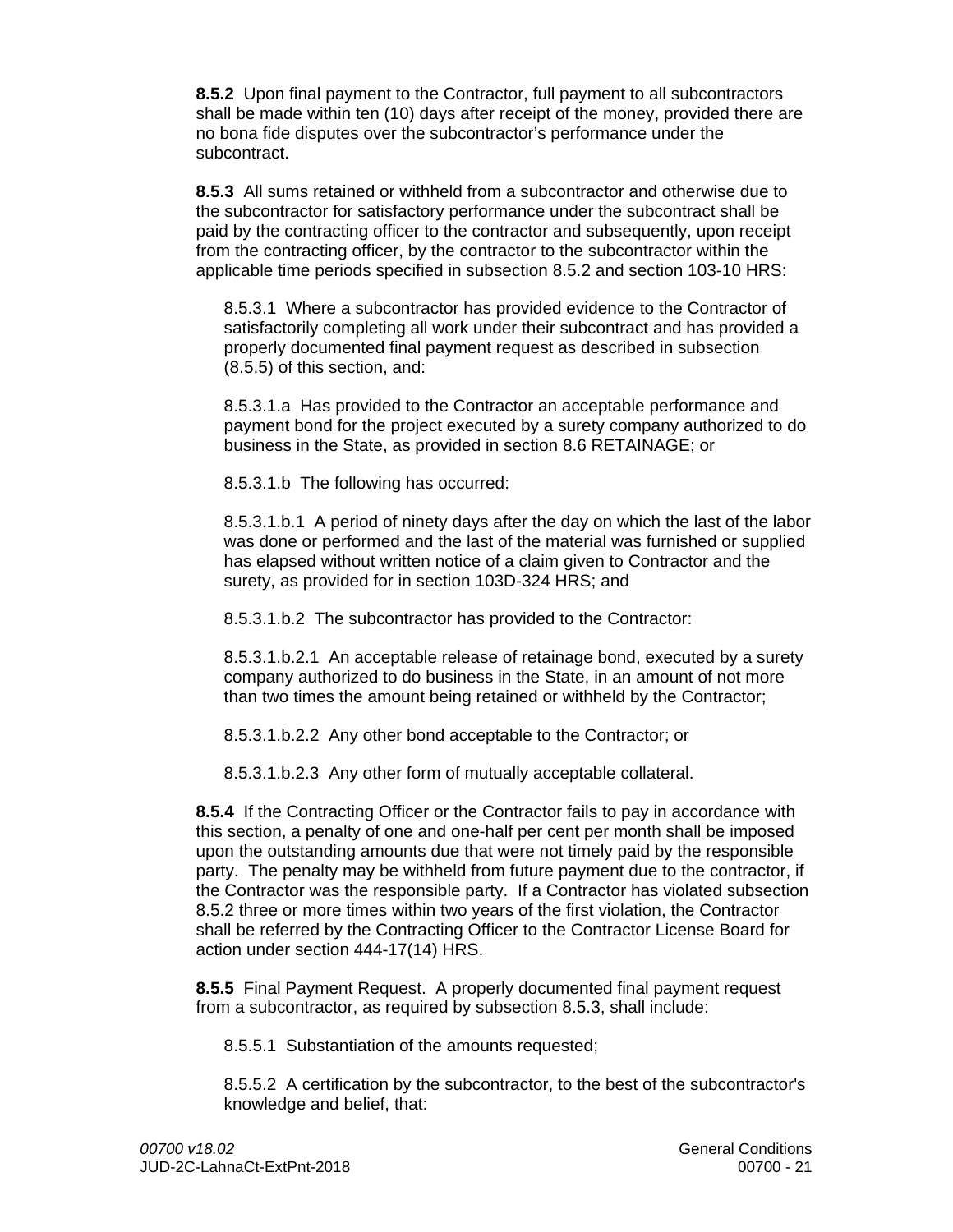8.5.5.2.a The amounts requested are only for performance in accordance with the specifications, terms, and conditions of the subcontract;

8.5.5.2.b The subcontractor has made payments due to its subcontractors and suppliers from previous payments received under the subcontract and will make timely payments from the proceeds of the payment covered by the certification, in accordance with their subcontract agreements and the requirements of this section; and

8.5.5.2.c The payment request does not include any amounts that the subcontractor intends to withhold or retain from a subcontractor or supplier in accordance with the terms and conditions of their subcontract; and

8.5.5.2.d The submission of documentation confirming that all other terms and conditions required under the subcontract agreement have been fully satisfied.

**8.5.6** The Contracting Officer shall return any final payment request that is defective to the contractor within seven days after receipt, with a statement identifying the defect.

**8.5.7** A payment request made by a Contractor to the Contracting Officer that includes a request for sums that were withheld or retained from a subcontractor and are due to a subcontractor may not be approved under subsection 8.5.3 unless the payment request includes:

8.5.7.1 Substantiation of the amounts requested; and

8.5.7.2 A certification by the Contractor, to the best of the Contractor's knowledge and belief, that:

8.5.7.2.a The amounts requested are only for performance in accordance with the specifications, terms, and conditions of the contract;

8.5.7.2.b The subcontractor has made payments due to its subcontractors and suppliers from previous payments received under the contract and will make timely payments from the proceeds of the payment covered by the certification, in accordance with their subcontract agreements and the requirements of this section; and

8.5.7.2.c The payment request does not include any amounts that the contractor intends to withhold or retain from a subcontractor or supplier in accordance with the terms and conditions of their subcontract.

**8.5.8** This section shall not be construed to impair the right of a Contractor or a subcontractor at any tier to negotiate and to include in their respective subcontracts provisions that provide for additional terms and conditions that are requested to be met before the subcontractor shall be entitled to receive final payment under subsection 8.5.3 of this section; provided that any such payments withheld shall be withheld by the contracting officer."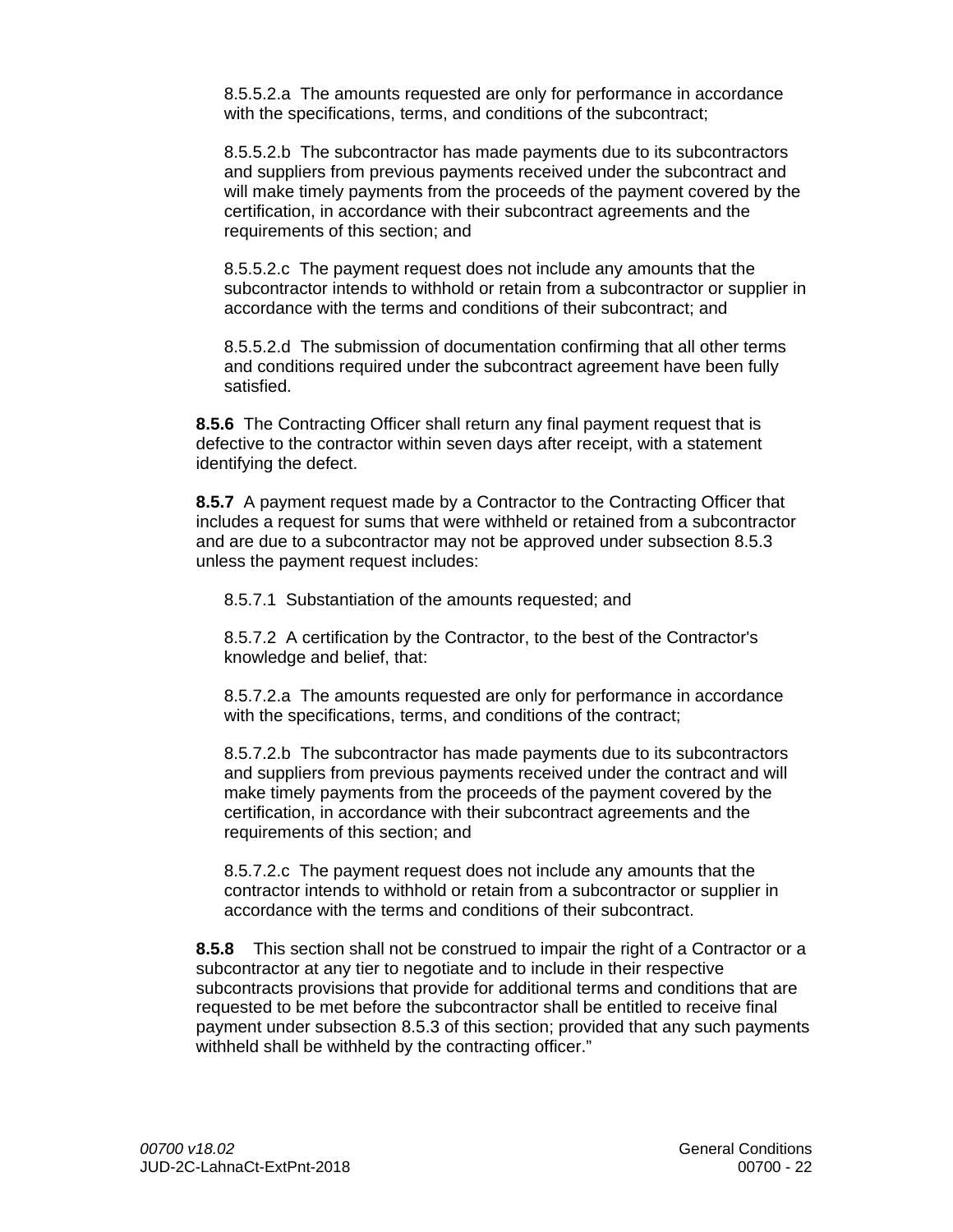TT. Under ARTICLE 8 - MEASUREMENT AND PAYMENT, modify section 8.6 RETAINAGE, by deleting section 8.6 and related subsections 8.6.1 thru 8.6.3 and substituting the following new section 8.6 and related subsections:

**"8.6 RETAINAGE** - The Department will retain a portion of the amount due under the contract to the contractor, to ensure the proper performance of the contract.

**8.6.1** The sum withheld by the Department from the Contractor shall not exceed five per cent of the total amount due the contractor and that after fifty per cent of the contract is completed and progress is satisfactory, no additional sum shall be withheld; provided further that if progress is not satisfactory, the contracting officer may continue to withhold as retainage, sums not exceeding five per cent of the amount due the contractor

**8.6.2** The retainage shall not include sums deducted as liquidated damages from moneys due or that may become due the Contractor under the contract.

**8.6.3** General Obligation Bonds - The Contractor may withdraw retainage monies in whole or in part by providing a general obligation bond of the State or its political subdivisions suitable to the Department. The Contractor shall endorse over to the Department and deposit with the Department any general obligation bond suitable to the Department, but in no case with a face value less than the value established by law, of the amount to be withdrawn. The Department may sell the bond and use the proceeds in the same way as it may use monies directly retained from progress payments or the final payment.

**8.6.4** Any retainage provided for in this section or requested to be withheld by the contractor shall be held by the contracting officer.

**8.6.5** A dispute between a Contractor and subcontractor of any tier shall not constitute a dispute to which the State or any county is a party, and there is no right of action against the State or any county. The State and a county may not be interpleaded in any judicial or administrative proceeding involving such a dispute.

**8.6.6** The retention amount withheld by the Contractor from its subcontractor shall be not more than the same percentage of retainage as that of the Contractor (also applies to subcontractors who subcontract work to other subcontractors) where a subcontractor has provided evidence to the Contractor of:

8.6.6.1 A valid performance and a payment bond for the project that is acceptable to the Contractor and executed by a surety company authorized to do business in this State;

8.6.6.2 Any other bond acceptable to the Contractor; or

8.6.6.3 Any other form of collateral acceptable to the Contractor.

**8.6.7** A written notice of any withholding shall be issued to a subcontractor, with a copy to the Procurement Officer, specifying the following: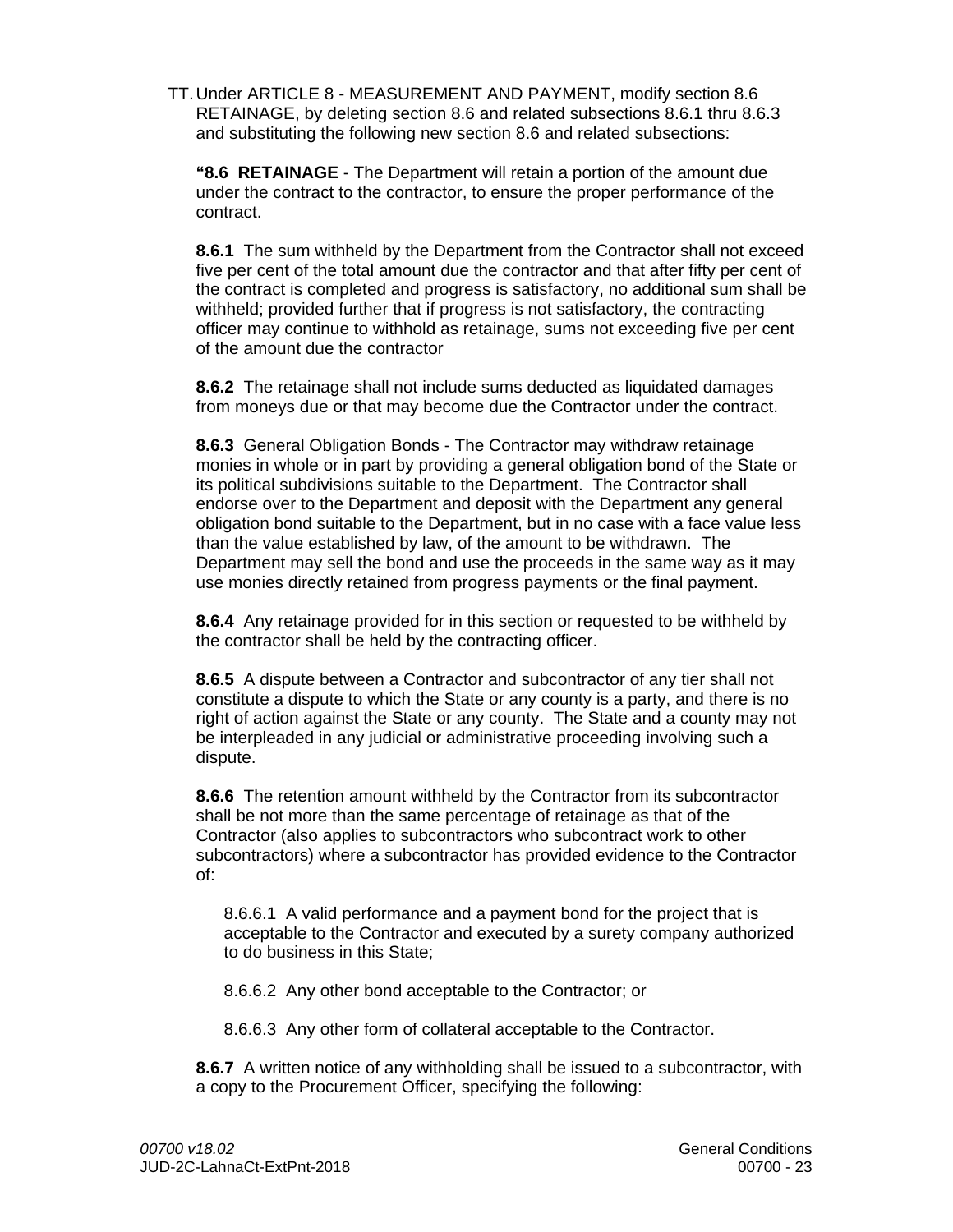8.6.7.1 The amount to be withheld;

8.6.7.2 The specific causes for the withholding under the terms of the subcontract; and

8.6.7.3 The remedial actions to be taken by the subcontractor to receive payment of the amounts withheld.

**8.6.8** The provisions of this section shall not be construed to require payment to subcontractors of retainage released to a contractor pursuant to an agreement entered into with the contracting officer meeting the requirements of subsection 8.6.3."

UU. Under Article 8 – MEASUREMENT AND PAYMENT, modify section 8.7 WARRANTY OF CLEAR TITLE, by deleting section and substitute the following new section 8.7:

**"8.7 WARRANTY OF CLEAR TITLE** - The Contractor warrants and guarantees that all work and materials covered by progress payments made thereon shall be free and clear of all liens, claims, security interests or encumbrances, and shall become the sole property of the Department. This provision shall not, however, be construed as an acceptance of the work nor shall it be construed as relieving the Contractor from the sole responsibility for all materials and work upon which payments have been made or the restoration of any damaged work, or as waiving the right of the Department to require the fulfillment of all the items of the contract."

 VV. Under Article 8 – MEASUREMENT AND PAYMENT, modify section 8.8 – FINAL PAYMENT, by deleting subsection 8.8.1 and substitute the following new subsection 8.8.1:

**8.8.1** Upon final settlement, the final payment amount, less all previous payments and less any sums that may have been deducted in accordance with the provisions of the contract, will be paid to the Contractor, provided the Contractor has submitted the following documents with the request for final payment: a) a current "Certificate of Vendor Compliance" issued by the Hawaii Compliance Express (HCE); and b) an originally notarized Certificate of Compliance for Employment of State Residents signed under oath by an officer of the Contractor and applicable subcontractors pursuant to chapter 103B HRS. The Certificate of Vendor Compliance is used to certify the Contractor's compliance with: a) Section 103D-328, HRS (for all contracts \$25,000 or more) which requires a current tax clearance certificate issued by the Hawaii State Department of Taxation and the Internal Revenue Service; b) Chapters 383, 386, 392, and 393, HRS; and c) Subsection 103D-310(c), HRS. The State reserves the right to verify that compliance is current prior to the issuance of final payment. Contractors are advised that non-compliance status will result in final payment being withheld until compliance is attained.

WW. Under Article 8 – MEASUREMENT AND PAYMENT, modify section 8.9 – CLAIMS ARISING OUT OF PAYMENT FOR REQUIRED WORK, by deleting section and substitute the following new section 8.9: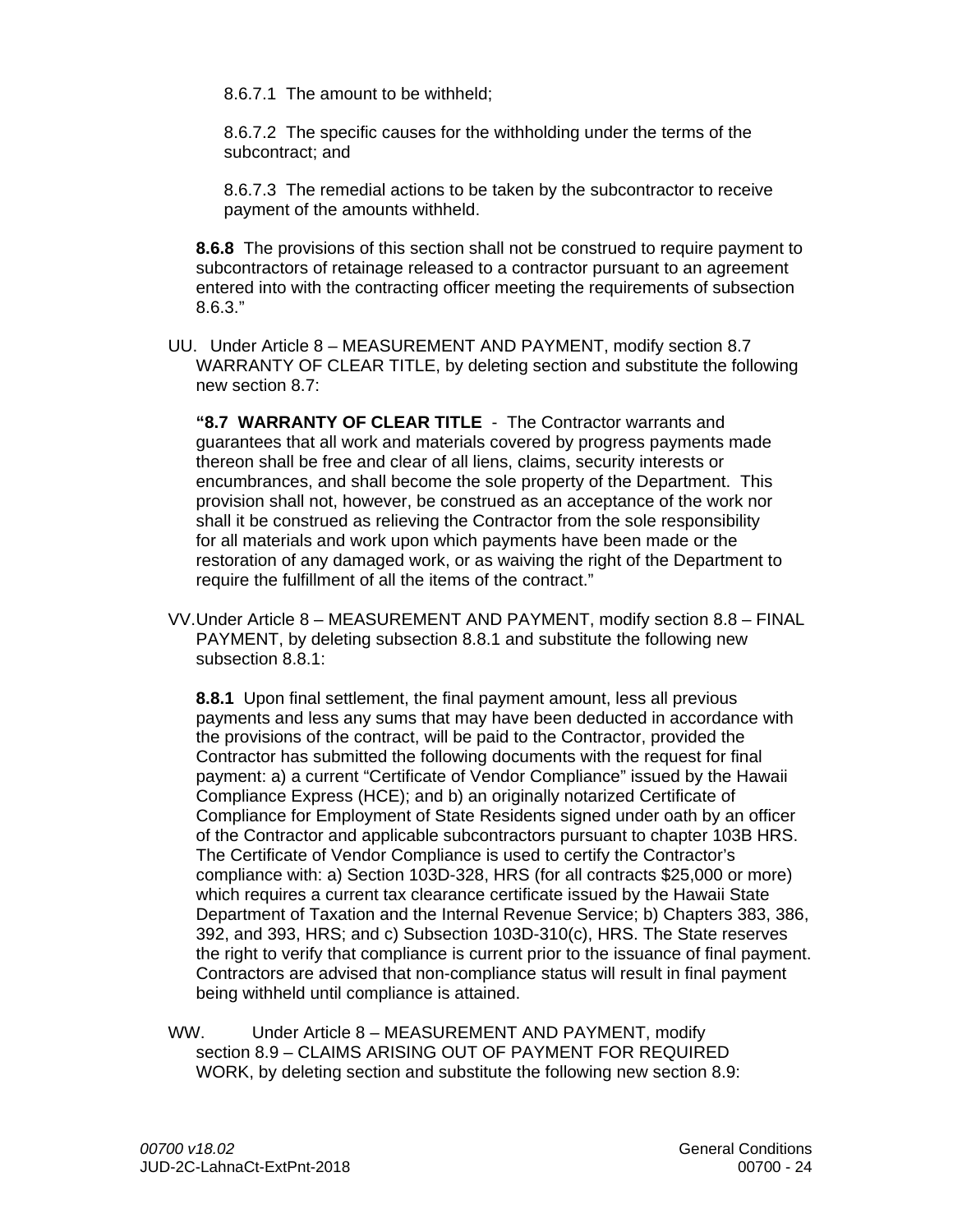**"8.9 CLAIMS ARISING OUT OF PAYMENT FOR REQUIRED WORK** - If the Contractor disputes any determination made by the Contracting Officer regarding the amount of work satisfactorily completed, or the value thereof, or the manner in which payment therefore is made or calculated, it shall notify the Contracting Officer in writing of the specific facts supporting the Contractor's position. Such notice shall be delivered to the Contracting Officer no later than thirty (30) days after the Contractor has been tendered payment for the subject work, or, if no payment has been tendered, not later than fifty (50) days after it has submitted the Monthly Payment Application required under Section 8.4 PROGRESS PAYMENTS herein to the Contracting Officer for the work that is the subject of the dispute. The delivery of the written notice cannot be waived and shall be a condition precedent to the filing of the claim. No claim for additional compensation for extra work or change work shall be allowed under this provision, unless the notice requirements of Article 4 SCOPE OF WORK have been followed. Acceptance of partial payment of a Monthly Payment Application amount shall not be deemed a waiver of the right to make a claim described herein provided the notice provisions are followed. The existence of or filing of a payment claim herein shall not relieve the Contractor of its duty to continue with the performance of the contract in full compliance with the directions of the Contracting Officer. Any notice of claim disputing the final payment made pursuant to Section 8.8 FINAL PAYMENT must be submitted in writing not later than thirty (30) days after final payment that is identified as such has been tendered to the Contractor."

- XX. Add the attached Bond Rider form to the Appendix.
- YY. Add the attached Certification of Compliance for Employment of State Residents form to the Appendix.

## **PART 2 - PRODUCTS (Not Used)**

### **PART 3 - EXECUTION (Not Used)**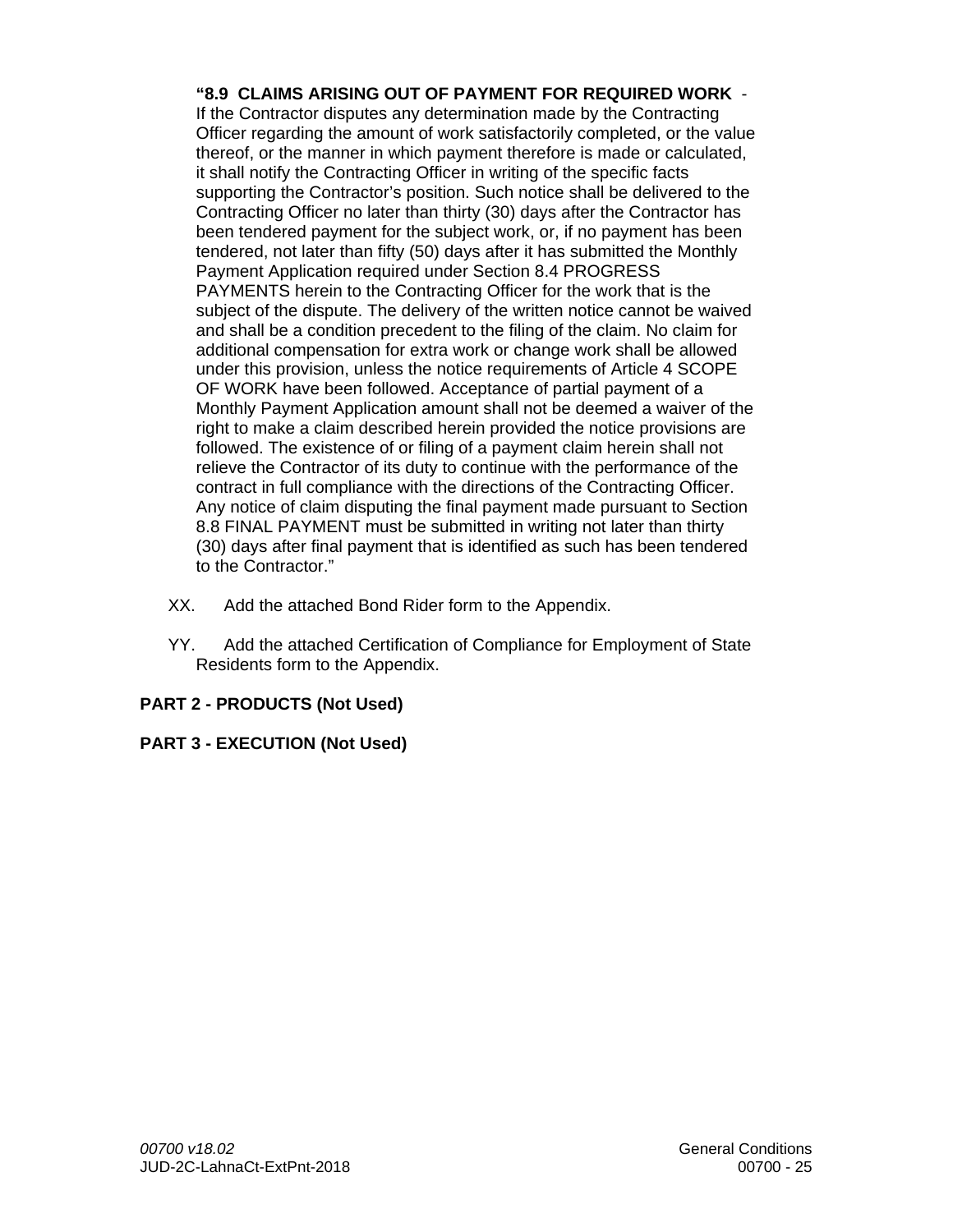#### **BOND RIDER**

|                                                                             | This Rider is to be attached to and forms a part of Performance Bond No.___________________________              |
|-----------------------------------------------------------------------------|------------------------------------------------------------------------------------------------------------------|
|                                                                             | and Labor and Material Payment Bond No. ___________________________(hereinafter collectively referred to         |
|                                                                             |                                                                                                                  |
|                                                                             |                                                                                                                  |
|                                                                             |                                                                                                                  |
|                                                                             | as Contractor (hereinafter referred to as Principal) has signed a Contract with the State of Hawaii (hereinafter |
| referred to as Obligee) on ____________________, for the following project: |                                                                                                                  |
|                                                                             |                                                                                                                  |
| hereinafter called Contract.                                                |                                                                                                                  |
| changed<br>FROM: (000,000,000.00)                                           | NOW THEREFORE, the undersigned hereby agree that the amounts for each of the attached Bonds shall be             |
| TO:                                                                         | $(000,000,000,000)$ .                                                                                            |
| Except as herein modified, the Bonds shall remain in full force and effect. |                                                                                                                  |
|                                                                             |                                                                                                                  |
|                                                                             |                                                                                                                  |
| (Seal)                                                                      | Name of Principal (Contractor)                                                                                   |
|                                                                             | the control of the control of the control of the control of the control of the control of                        |
|                                                                             | Signature                                                                                                        |
|                                                                             | Title                                                                                                            |
| (Seal)                                                                      | Name of Surety                                                                                                   |
|                                                                             |                                                                                                                  |
|                                                                             | Signature                                                                                                        |
|                                                                             | Title                                                                                                            |
| *ALL SIGNATURES MUST BE ACKNOWLEDGED BY A NOTARY PUBLIC                     | <b>ATTACHMENT1</b>                                                                                               |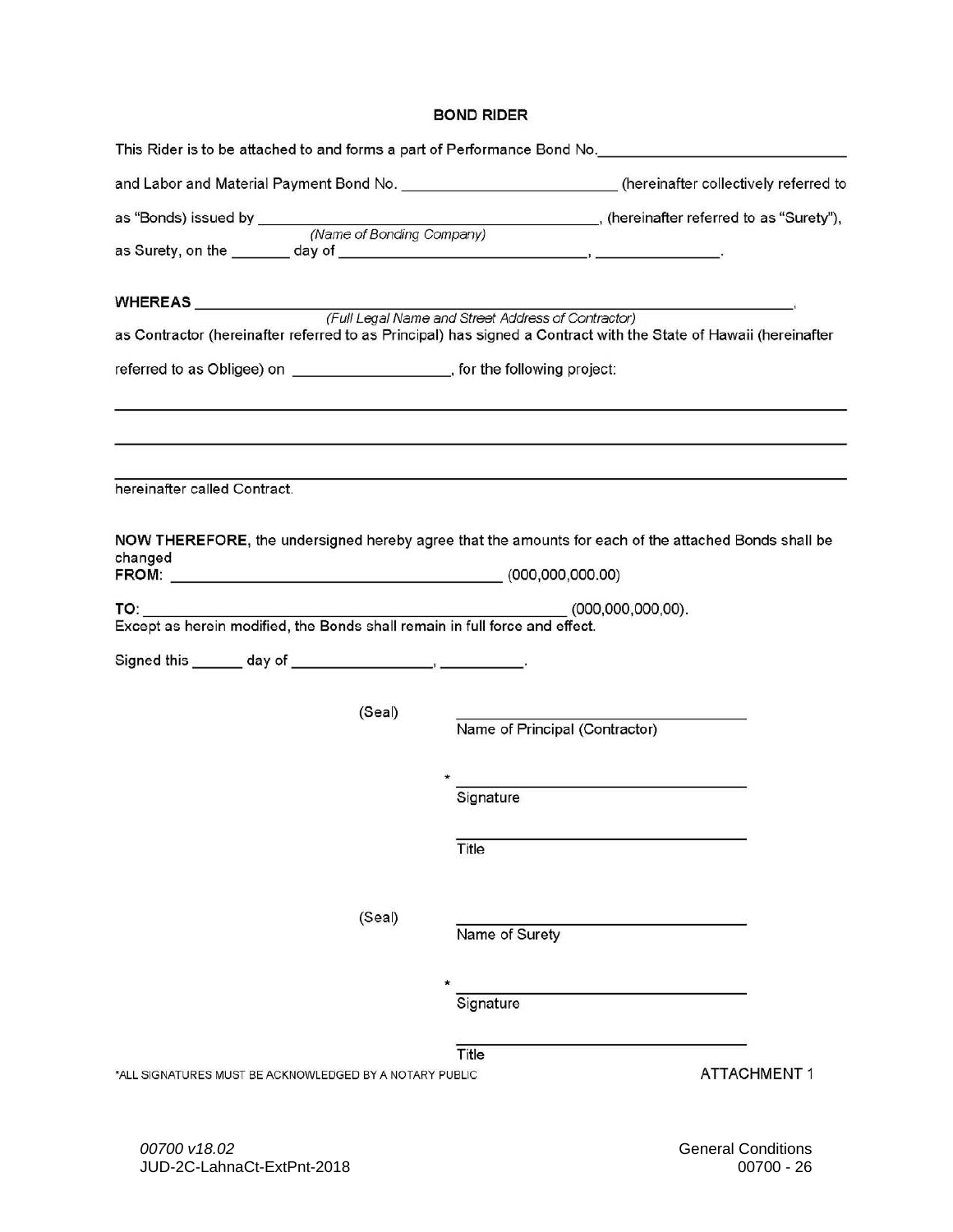Attachment 2

### **CERTIFICATION OF COMPLIANCE FOR EMPLOYMENT OF STATE RESIDENTS HRS 103B**

| perform this Contract.                                                       | As required by Hawaii Revised Statutes 103B - Employment of State Residents<br>on Construction Procurement Contracts, I hereby certify under oath, that I am an<br>officer of (Name of Contractor or Subcontractor Company)<br>(Name of Contractor or Subcontractor Company)<br>HRS 103B by employing a workforce of which not less than eighty percent are<br>Hawaii residents, as calculated according to the formula in the solicitation, to |
|------------------------------------------------------------------------------|-------------------------------------------------------------------------------------------------------------------------------------------------------------------------------------------------------------------------------------------------------------------------------------------------------------------------------------------------------------------------------------------------------------------------------------------------|
|                                                                              | $\Box$ I am an officer of the Contractor<br>for this contract.                                                                                                                                                                                                                                                                                                                                                                                  |
| CORPORATE SEAL                                                               | $\Box$ I am an officer of a Subcontractor<br>to this contract.                                                                                                                                                                                                                                                                                                                                                                                  |
|                                                                              | (Name of Company)                                                                                                                                                                                                                                                                                                                                                                                                                               |
|                                                                              | (Signature)                                                                                                                                                                                                                                                                                                                                                                                                                                     |
|                                                                              | (Print Name)                                                                                                                                                                                                                                                                                                                                                                                                                                    |
|                                                                              | (Print Title)                                                                                                                                                                                                                                                                                                                                                                                                                                   |
| Subscribed and sworn to me before this<br>____ day of _____________, 2010.   | Doc. Date: ________# of Pages___1 <sup>st</sup> Circuit<br>Notary Name: _____________________________<br>Doc. Description: ______                                                                                                                                                                                                                                                                                                               |
| Notary Public, 1st Circuit, State of Hawaii<br>My commission expires: ______ | Notary Signature<br>Date                                                                                                                                                                                                                                                                                                                                                                                                                        |

Notary Signature<br>NOTARY CERTIFICATION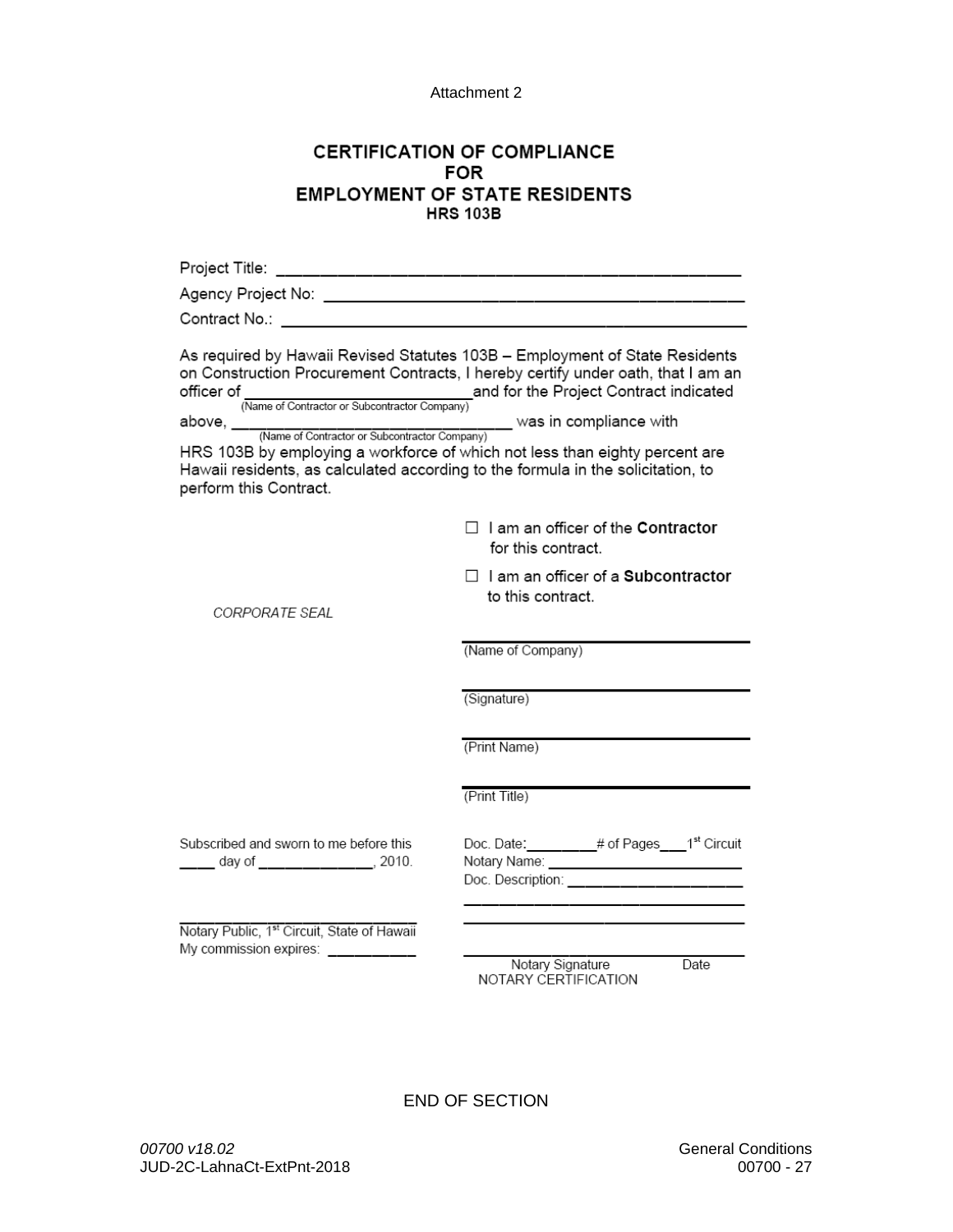## **SECTION 00800 - SPECIAL CONDITIONS**

## **PART 1 - GENERAL**

### **1.01 GENERAL CONDITIONS**

- A. As specified in SECTION 00700 GENERAL CONDITIONS: The *GENERAL CONDITIONS* and these *SPECIAL CONDITIONS* shall govern all work specified in all Divisions and Sections.
- B. Revisions to the *GENERAL CONDITIONS*: The following conditions included in this paragraph 1.01 B. and subparagraphs shall govern respective items in the published *INTERIM GENERAL CONDITIONS 1999 Edition* and in SECTION 00700 - GENERAL CONDITIONS, paragraph entitled REVISIONS TO THE GENERAL CONDITIONS.
	- 1. Under ARTICLE 3 AWARD AND EXECUTION OF CONTRACT, modify section 3.11 NOTICE TO PROCEED, by deleting subsection 3.11.4 and substitute the following new paragraph 3.11.4:
		- "3.11.4 In the event the Notice to Proceed is not issued within one hundred and eighty (180) days after the date of the bid opening**,**  the Contractor may submit a claim for increased labor and material costs (but not overhead costs) which are directly attributable to the delay beyond the first 180 days. Such claims shall be accompanied with the necessary documentation to justify the claim. No payment will be made for escalation costs that are not fully justified as determined by the State."

#### **1.02 SUBMITTAL DATES FOR CLARIFICATIONS**

A. Written requests must be received no later than 4:30 p.m., fourteen calendar days prior to bid opening.

#### **1.03 PROJECT CONTACT PERSON AND PROCUREMENT CONTACT**

A. Project Contact - For Contractor's access to the site to view conditions during bidding.

NAME: TELEPHONE NUMBER: (808) 281-4143 POSITION OR TITLE: Facilities Manager

Steven Morar

B. Procurement Contact - For questions or clarifications on the plans and specifications during bidding, offerors must submit by fax "QUESTIONS AND CLARIFICATIONS" form found at the end of this section. For general questions on the procurement requirements or processes call by telephone.

NAME: **FAX NUMBER:** POSITION OR TITLE: Fiscal Officer TELEPHONE NUMBER: (808) 244-2994

Paul Petro (808) 244-2849

### **1.04 LIQUIDATED DAMAGES**

A. In accordance with the *GENERAL CONDITIONS*, Article 7 - PROSECUTION AND PROGRESS, Section 7.26, FAILURE TO COMPLETE THE WORK ON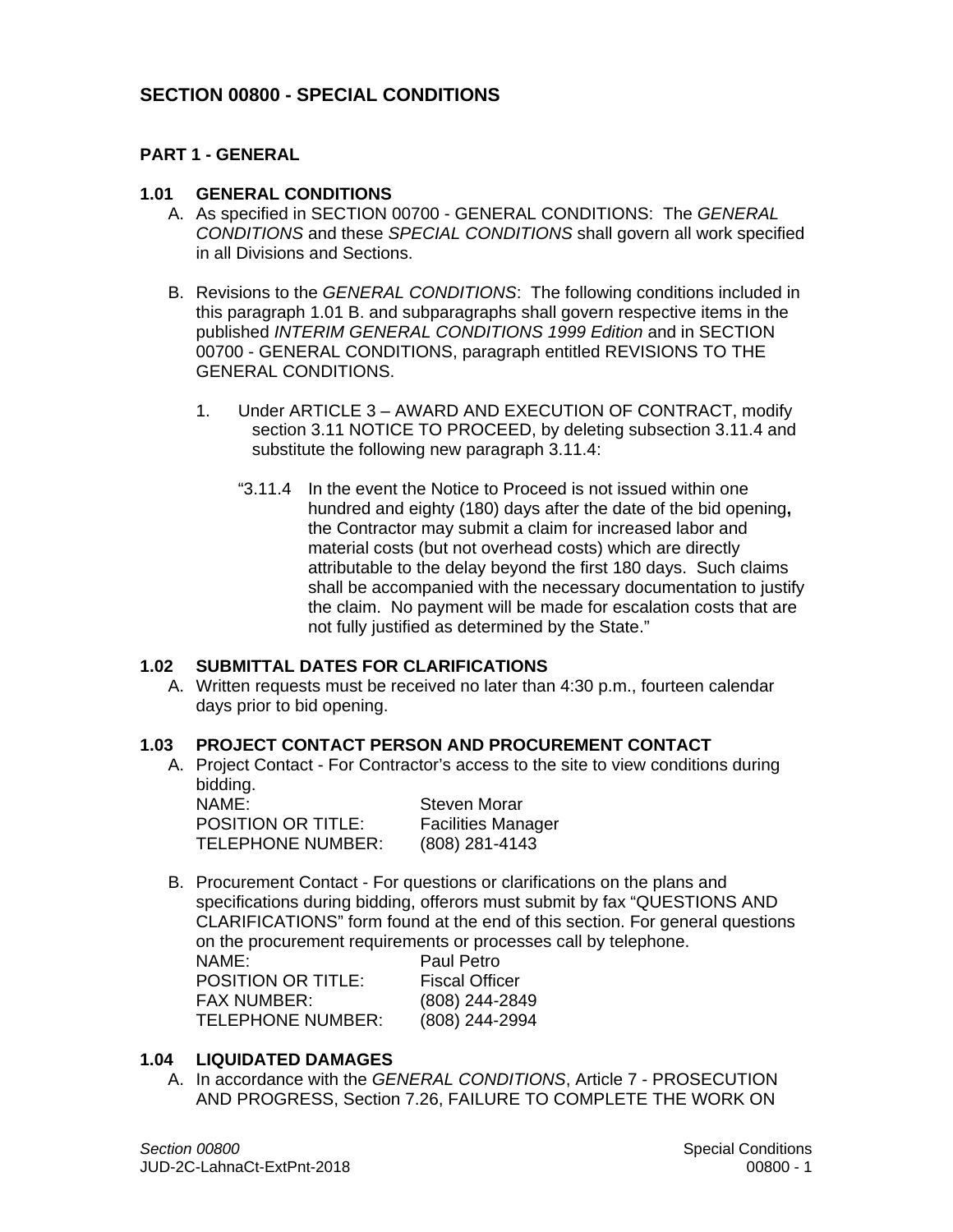or times fixed in the contract or extension thereof, the Contractor shall pay TIME, upon failure to complete the work or any portion of the work within the time liquidated damages to the State, in the amount of \$189.00 per calendar day of delay.

- B. In accordance with the *GENERAL CONDITIONS*, Article 7 PROSECUTION AND PROGRESS, Section 7.32, PROJECT ACCEPTANCE DATE; upon failure to correct punch list deficiencies, within the time or times fixed in the contract or extension thereof, the Contractor shall pay liquidated damages to the State, in the amount equal to 10 percent of the liquidated damages, per calendar day of delay.
- C. In accordance with the *GENERAL CONDITIONS*, Article 7 PROSECUTION AND PROGRESS, Section 7.33, FINAL SETTLEMENT OF CONTRACT; upon failure to submit closing documents within the time or times fixed in the contract or extension thereof, the Contractor shall pay liquidated damages to the State, in the amount equal to five percent of the liquidated damages, per calendar day of delay.

### **1.05 SPECIALTY CONTRACTOR'S AND SUBCONTRACTOR'S LICENSE**

A. Contractor shall be solely responsible to assure that all the specialty licenses required to perform the work are covered by the Contractor or its Subcontractor(s) or joint Contractors.

### **1.06 WORKING HOURS**

- A. The regular working hours for court operations are from 7:45 AM to 4:30 PM Monday through Friday, excluding State Holidays, unless otherwise noted or restricted under SECTION 01100 - PROJECT REQUIREMENTS. In the event of conflict, the working hours provisions of specification SECTION 01100 - PROJECT REQUIREMENTS shall govern over this item 1.06.
- B. The Contractor may be given approval to work beyond the regular hours including Saturdays, Sundays, State Holidays, night work, or after hours under the provisions of the GENERAL CONDITIONS, Article 7 - PROSECUTION AND PROGRESS, Section 7.10, OVERTIME AND NIGHT WORK and under specifications SECTION 01100 - PROJECT REQUIREMENTS.

#### **1.07 SPECIFIC PROJECT REQUIREMENTS**

A. Permits may be required for this project; the Contractor is responsible to pay for or obtain these permits.

## **1.08 COMPREHENSIVE ANNUAL FINANCIAL REPORTING**

- A. For any project that involves work on multiple structures, including non-building structures, whether it be new work or renovation work, or when the project involves both site improvements and a structure, the Contractor shall provide the following information to the Contracting Officer for fixed asset allocation purposes:
	- 1. Within 30 calendar days of award as applicable to the project, the following shall be submitted:
		- a. The total cost of each individual structure;
		- b. The total cost of on-site improvement work; and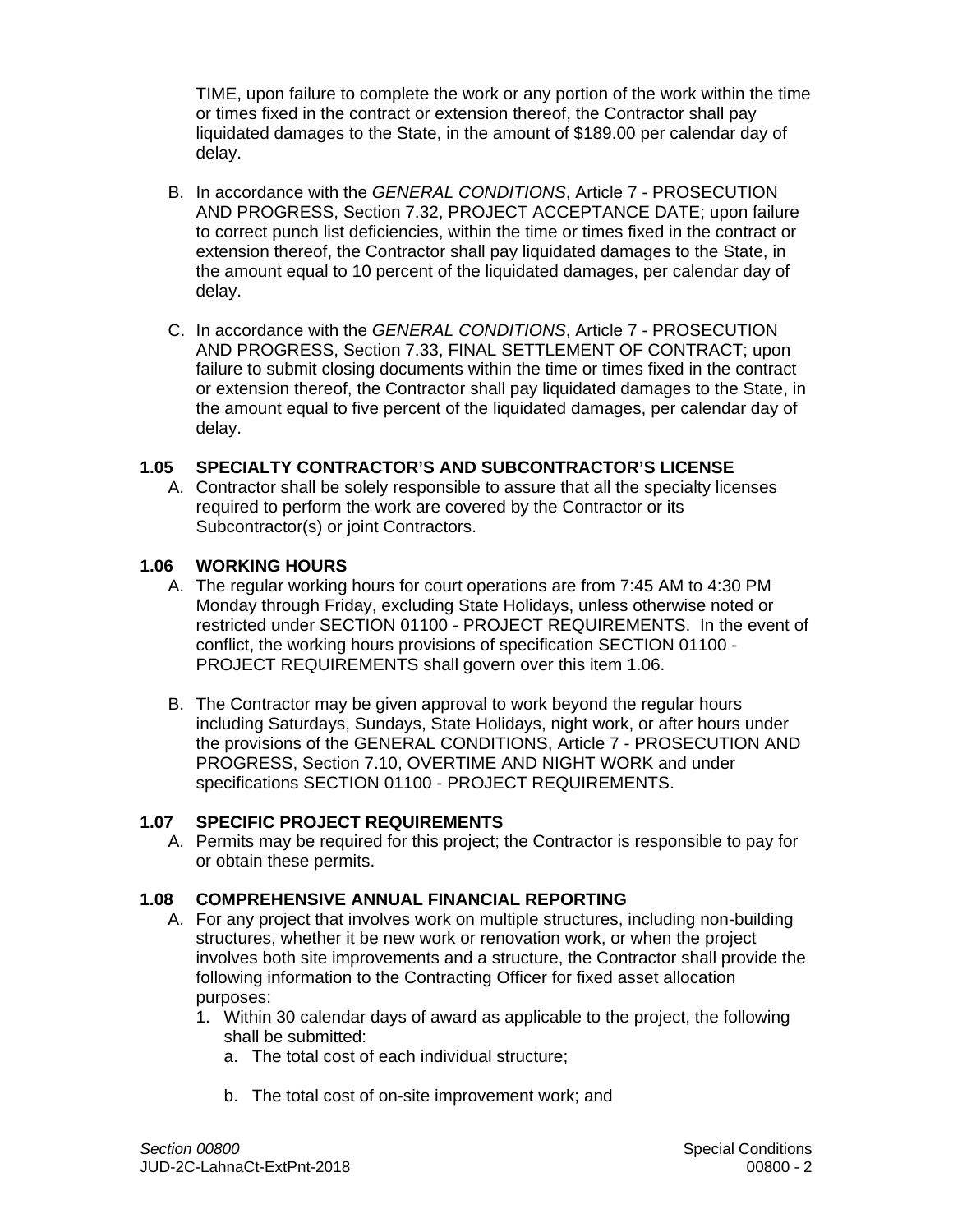- c. The total cost of off-site improvement work.
- 2. After all work, including all change order work has been completed, and prior to a request for final payment, the following shall be submitted:
	- a. The total cost of each individual structure including any related change order cost;
	- b. The total cost of on-site improvement work including any related change order cost; and
	- c. The total cost of off-site improvement work including any related change order cost.
- 3. The sum total cost of each category noted above shall total to the contract amount awarded, plus all change order work issued.
	- a. The cost of each individual structure includes the cost of the structure and any work within five (5) feet of the structure or building line which may include, but is not limited to its foundation, foundation earthwork, and utility improvements within and immediately below the building line.
	- b. The on-site improvement cost includes all site improvement work from five (5) feet and beyond the building line and up to the project's property line, which may include but is not limited to clearing and grubbing, grading, drainage system, site utility, walkway, parking lot, and landscape improvements.
	- c. The off-site improvement cost includes all off-site improvement work outside the of the project's property line, which may include but is not limited to walkway, landscape, drainage, utility, and roadway improvements.

### **PART 2 - PRODUCTS (Not Used)**

## **PART 3 – EXECUTION (Not Used)**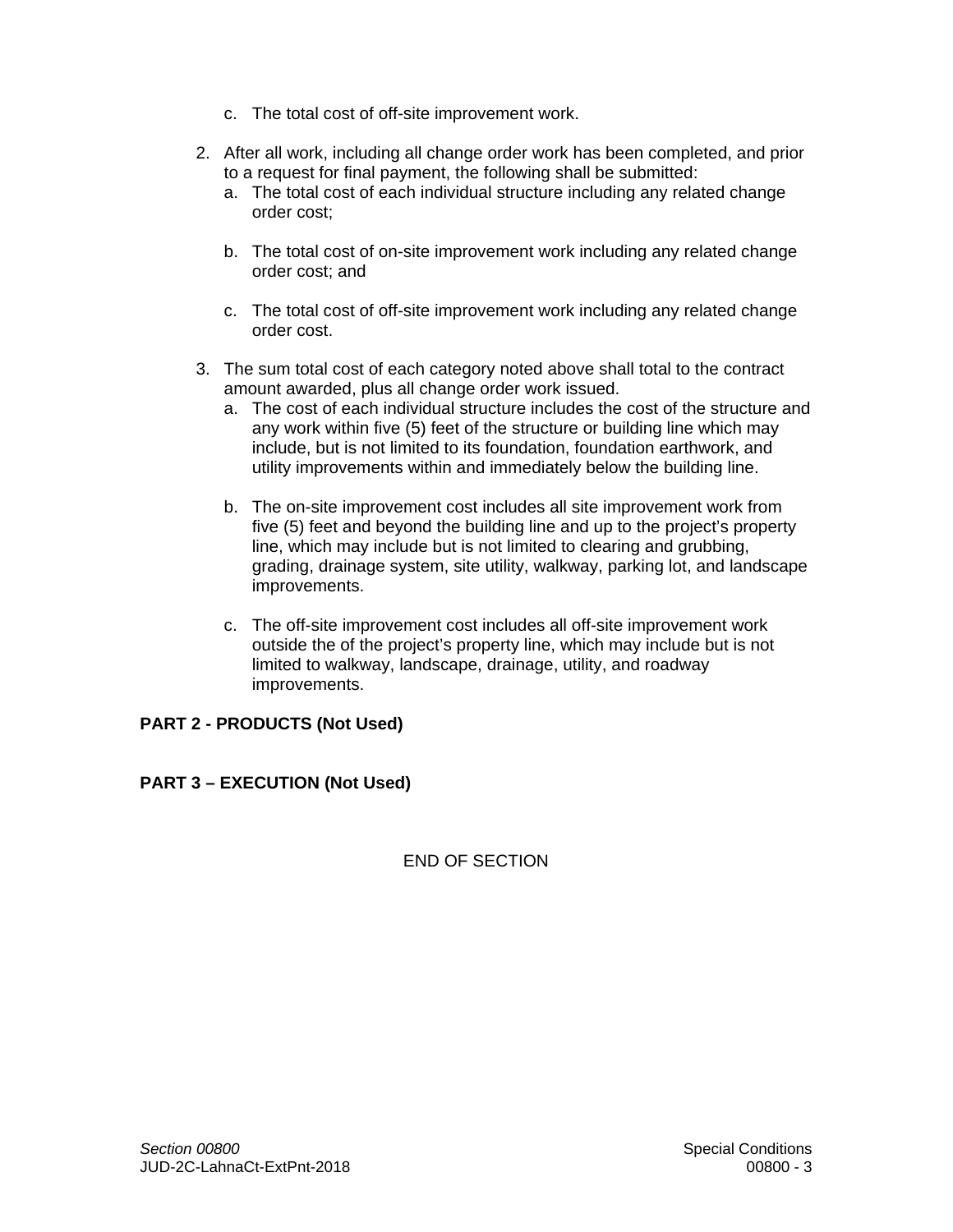# **QUESTIONS AND CLARIFICATIONS (WRITTEN REQUESTS ONLY)**

| <b>PROJECT TITLE:</b>                | <b>Building Exterior Repairs and Painting</b>                                |  |
|--------------------------------------|------------------------------------------------------------------------------|--|
| <b>PROJECT IDENTIFIER:</b>           | JUD-2C-LahnaCt-ExtPnt-2018                                                   |  |
| <b>PROJECT CONTACT:</b>              | <b>Steven Morar</b>                                                          |  |
|                                      |                                                                              |  |
|                                      |                                                                              |  |
|                                      | (This request must be received no less than<br>14 days prior to bid opening) |  |
| PERSON MAKING REQUEST:               |                                                                              |  |
| COMPANY:                             |                                                                              |  |
| TELEPHONE NO.: _____________________ | E-MAIL:                                                                      |  |

QUESTION OR CLARIFICATION (Be specific and list drawing/detail and specification section or paragraph that requires attention. Attach additional pages as necessary. FAX to (808) 244-2777 or deliver to Attention: Steven Morar, 2145 Main Street, Suite 137, Wailuku, Hawaii 96793 E-mail: steven.a.morar@courts.hawaii.gov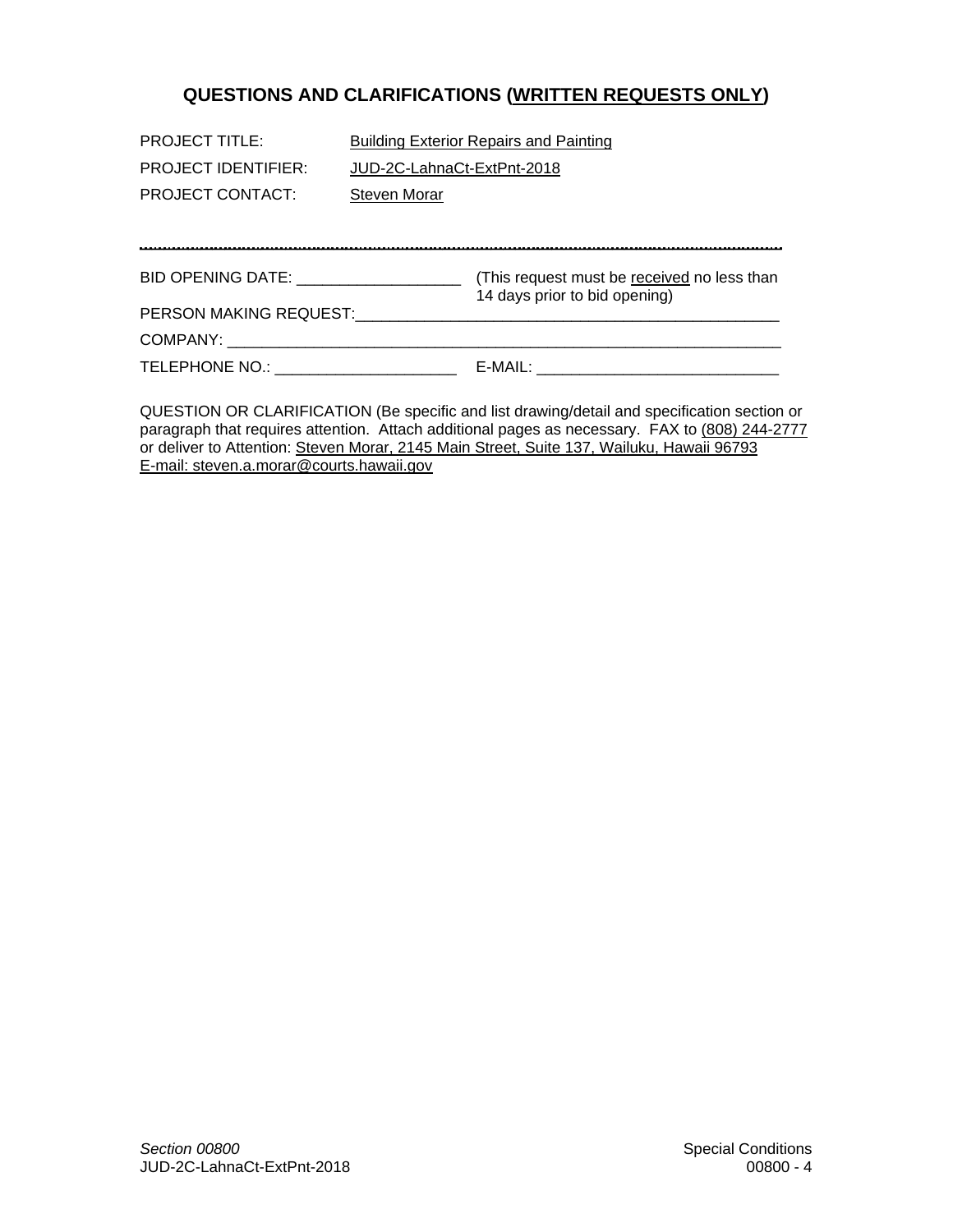# **DIVISION 1 - GENERAL REQUIREMENTS**

# **SECTION 01100 - PROJECT REQUIREMENTS**

## **PART 1 - GENERAL**

## **1.01 WORK COVERED BY CONTRACT DOCUMENTS**

- A. Project Identification
	- 1. Project Title: Building Exterior Repairs and Painting
	- 2. Project Location: 1830 Honopiilani Highway, Lahaina, Maui. TMK 4-5-021-016
- B. The Work consists of repairing all building exterior concrete spalling, waterproofing, calking and painting.
- C. Perform operations and furnish equipment, fixtures, appliances, tools, materials, related items and labor necessary to execute, complete and deliver the work as required by the Contract Documents.
- D. The Division and Sections into which these specifications are divided shall not be considered an accurate or complete segregation of work by trades. This also applies to work specified within each section.
- E. Contractor shall not alter the Drawings and Specifications. If an error or discrepancy is found, notify the Contracting Officer.
- F. Specifying of interface and coordination in the various specification sections is provided for information and convenience only. These requirements in the various sections shall complement the requirements of this Section.

## **1.02 SPECIFICATION FORMATS AND CONVENTIONS**

- A. Specification Content: The Specifications use certain conventions for the style of language and the intended meaning of certain terms, words, and phrases when used in particular situations. These conventions are as follows:
	- 1. Abbreviated Language: Language used in the Specifications and other Contract Documents is abbreviated and include incomplete sentences. Omission of words or phrases such as "the Contractor shall," "as shown on the drawings," "a," "an," and "the" are intentional. Omitted words and phrases shall be provided by inference to form complete sentences. Words and meanings shall be interpreted as appropriate. Words implied, but not stated, shall be inferred, as the sense requires. Singular words shall be interpreted as plural, and plural words shall be interpreted as singular where applicable as the context of the Contract Documents indicates. Where devices, or items, or parts thereof are referred to in the singular, it is intended that such reference shall apply to as many such devices, items or parts as are required to properly complete the work.
	- 2. Imperative mood and streamlined language are generally used in the Specifications. Requirements expressed in the imperative mood are to be performed by Contractor. Occasionally, the indicative or subjunctive mood may be used in the Section Text for clarity to describe responsibilities that must be fulfilled indirectly by Contractor or by others when so noted.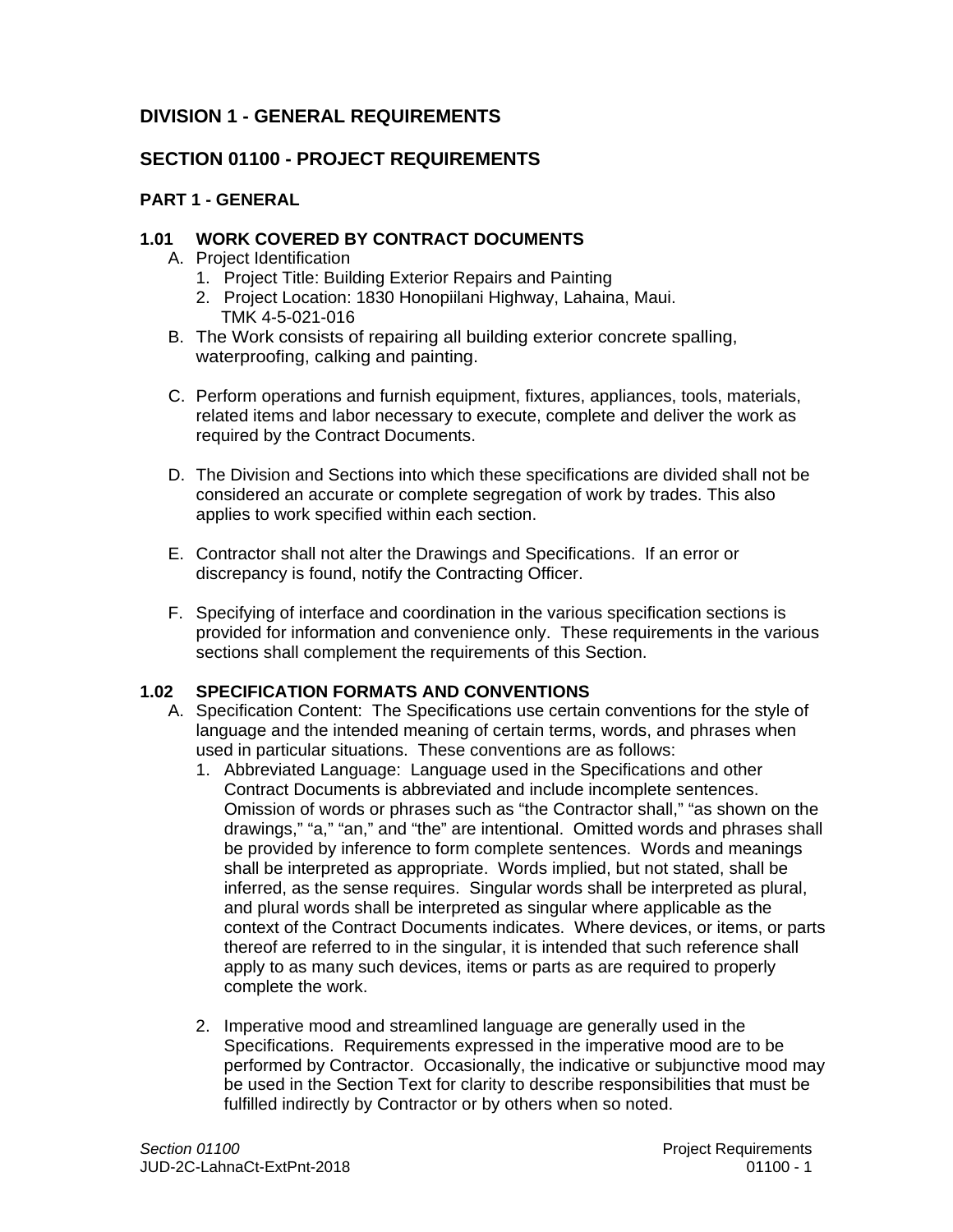- a. The words "shall," "shall be," or "shall comply with," depending on the context, are implied where a colon (:) is used within a sentence or phrase.
- 3. Abbreviations and Acronyms for Industry Organizations: Where abbreviations and acronyms are used in Specifications or other Contract Documents, they shall mean the recognized name of the entities indicated in Gale Research's "Encyclopedia of Associations" or in Columbia Books' "National Trade & Professional Associations of the U.S."
- B. Terms
	- 1. Directed: Terms such as "directed," "requested," "authorized," "selected," "approved," "required," and "permitted" mean directed by Contracting Officer, requested by Contracting Officer, and similar phrases.
	- 2. Indicated: The term "indicated" refers to graphic representations, notes, or schedules on drawings or to other paragraphs or schedules in specifications and similar requirements in the Contract Documents. Terms such as "shown," "noted," "scheduled," and "specified" are used to help the user locate the reference.
	- 3. Furnish: The term "furnish" means to supply and deliver to project site, ready for unloading, unpacking, assembly, and similar operations.
	- 4. Install: The term "install" describes operations at project site including unloading, temporarily storing, unpacking, assembling, erecting, placing, anchoring, applying, working to dimension, finishing, curing, protecting, cleaning, and similar operations.
	- 5. Provide: The terms "provide" or "provides" means to furnish and install, complete and ready for the intended use.
	- 6. Installer: An installer is the Contractor or another entity engaged by Contractor as an employee, Subcontractor, or Sub-Subcontractor, to perform a particular construction operation, including installation, erection, application, and similar operations.
	- 7. Submit: Terms such as "submit," "furnish," "provide," and "prepare," and similar phrases in the context of a submittal, means to submit to the Contracting Officer.
- C. Industry Standards
	- 1. Applicability of Standards: Unless the Contract Documents include more stringent requirements, applicable construction industry standards have the same force and effect as if bound or copied directly into the Contract Documents to the extent referenced. Such standards are made a part of the Contract Documents by reference.
	- 2. Publication Dates: Comply with standards in effect as of date of the Contract Documents, unless otherwise indicated.
	- 3. Conflicting Requirements: If compliance with 2 or more standards is specified and the standards establish different or conflicting requirements for minimum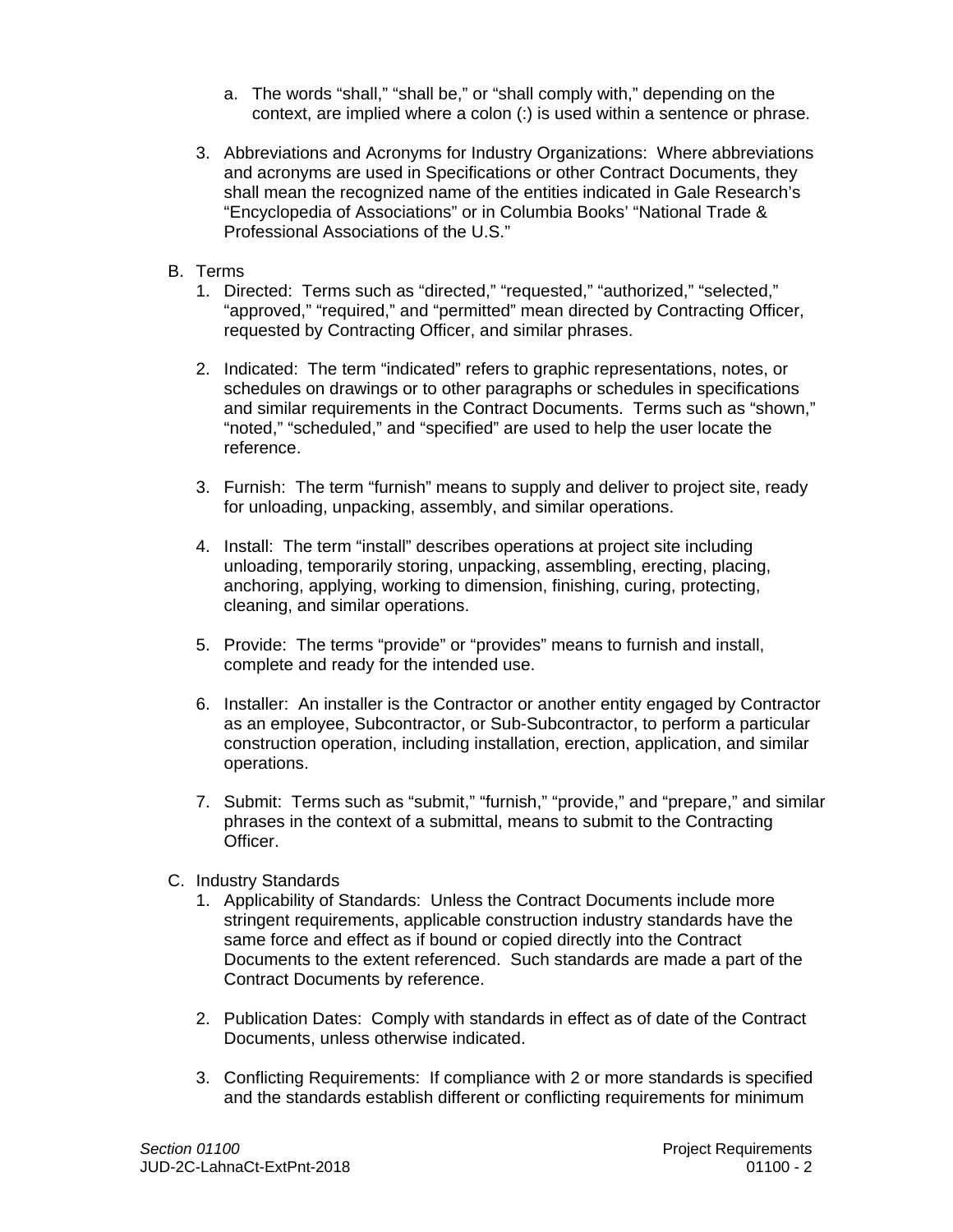quantities or quality levels, comply with the most stringent requirement. Refer uncertainties and requirements that are different, but apparently equal, to Contracting Officer for a decision before proceeding.

## **1.03 CONTRACT**

- A. Refer to SECTION 00800 SPECIAL CONDITIONS for other contract conditions.
- B. Project Schedule:
	- 1. Project Start Date: On Notice to Proceed
	- 2. Duration: 180 days after notice to proceed is given

#### **1.04 WORK SEQUENCE**

The Work will be conducted in a single construction phase.

### **1.05 USE OF PREMISES AND WORK RESTRICTIONS**

- A. General: The Contractor is notified that the entire building will generally remain operational throughout the entire duration of the project.
- B. Contractor's use of premises is restricted as follows:
	- 1. Construction Times and Schedule:
		- a. All work will be scheduled during and after operational hours, weekends and or State holidays.
		- b. No restrictions of time.
	- 2. Site Access and Parking:
		- a. No site access restrictions.
		- b. Parking will be supplied in the rear of the building and coordinated through the Contracting Officer or onsite Sheriff's representatives.
	- 3. Sanitation:
		- a. The contractor will provide their own toilet facilities at no additional cost to the Judiciary.
	- 4. Noise and Dust Control:

In adjacent locations surrounding the project site, noise, dust and other disrupting activities, resulting from construction operations, are detrimental to the conduct of Judiciary activities. Therefore, Contractor shall monitor its construction activities. Exercise precaution when using equipment and machinery to keep the noise and dust levels to a minimum.

- 5. Other Conditions:
	- a. Arrange for construction debris and trash to be removed from project site daily.
	- b. Operate machinery and equipment with discretion and with minimum interference to driveways and walkways. Do not leave machinery and equipment unattended on roads and driveways.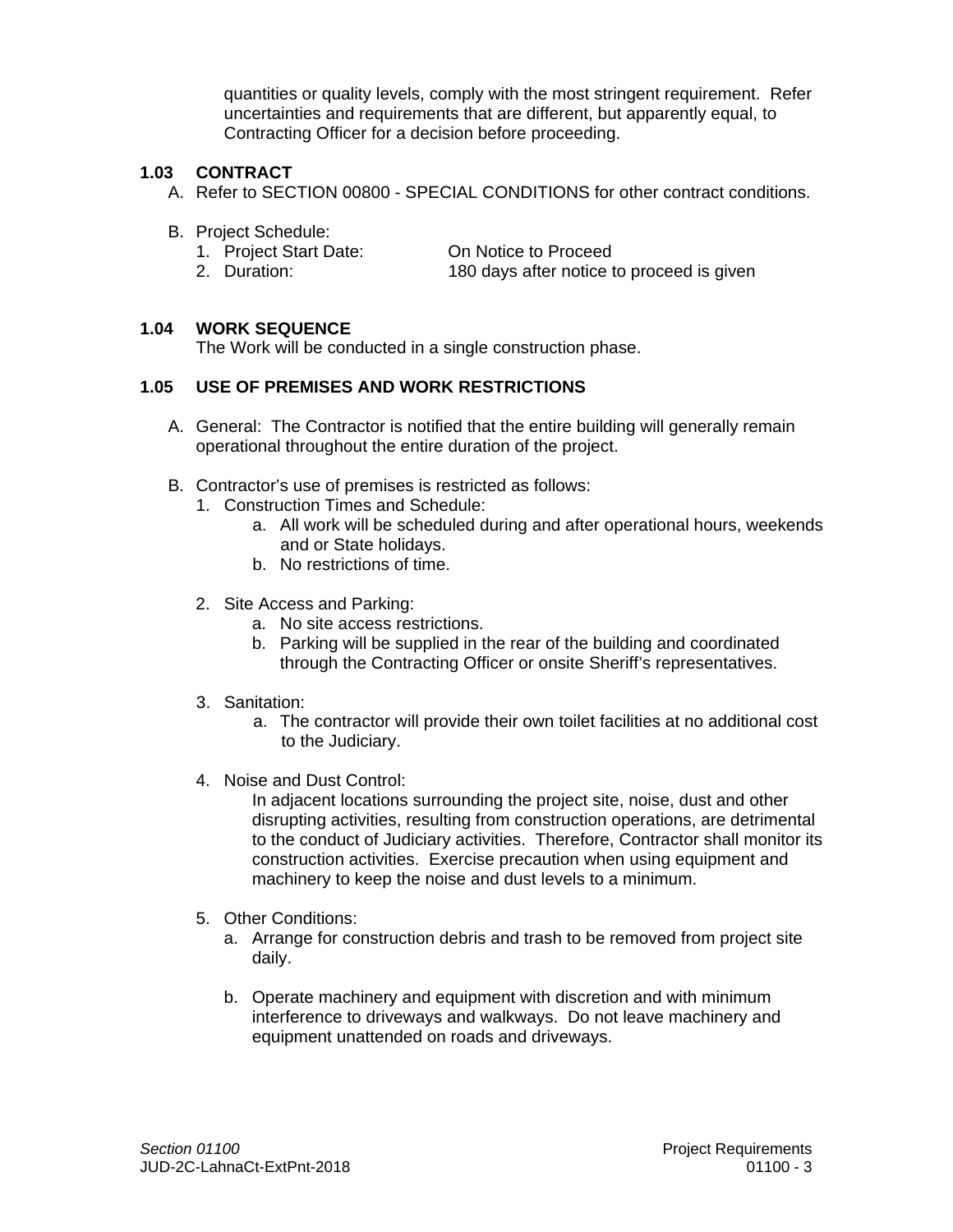- c. Store materials in the areas as designated by the Contracting Officer. Locate construction equipment, machinery, equipment and supplies within the Project Contract Limits.
- d. Keep access roads to the project site free of dirt and debris. Provide, erect and maintain lights, barriers, signs, etc., on roads, driveways and walkways to insure unimpeded vehicular access, as well as to protect pedestrians and moped/bicycle riders. Obey traffic and safety regulations that are in place surrounding, and leading to, the project site.
- E. Security Provisions:
	- 1. Security Checks:

After award and before commencement of any work on The Project, Contractor shall submit for a security check a list of the names, dates of birth, and Social Security Numbers of all workers planned to work on the site, inside the building. Any worker who has a previous record of any felonies or any conviction for such offenses other than minor traffic offenses will not be permitted to work on this project. The list of workers shall be kept current at all times. Workers shall not enter the jobsite until receipt of clearance is obtained from the Contracting Officer. Workers shall not enter the jobsite until receipt of clearance is obtained from the Contracting Officer. Workers found on the site without proper clearance will be removed immediately. Workers shall exchange picture identification for a Visitor Badge upon entry and shall maintain this Badge visibly on their person at all times. Worker lists may be transmitted to Contracting Officer via facsimile transmission (Fax), or hard copy only. Note that it may take up to two weeks lead time before workers receive clearance.

- 2. Sheriff Oversight:
	- a. All movements of the Contractor's employees into and within the building will be subject to control by the Sheriff's Division. The Contractors, and agents or employees, shall be subject to personal search whenever the Sheriff's Division deems such action necessary for the safety of the building. This shall also include the inspection of lunch boxes, toolboxes, clothing and equipment. Introduction or possession of weapons, narcotics, alcoholic beverages, or contraband to the project site is prohibited.
	- b. When work is performed outside the normal operating hours of the Users operations, only a single entry to the building will be permitted and a Special Duty Officer (Deputy Sheriff) or authorized Judiciary employee shall be stationed at this entrance throughout the period that it is open. All construction workers must remain in line-of-sight of a Deputy Sheriff or authorized Judiciary employee. Workers moving from on work area to another must be accompanied by a Sheriff or Judiciary employee in order to comply with this requirement. The Contractor shall be restricted to the area of construction and shall at no time enter other areas unless granted permission by the Sheriff's Deputy on duty, or authorized Judiciary employee. Contact and arrange with the Department of Public Safety, Sheriff's Division, Special Duty Coordinator (808-244-2904) to provide the security personnel when required. Make arrangements at least 48 hours before security personnel are required.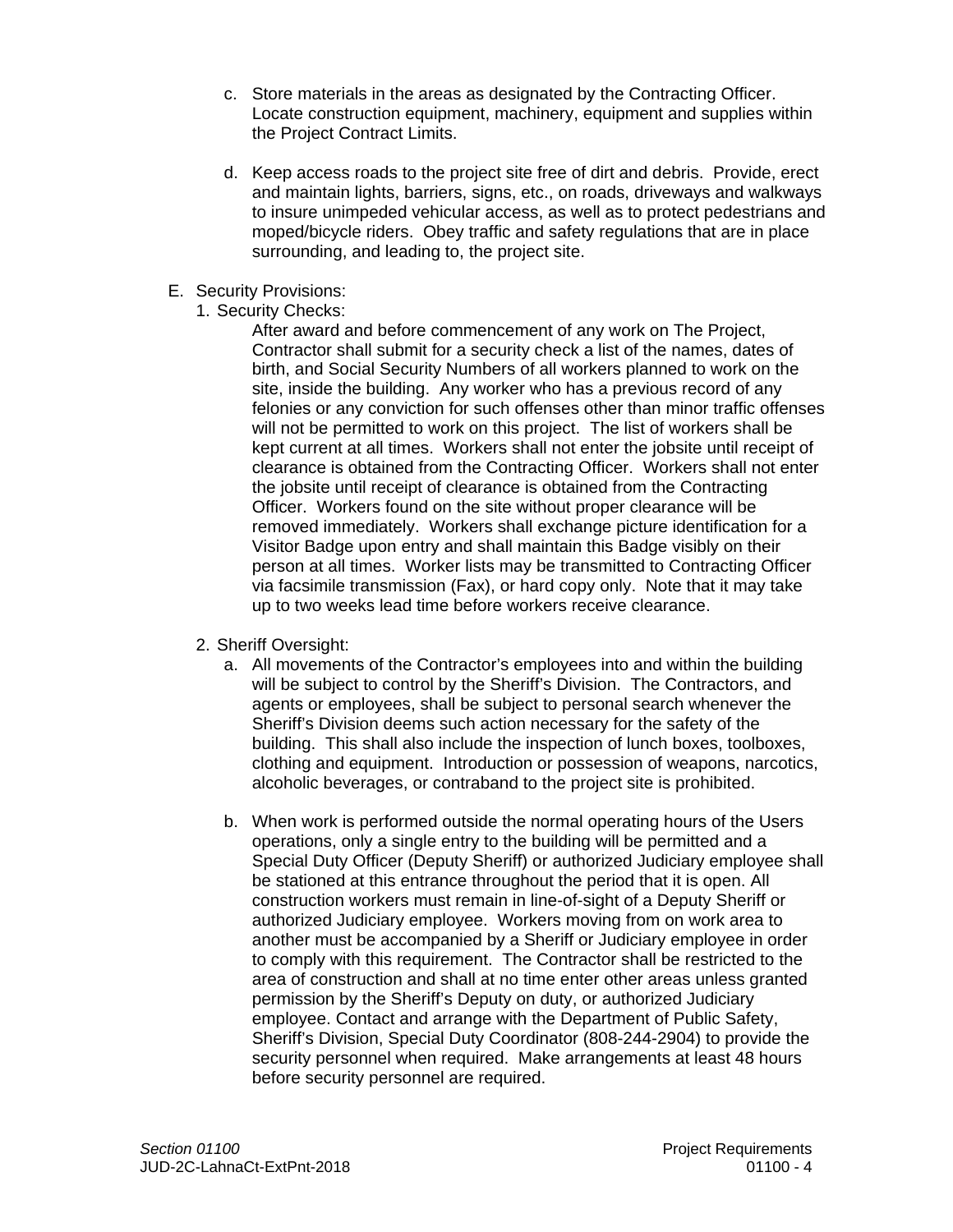- c. Special Duty Officer charges are currently [\$30.00] per hour or fraction thereof (minimum of quarter hour increments), for a minimum of 4 hours. If the situation requires more Sheriffs, each additional Sheriff will be paid at the same hourly rate. A Sergeant at an hourly rate of [\$35.00] will be required for every four Sheriffs and a Lieutenant at an hourly rate of [\$40.00] will be required for every three Sergeants. If the Sheriff's office receives less than 12 hours notice for cancellation of scheduled security services, a minimum of four hours per Sheriff will be assessed to the requester. Pay for Sheriffs costs as part of the contract. Payment shall be made directly to the Special Duty Officer within 5 days of receipt after the Officer fills out a W-9 form on the jobsite.
- 3. Tool, Material and Equipment Controls:
	- a. Material and equipment shall be brought into the work area through entrance as approved by those in authority and shall be carried to and stored in limited areas as approved. Introduction or possession of weapons, narcotics, alcoholic beverages, or contraband to the project site is prohibited.
	- b. Explosives, explosive devices or any equipment associated with a system that could be used as an explosive shall not be allowed.
- 4. Exterior Openings, Scaffolding, Ladders, Temporary Enclosures, Staging, Lifting and Safety Devices:

Ensure that there are no openings in the walls/windows, roofs/doors of the building where unlawful entry in the building is possible. All exterior openings which have been opened for construction shall be securely closed at the end of the Contractor's workday, unless otherwise directed by the Judiciary. Scaffolding, ladders and other equipment used for vertical access may remain but must be properly secured to prevent unauthorized access at the end of each day's work provided that pedestrian access is not obstructed.

### **1.06 WORK UNDER OTHER CONTRACTS**

- A. Cooperation with Other Work: Not applicable
- **1.07 STATE-FURNISHED PRODUCTS**  Not applicable.
- **1.09 MISCELLANEOUS PROVISIONS** Not applicable.
- **PART 2 PRODUCTS (Not Used)**
- **PART 3 EXECUTION (Not applicable)**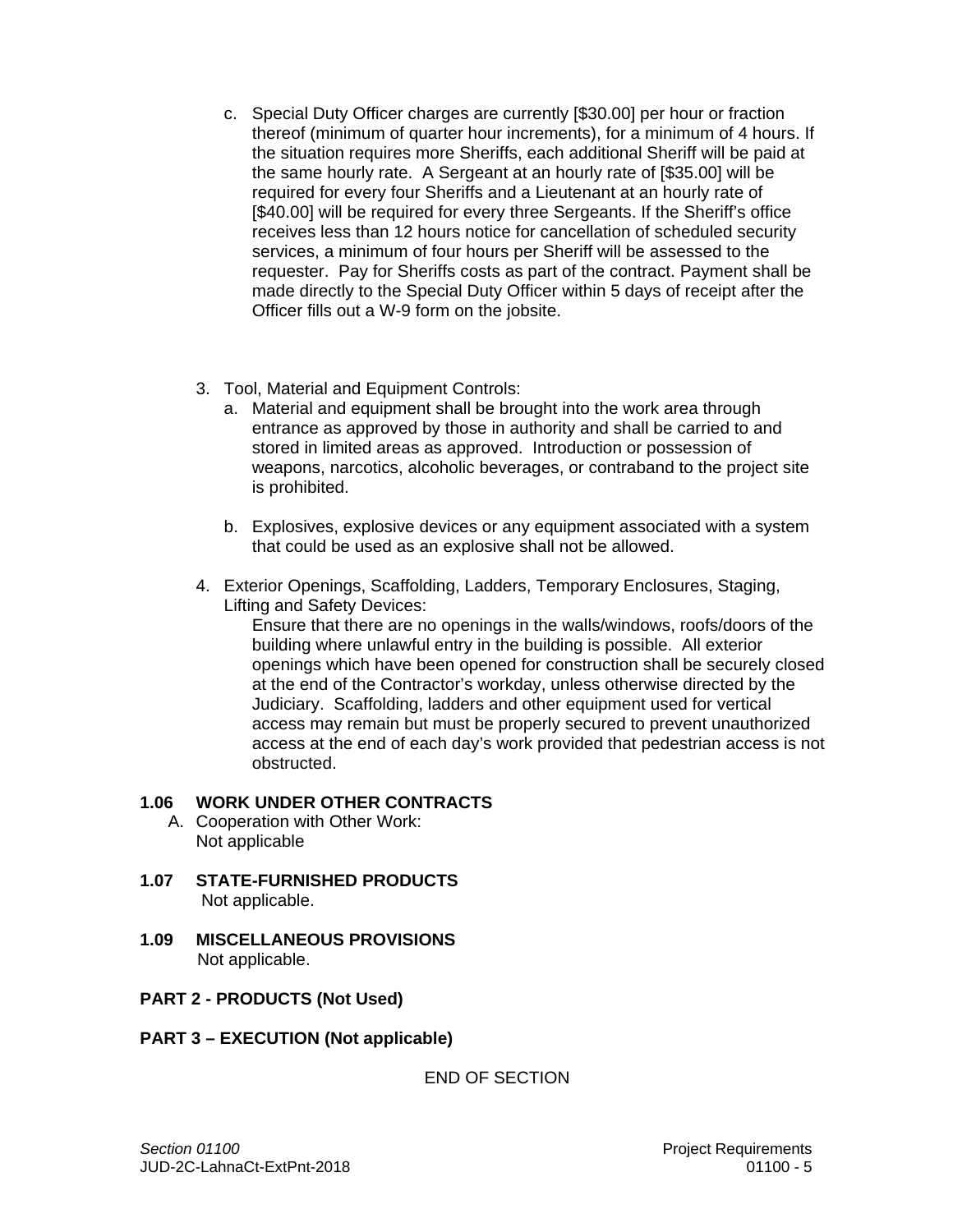## **SECTION 01230 - ALTERNATES**

### **PART 1 - GENERAL**

#### **1.01 SUMMARY**

- A. This Section includes administrative and procedural requirements for alternates.
- B. The description of alternates is not intended to give a detailed description of all additive or deductive work required by the alternate item(s), as only the principal features of such additional or deductive work are listed.
- C. Should any one or all of the alternates become a part of the contract, the cost of all additional or deductive work required by the alternate item(s), even though not specifically mentioned herein, are included in the lump sum bid price.

#### **1.02 DEFINITIONS**

- A. Alternate: An amount proposed by Bidders (Offerors) and stated on the Bid Form for certain work defined herein that may be added to or deducted from the Total Lump Sum Bid Price amount if State decides to accept a corresponding change either in the amount of construction to be completed or in the products, materials, equipment, systems, or installation methods described in the Contract Documents.
	- 1. The cost or credit for each alternate is the net addition to or deduction from the Contract Sum to incorporate alternate into the Work. No other adjustments are made to the Total Lump Sum Bid Price.

#### **1.03 PROCEDURES**

- A. Coordination: Modify or adjust affected adjacent work as necessary to completely integrate work of the alternate into the Project.
	- 1. Include as part of each alternate, miscellaneous devices, accessory objects, and similar items incidental to or required for a complete installation whether or not indicated as part of alternate.
- B. Notification: Immediately following award of the Contract, notify each party involved, in writing, of the status of each alternate. Indicate if alternates have been accepted, rejected, or deferred for later consideration.
- C. Execute accepted alternates under the same conditions as other work of the Contract.
- D. Schedule: A Schedule of Alternates is included at the end of this Section. Specification Sections referenced in schedule contain requirements for materials necessary to achieve the work described under each alternate.

### **PART 2 - PRODUCTS (Not Used)**

#### **PART 3 - EXECUTION**

### **3.01 SCHEDULE OF ALTERNATES**

A. Alternate No. A, Additive: Repair and paint retaining wall, transformer enclosure, and building identification monument sign.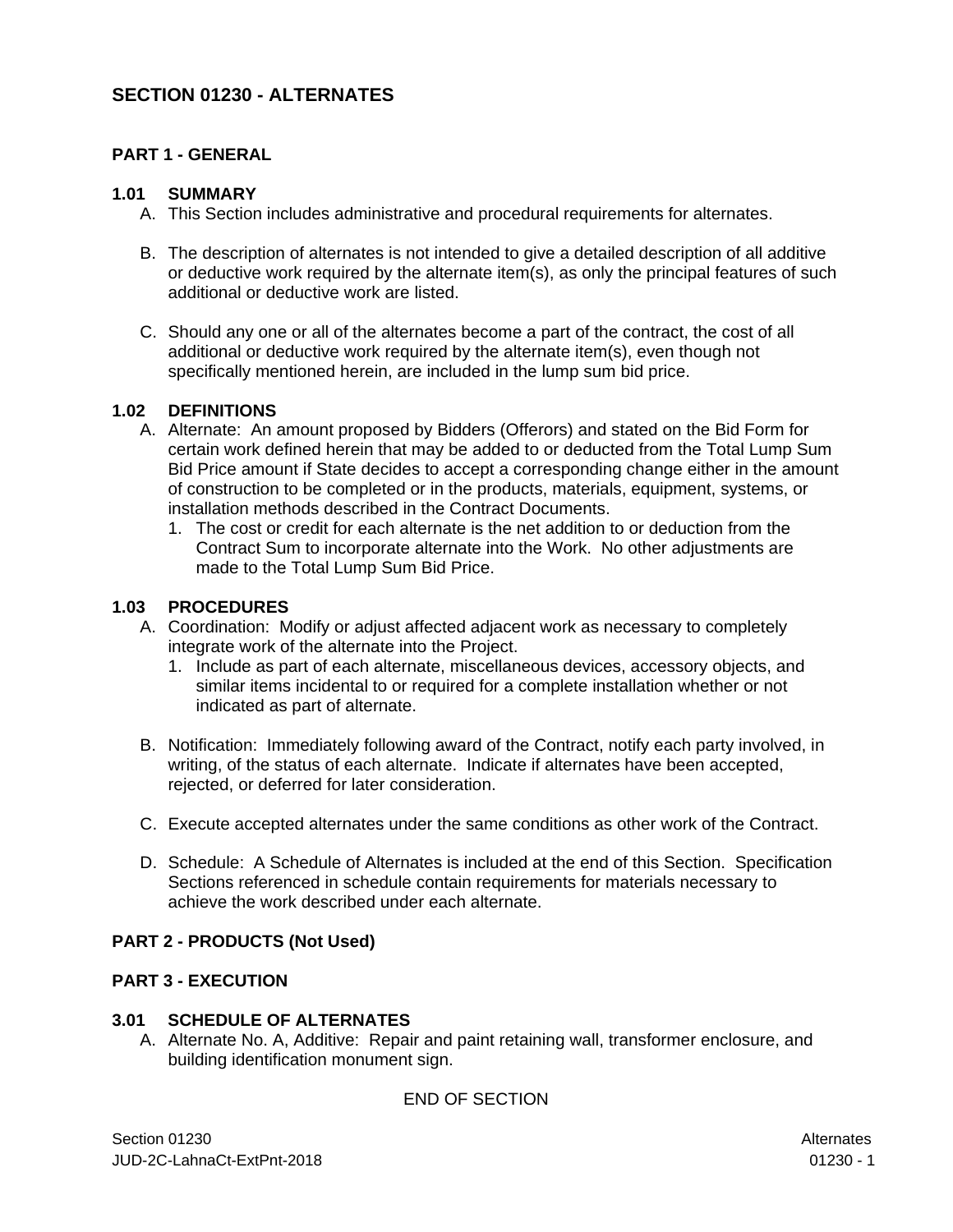# **SECTION 03930 - CONCRETE REHABILITATION**

### **PART 1 - GENERAL**

### **1.01 GENERAL REQUIREMENTS**

As specified in Section O1100.

#### **1.02 SUMMARY**

Repair and restore all delaminated, spalled and damaged concrete. Work shall include:

- A. Inspection of all concrete surfaces within the project limits.
- B. Removal of all deteriorated concrete.
- C. Preparation of all reinforcing steel.
- D. Application of rust-inhibiting coatings.
- E. Application of manufactured repair mortars.

#### **1.03 WARRANTY**

- A. The manufacturer of the repair material system selected and used, shall provide a manufacturer three (3) year warranty, that the repair system will not exhibit adverse behavior and/or failure, and that the repair systems materials, when properly installed, will meet or exceed the physical properties and performance claims on the manufacturer's published specification data sheets, marketing bulletins and brochures. In the event of a material failure the manufacturer of the repair system will provide replacement material and labor to properly repair the affected area at no cost to the State Judiciary. The general contractor and applicator of the repair material system is to provide a three (3) year warranty.
- B. The warranty provisions and number of years for the warranty required by this article shall take precedence over the standard provisions in the GENERAL CONDITIONS.

#### **1.04 QUALITY ASSURANCE**

- A. The Contractor shall be experienced and have expertise in the field of concrete repairs, and shall be familiar with the materials, repair and protection systems of the manufacturer selected for this project.
- B. All surface preparation and installation of the repair material system shall be in strict accordance with the International Concrete Repair Institute (ICRI) guidelines and specifications for surface preparation and placement of concrete repair mortars, American Concrete Institute (ACI) guidelines and specifications for placement and curing of new concrete, and the Steel Structures Painting Councils (SSPC) guidelines and specifications for surface preparation and application of coatings for steel

#### **1.05 SUBMITTALS**

A. Submit in accordance with Section 01330 - SUBMITTAL PROCEDURES.

Provide published product data, specifications, MSDS data, and installation instructions, and warranty documentation for:

- 1. Concrete bonding agents.
- 2. Repair mortars.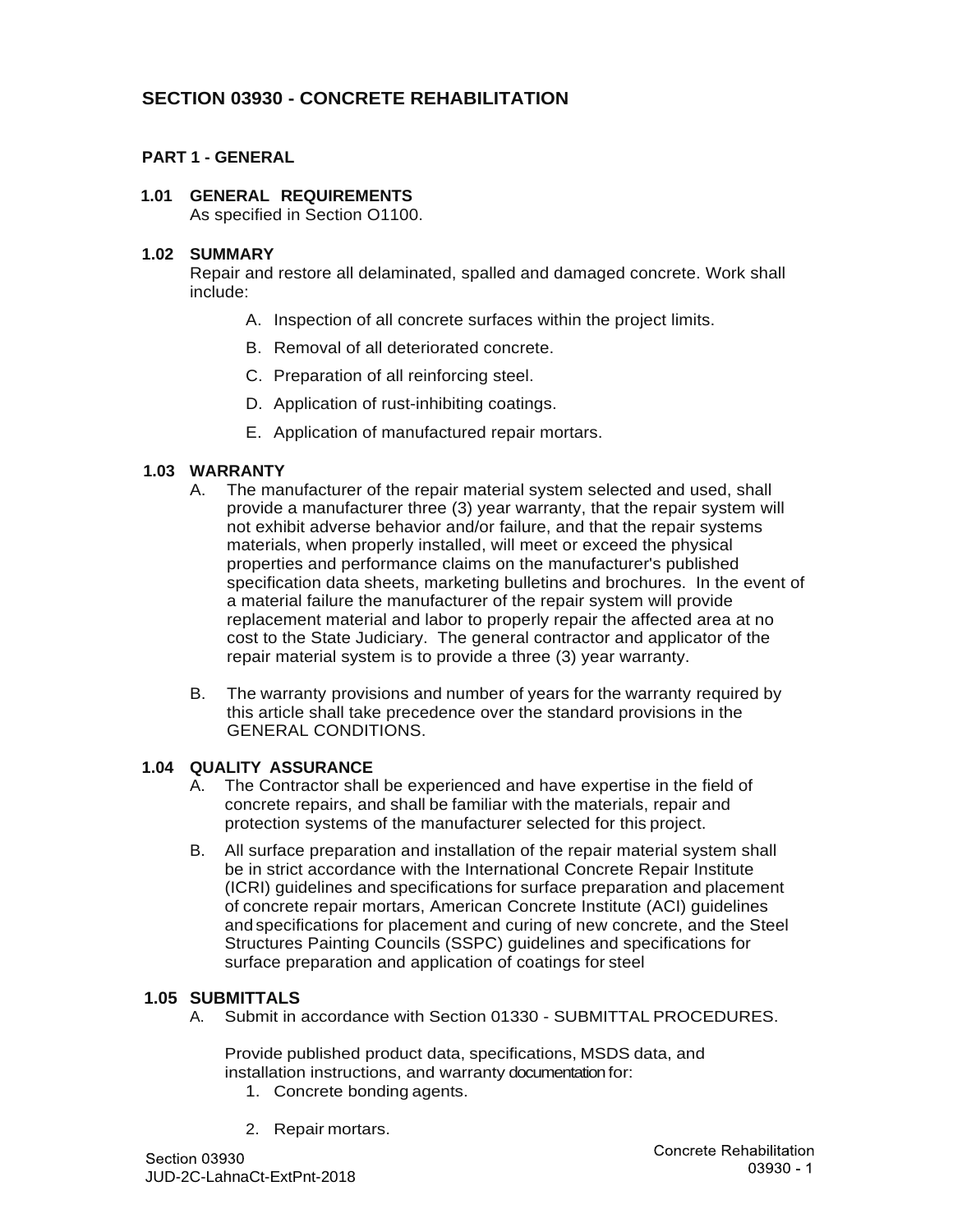- 3. Sealants.
- 4. Warranty agreements.

### **1.06 JOB CONDITIONS**

- A. Adhere to the manufacturer's printed instructions regarding weather and climate condition restrictions on the use of all materials supplied in this section.
- B. Do not apply the materials if it is raining or if rain is imminent. Take proper precautions to protect newly placed and completed repairs from weather conditions such as high winds or rain.

## **1.07 PRODUCT DELIVERY, STORAGE AND HANDLING**

- A. Deliver materials in original, unopened containers or packaging with manufacturer's name, label, product identification including date of manufacturing and lot numbers.
- B. Store materials out of the weather in original containers or unopened packages as recommended by the manufacturer. Temperature and humidity requirements of the manufacturer shall be adhered to at all times.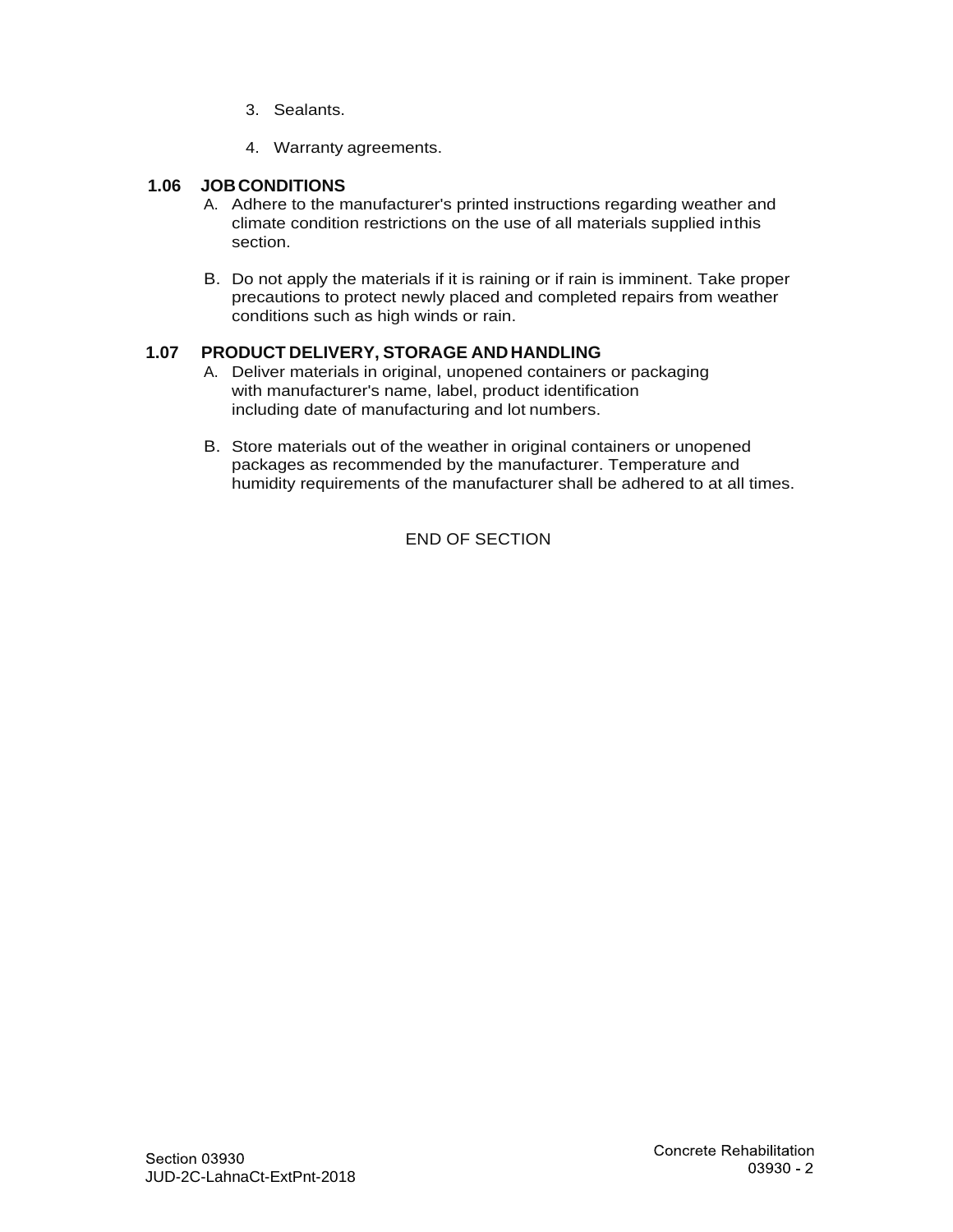# **DIVISION 7 - THERMAL AND MOISTURE PROTECTION**

## **SECTION 07920 - SEALANTS**

### **PART 1 - GENERAL**

#### **1.01 SUMMARY**

 specified or required to be sealed to a watertight and airtight condition without Completely remove all existing sealant joints and install new sealants as staining substrates.

### **1.02 SUBMITIALS**

- A. Manufacturer's Data: Submit copies of manufacturer's product data and specifications for type of sealant required to the Contracting Officer for approval.
- B. Material Safety Data Sheets (MSDS): Submit MSDS for each sealant product.
- C. Color Samples: Submit 2 sets each of color finish samples of sealants.

#### **1.03 QUALITY ASSURANCE**

- A. Installer Qualifications: Manufacturer's authorized installer who is approved or licensed for installation of elastomeric sealants required for this Project.
- B. Source Limitations: Obtain each type of sealant through one source from a single manufacturer.

### **1.04 PRODUCT HANDLING**

- A. Delivery: Deliver sealants to the jobsite in sealed containers labeled to show the designated name, formula, or specification number, lot number, color, date of manufacture, shelf life, curing time, manufacturer's directions, and name of manufacturer.
- B. Storage: Carefully handle and store all materials to prevent inclusion or intrusion of foreign materials. Remove from project site all damaged and deteriorated materials and materials exceeding shelf life.
- C. All sealant materials shall be handled in accordance with the manufacturer's specification and installed prior to expiration of shelf life.

#### **1.05 WARRANTY**

- A. Provide a manufacturer 5-year written warranty against leaks, air infiltration, cracks, and other failures of the installation and materials. Where flashing is associated with a system with longer warranty period, flashing warranty shall match applicable system.
	- 1. Repair sealants to seal leaks caused by faulty materials or workmanship and;
	- 2. Repair or replace damage to the building or its finishes, equipment or furniture when occasioned by such leaks at no additional cost to the State.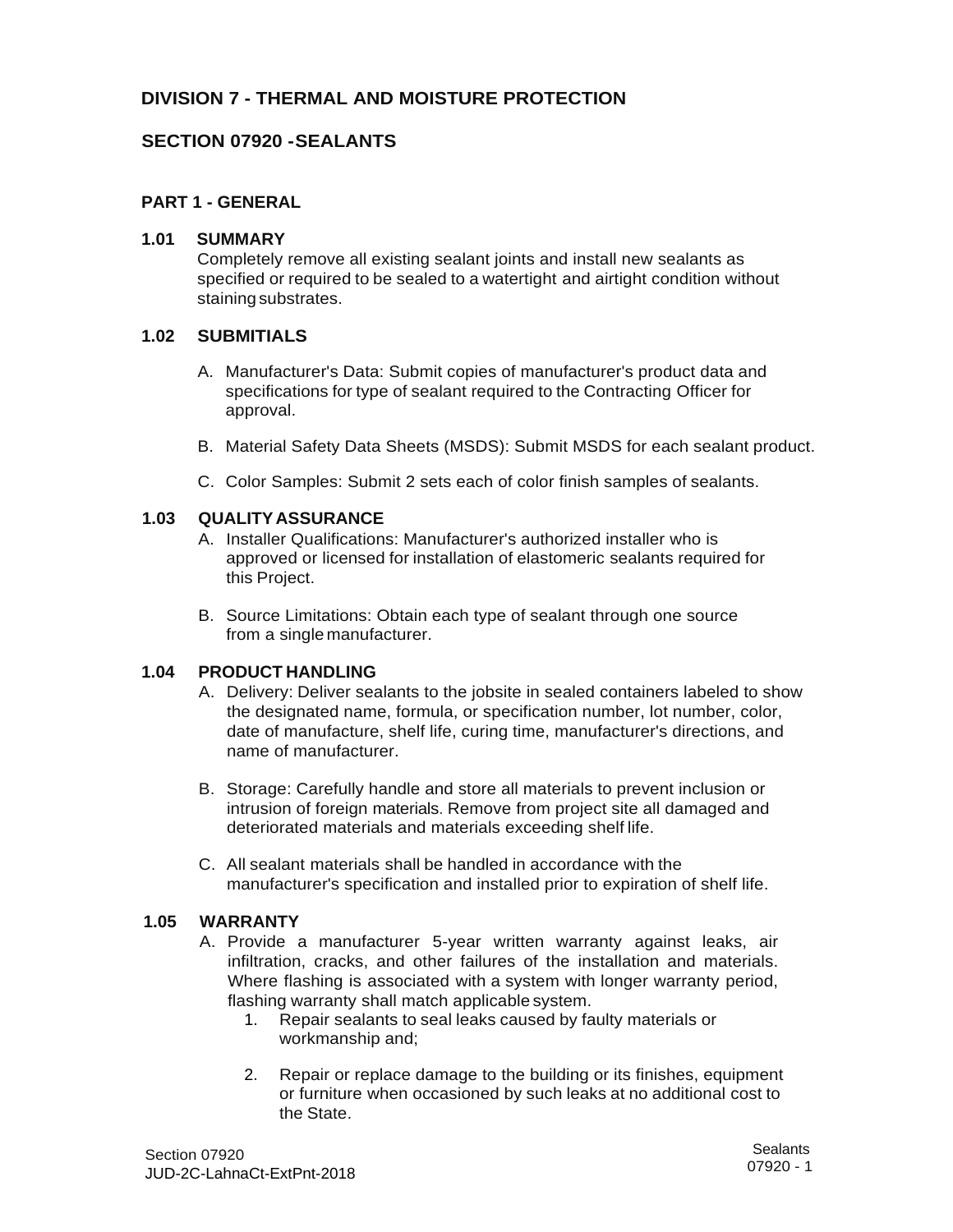B. The warranty provisions and number of years for the warranty required by this article shall take precedence over the standard provisions in the GENERAL CONDITIONS.

## **PART 2 - PRODUCTS**

### **2.01 MATERIALS**

General: Provide sealants, backings, and other related materials that are compatible with one another and with joint substrates under conditions of service and application, as demonstrated by sealant manufacturer, based on testing and field experience.

## **PART 3 - EXECUTION**

### **3.01 MANUFACTURER'S INSTRUCTIONS**

Comply with manufacturer's printed instructions except where more stringent requirements are shown or specified, and except where manufacturer's technical representative may direct otherwise.

### **3.02 EXAMINATION**

Examine all existing joints indicated to receive joint sealers, with Installer present, for compliance with requirements for joint configuration, installation tolerances and other conditions affecting joint sealer performance. Do not proceed with installation of joint sealers until unsatisfactory conditions have been corrected.

#### **3.03 JOINT PREPARATION**

- joint sealers to comply with recommendations of joint sealer A. Surface Cleaning of Joints: Clean out joints immediately before installing manufacturers and the following requirements:
	- 1. Remove all foreign material from joint substrates which could interfere with adhesion of joint sealer, including dust; paints, except for permanent, protective coatings tested and approved for sealant adhesion and compatibility by sealant manufacturer; oil; grease; waterproofing; water repellants; water; and surface dirt.
	- 2. Clean concrete and similar porous joint substrate surfaces, by brushing, grinding, blast cleaning, mechanical abrading, or a combination of these methods to produce a clean, sound substrate capable of developing optimum bond with joint sealers. Remove loose particles remaining from above cleaning operations by vacuuming or blowing out joints with oil-free compressed air.
	- 3. Remove laitance and form release agents from concrete.
	- 4. Steel Surfaces in Contact with Sealant: Scrape and wire brush to remove loose mill scale. Remove dirt, oil, or grease by solvent cleaning, and wipe surfaces with clean cloths.
	- 5. Clean metal and other nonporous surfaces by chemical cleaners or other means which are not harmful to substrates or leave residues capable of interfering with adhesion of joint sealers.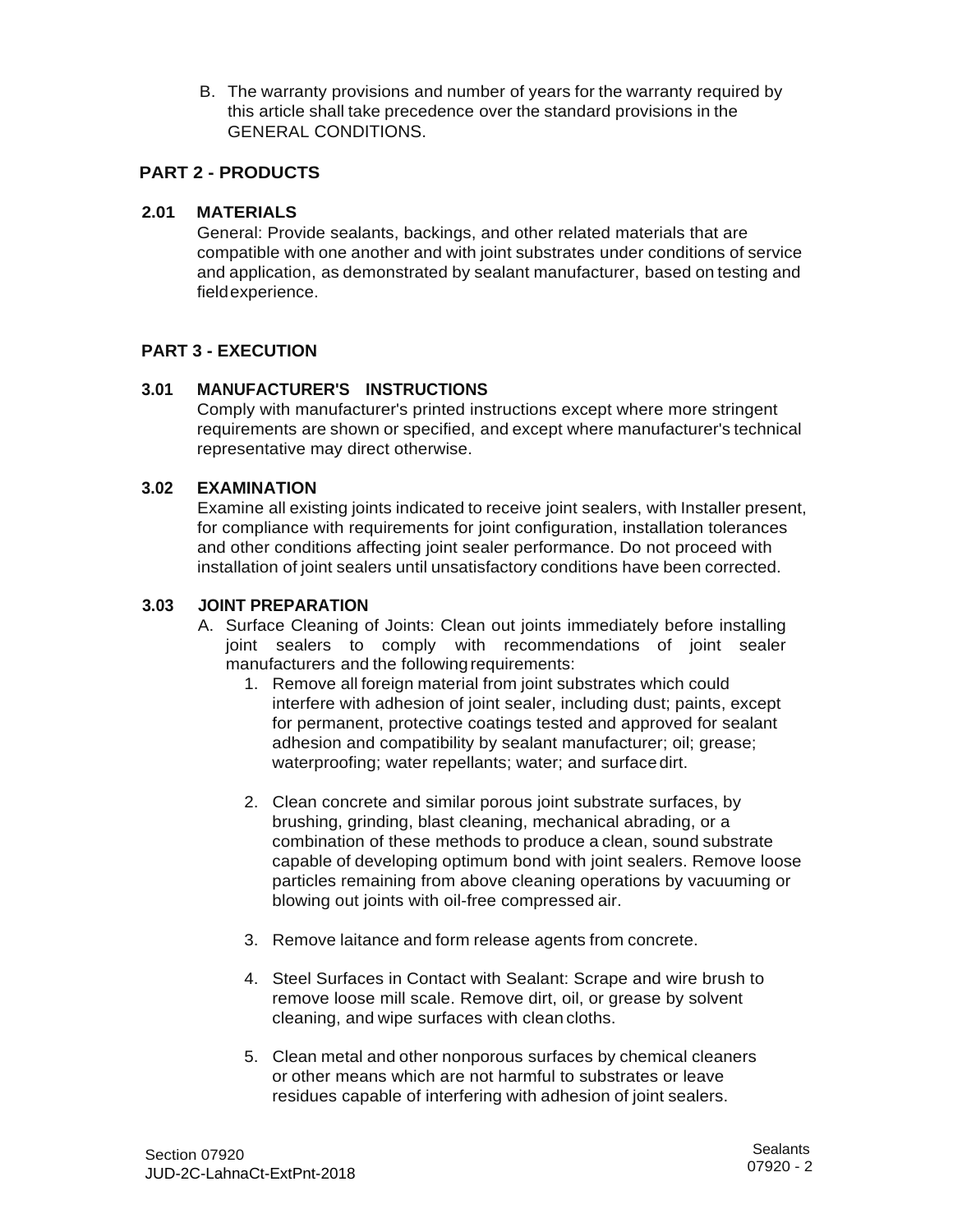6. Do not permit solvents to air dry. Wipe surfaces free of solvent using clean, dry white cloth or white lint less paper.

## **3.04 INSTALLATION OF JOINT SEALERS**

- A. General: Comply with joint sealer manufacturers' printed installation instructions applicable to products and applications indicated, except where more stringent requirements apply.
- B. Weather Conditions: Do not proceed with installation of sealants under adverse weather conditions. Proceed with the work only when weather conditions are favorable for proper cure and development of high early bond strength.
- C. Sealant Installation Standard: Comply with recommendations of ASTM C 1193 for use of joint sealants as applicable to materials, applications and conditions indicated.
- D. Primer: Immediately prior to application of the sealant, clean out all loose particles from joints. Where recommended by sealant manufacturer, apply primer to joints in concrete, masonry units, and other porous surfaces in accordance with compound manufacturer's instructions. Do not apply primer to exposed finish surfaces.

#### **3.05 CLEAN UP**

Clean off excess sealants or sealant smears adjacent to joints as work progresses by methods and with cleaning materials approved by manufacturers of joint sealers and of products in which joint occurs.

### **3.07 PROTECTION**

Protect joint sealers during and after curing period from contact with contaminating substances or from damage resulting from construction operations or other causes so that they are without deterioration or damage at time of Project Acceptance. If, despite such protection, damage or deterioration occurs, cut out and remove damaged or deteriorated joint sealers immediately and reseal joints with new materials to produce joint sealer installations with repaired areas indistinguishable from original work.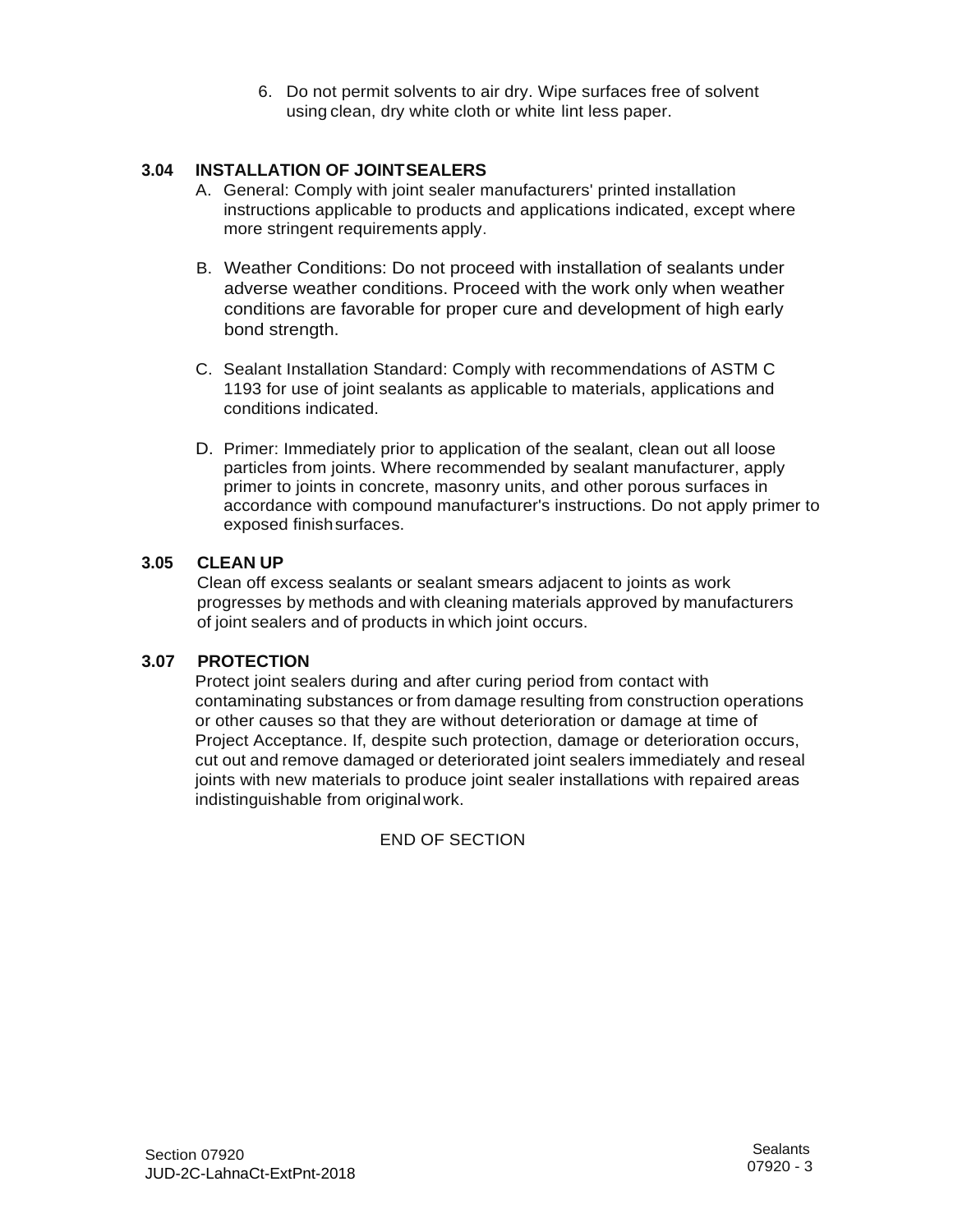## **DIVISION 9 - FINISHES**

### **SECTION 09901 PAINTING**

### **PART1 GENERAL**

#### **1.01 SUMMARY**

- A. This Section includes surface preparation and field painting of exposed **exterior**  items and surfaces.
	- 1. Surface preparation, priming, and finish coats.
	- 2. Doors and trim work.
	- 3. Roll up door.
	- 4. Louvers
- **1.02** Labels: Do not paint over UL, FMG, or other code-required labels or equipment name, identification, performance rating, or nomenclature plates.

#### **1.03 REFERENCES**

- A. ASTM 016 Definition of terms relating to Paint, Varnish, Lacquer and Related Products.
- B. ASTM 02016 Test Method for Moisture Content of Wood.
- C. MPI (Master Painter's Institute) -Approved Product List.
- D. PDCA (Painting and Decorating Contractors of America Painting Architectural Specification Manual.
- E. PCA (Portland Cement Association) Painting Concrete.
- F. SSPC (Steel Structures Painting Council Steel Structures Painting Manual)

### **1.04 DEFINITIONS**

A. General: Standard coating terms defined in ASTM D 16apply to this Section.

### **1.05 SUBMITTALS**

- A. Product Data:
	- 1. Materials List: Provide an inclusive list of required patching and coating materials. Indicate each material and cross-reference specific coating, finish system, and application. Identify each material by manufacturer's catalog number and general classification.
		- a. For products with premixed colors, provide manufacturer's standard color chips for selection by Contracting Officer.
	- 2. Manufacturer's Information: Provide data on all listed materials, including:
		- a. Thinning and mixing instructions
		- b. Application instructions and required mil film thicknesses
		- c. Manufacturer's Material Safety Data Sheets.
- **1.06** Schedule of Operations: Provide a work schedule showing sequence of operation and installation dates.

*Section 09901* Painting JUD-2C-LahnaCt-ExtPnt-2018 09901 - 1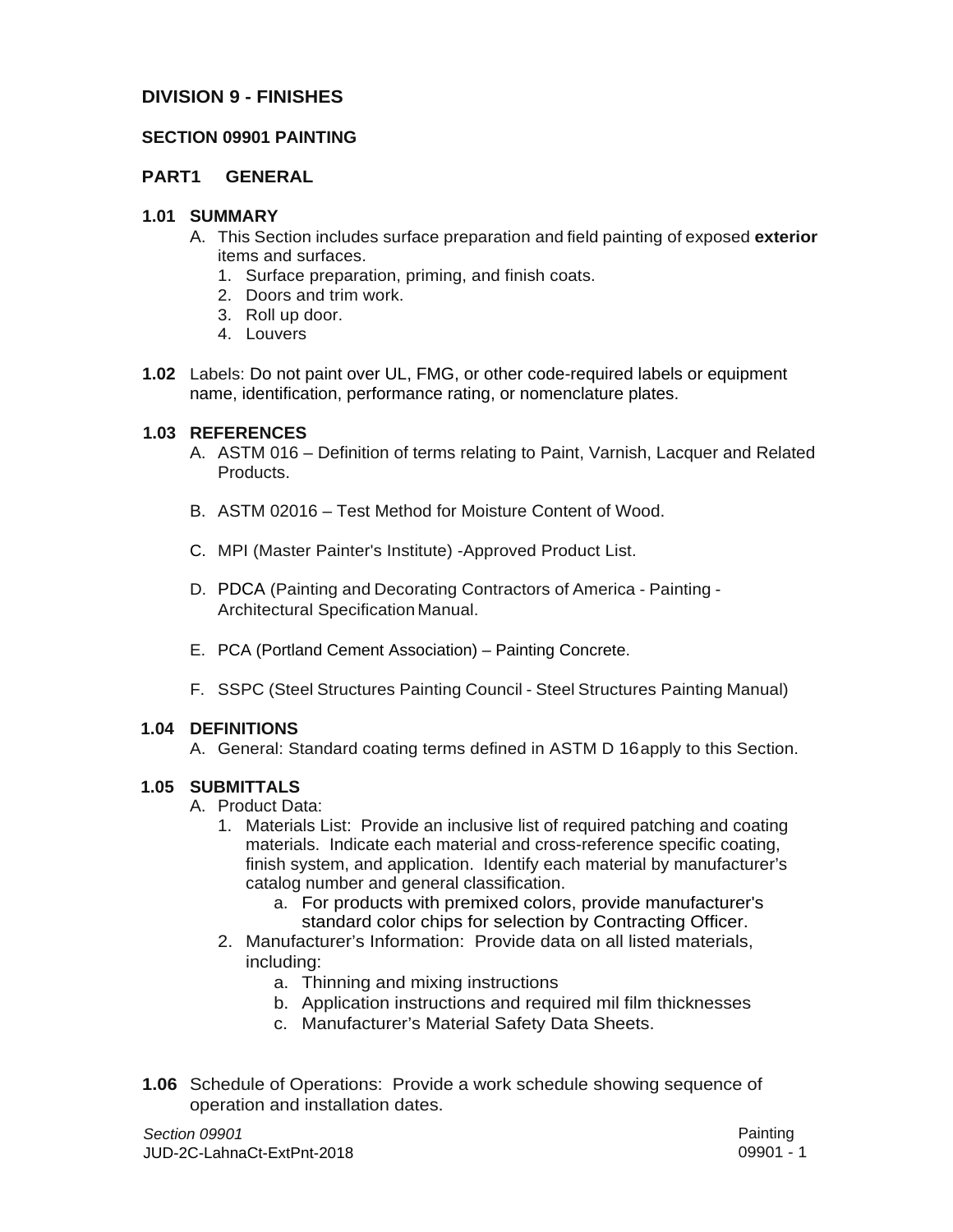## **1.07 QUALITY ASSURANCE**

- A. Applicator Qualifications: A firm or individual experienced in applying paints and coatings similar in material, design, and extent to those indicated for this Project, whose work has resulted in applications with a record of successful in-service performance.
- B. Source Limitations: Obtain primers for each coating system from the same manufacturer as the finish coats.
	- 1. Exception: Alkali resistant primers if compatible with the intermediate coat paint products.

## **1.08 REGULATORY REQUIREMENTS**

A. Comply with State OSHL (Occupational Safety and Health Law) and pollution control regulations of the State of Hawai'i Department of Health and U.S. EPA.

## **1.09 DELIVERY, STORAGE, AND HANDLING**

- A. Deliver materials to Project site in manufacturer's original, unopened packages and containers bearing manufacturer's name and label and the following information:
	- 1. Product name or title of material.
	- 2. Product description (generic classification or binder type).
	- 3. Manufacturer's brand name and lot number and date of manufacture.
	- 4. Contents by volume, for pigment and vehicle constituents.
	- 5. Thinning instructions.
	- 6. Application instructions and coverage.
	- 7. Color name and number
	- 8. Storage

Non-flammable Materials: Store materials not in use to tightly covered containers in a well-ventilated area. Maintain storage containers in a clean condition, free of foreign materials and residue.

- 9. Flammable Materials:
	- a. Store in such a manner as to prevent damage. No paint material, empty cans, paint brushes and rollers may be stored in the building(s). Store these items in separate storage facilities away from the building(s). Contractor may furnish a separate job site storage structure, if the structure complies with the requirements of the local Fire Department and other County of Maui agencies having jurisdiction. Keep the storage are clean. Lock any storage structures when not in use or when no visual supervision is possible.
	- b. All rejected materials shall be removed from the job site immediately.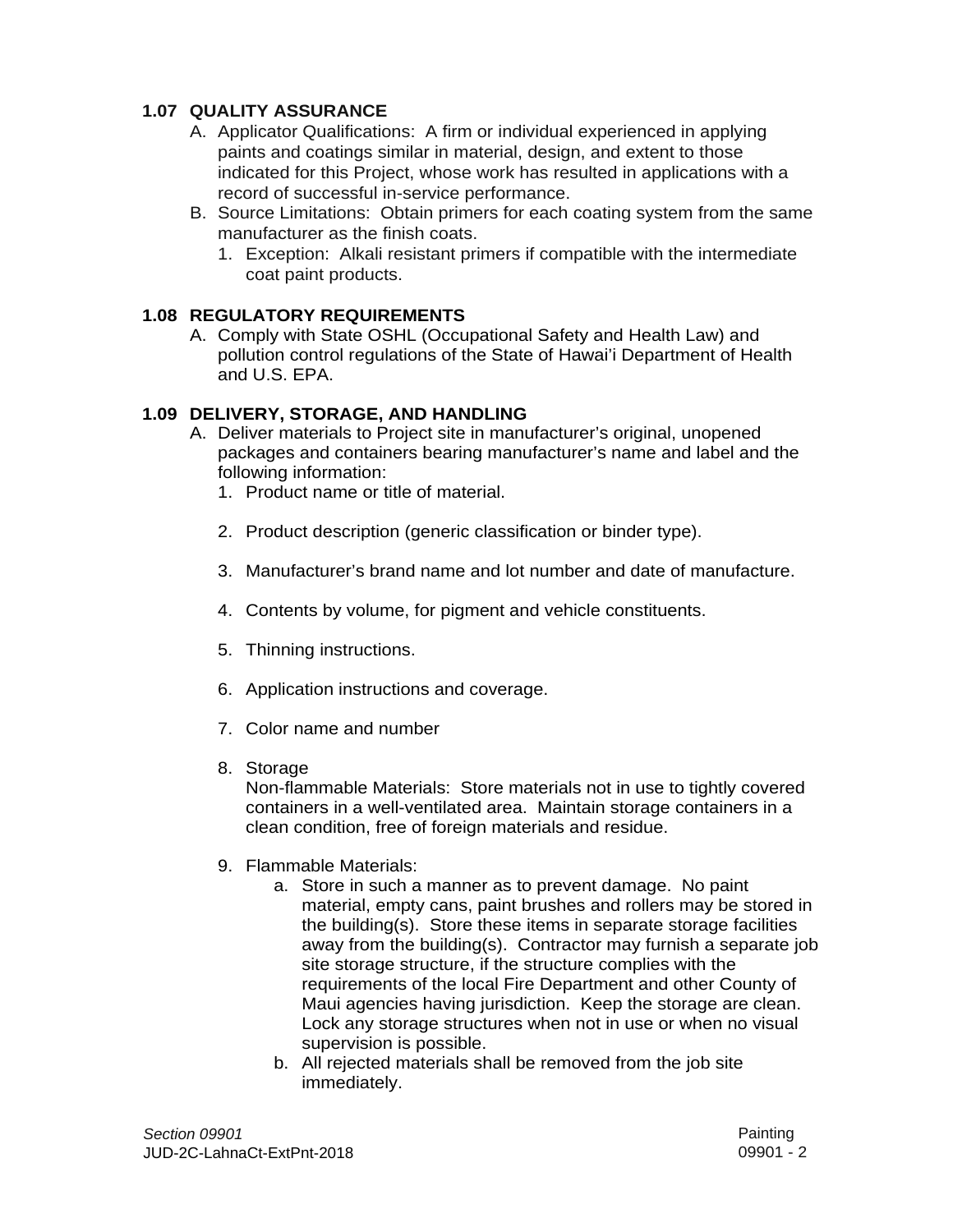B. Handle manufactured materials as recommended by the manufacturer.

## **1.10 PROJECT CONDITIONS**

- A. Do not apply materials when surfaces and ambient temperatures are outside the ranges required by the paint product manufacturer. Do not apply exterior coatings during rain or when relative humidity is outside the humidity ranges required by the paint product manufacturer.
- B. Protect public, pedestrians and facility occupants from injury. Provide, erect and maintain safety barricades around scaffolds, hoists and where construction operations create hazardous conditions.
- C. Completed Work: Provide necessary protection for wet paint surfaces.
- D. Protective Covering and Enclosures: Provide and install clean sanitary drop cloth or plastic sheets to protect equipment, floor and other areas that are not scheduled for treatment. Remove any paint applied to surfaces not scheduled for treatment.
- E. Fire Safety: Contractor and its employees shall not smoke in the vicinity of the paint storage area. Exercise precautions against fire at all times and remove waste rags, plastic (polyester sheets), empty cans, etc. from the site at the end of each day.
- F. Safeguarding Property: Safeguard the work and also the property of the State Judiciary and other entities and individuals in the vicinity of Contractor's work. Make good on any damages and for losses to work or property caused by Contractor or its employee's negligence. Where damaged property cannot be cleaned and restored to its original condition (i.e. prior to being damaged), replace it with a new project of equal quality. No prorating or use of "used products will be permitted.

## **1.11 WARRANTY**

- defect or material or workmanship. A. Provide a manufacturer five (5) year guarantee that the work performed under this section conforms to the contract requirements and is free of any
- B. The warranty provisions and number of years for the warranty required by this article shall take precedence over the standard provisions in the GENERAL CONDITIONS.

# **PART 2 – PRODUCTS**

## **2.01 PAINT MATERIALS GENERAL**

- A. Material Compatibility: Provide block fillers, primers, and finish-coat materials that are compatible with one another and with the substrates indicated under conditions of service and application, as demonstrated by manufacturer based on testing and field experience.
- B. Mildewcide: Except for metal primers, provide primer and finish coats with suitable chemical mildewcide to the maximum amount of mildewcide per gallon of paint permitted by the mildewcide manufacturer without adversely affecting the quality of the paint, but not less than one ounce per gallon.
- C. Material Quality: Provide manufacturer's best-quality paint material of the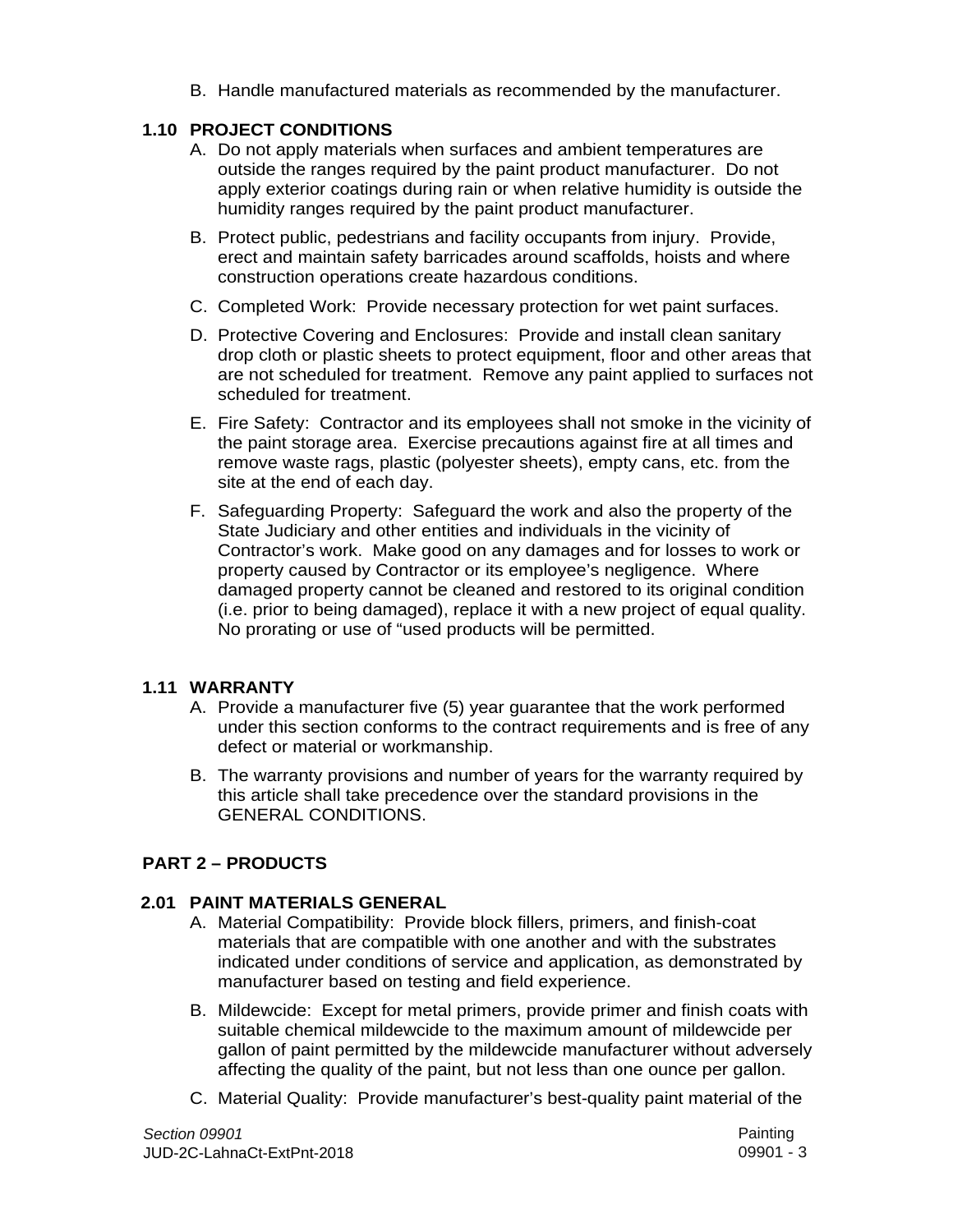various coating types specified that are factory formulated and recommended by manufacturer for application indicated. Paint-material containers not displaying manufacturer's product identification will not be acceptable.

- 1. Proprietary Names: Use of manufacturer's proprietary product names in this Section or other Sections of these specification, in order to designate colors or materials, is not intended to imply that products named are required to be used to the exclusion of equivalent products of other manufacturers. Furnish manufacturer's material data and certificates of performance for proposed products to be used.
- 2. Equivalency: Equivalent products to specified products are listed in the Master Painter's Institute's "Architectural Painting Specification Manual."
- 3. Substitution: Requests for substitution of a product or product if a manufacturer is not on the "Approved Product List" will be evaluated for equivalency based on product test results per the test criteria of the Master Painter's Institute.
- D. Colors: To be selected by contracting officer from manufacturer's standard colors, as provided in Contractor's submittal for this Section.
- E. Hazardous Materials: Do not use paint or paint products containing asbestos, lead, mercury and mercury compounds, zinc chromates, strontium-chromate, and cadmium. Do not use abrasive blast media that contain crystalline silica.
- F. Miscellaneous Materials: Provide patching and repair materials that are compatible with paint finishes and substrates. Use weather resistant materials for exterior surfaces and surfaces exposed to moisture.

## **2.02 COMPATIBILITY OF PAINTING SYSTEMS AND SUBSTRATES**

The Contractor shall ensure that painting systems specified are compatible with existing painted surfaces. Alkyd paints shall not be applied over existing latex coating. Alkyd paints shall not be used over cementitious surfaces. Latex paints shall not be applied directly over Alkyd paints without proper conditioner, and unless accepted by the Contracting Officer.

### **PART 3 – EXECUTION**

### **3.01 EXAMINATION**

Examine substrates, areas, and conditions, with Applicator present, for compliance with requirements for paint application. Comply with procedures specified in PDCAP4.

#### **3.02 PREPARATION**

- A. General: Remove hardware and hardware accessories, plates, machined surfaces, lighting fixtures, and similar items already installed that are not to be painted. If removal is impractical or impossible because of size or weight of the item, provide surface-applied protection before surface preparation and painting.
- B. Cleaning: Before applying paint or other surface treatments, clean substrates of substances that could impair bond of the various coatings. Remove dust, oil and grease before cleaning.
	- 1. Schedule cleaning and painting so that dust and other contaminants from the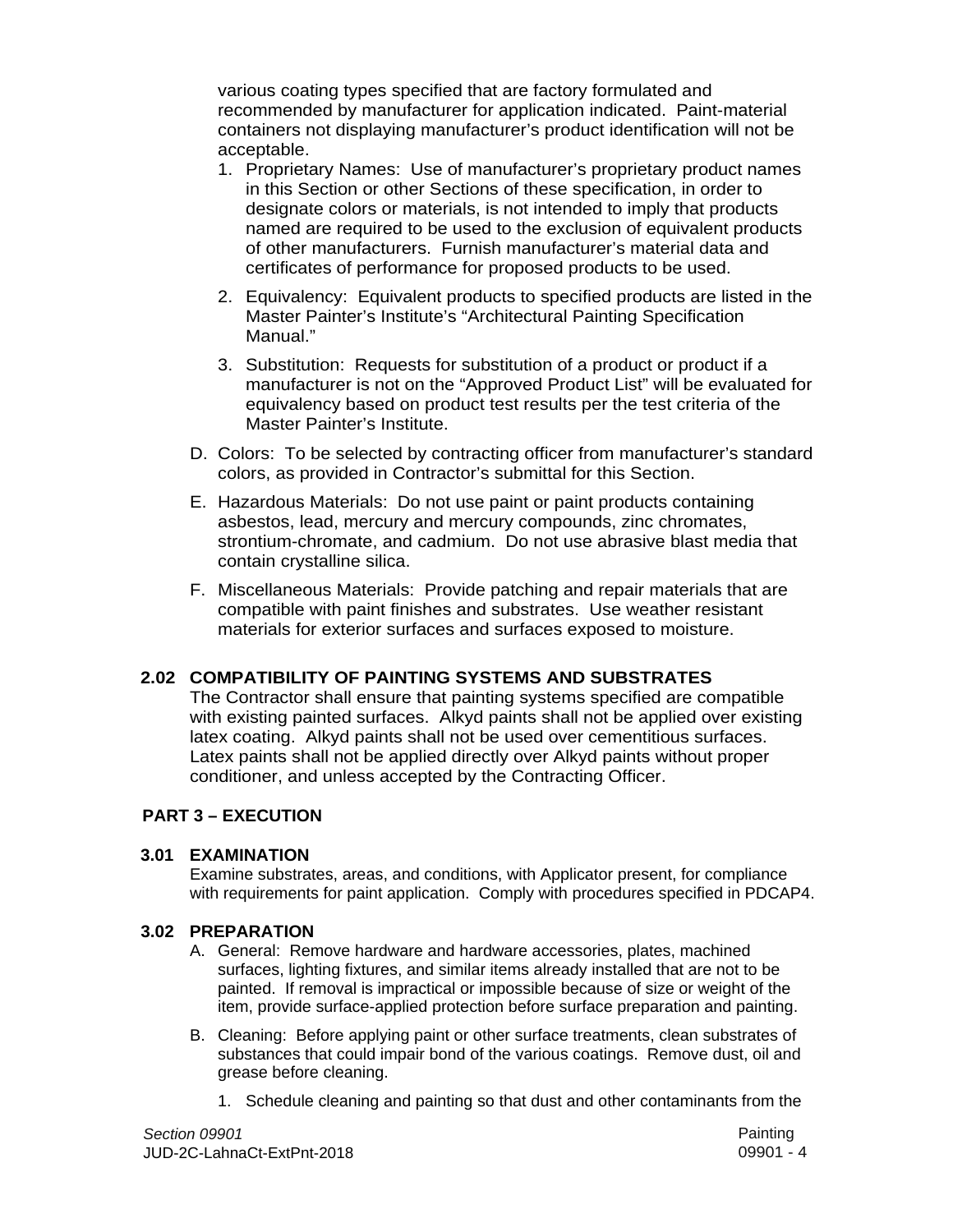cleaning process will not fall on wet, newly painted surfaces.

C. Surface Preparation: Clean and prepare surfaces to be painted according to manufacturer's written instructions for each particular substrate condition and as specified.

#### **3.03 APPLICATION**

- A. General: Apply paint according to manufacturer's written instructions. Use applicators and techniques best suited for substrate and type of material being applied.
	- 1. Paint surfaces behind movable equipment the same as similar exposed surfaces. Before final installation of equipment, paint surfaces behind permanently fixed equipment or furniture with prime coat only unless otherwise noted.
	- 2. Ensure primers are top coated within the times required by the paint manufacturers. Top coats not applied within the recoating window may be rejected.
- B. Scheduling Painting: Apply first coat to surfaces that have been cleaned, pretreated, or otherwise prepared for painting as soon as practicable after preparation and before subsequent surface deterioration.

#### **3.04 CLEANING**

- A. Cleanup: At the end of each workday, remove empty cans, rags, rubbish, and other discarded paint materials from Project site.
	- 1. After completing painting, clean glass and paint spattered surfaces.
	- 2. Remove spattered paint by washing and scraping without scratching or damaging adjacent finished surfaces.

### **3.05 PROTECTION**

- A. Protect work of other trades, whether being painted or not, against damage from painting. Correct damage by cleaning, repairing or replacing, and repainting, as approved by Contracting Officer.
- B. Provide "Wet Paint" signs to protect newly painted finishes. After completing painting operations, remove temporary protective wrappings provided by others to protect their work.
	- 1. After work of other trades is complete, touch up and restore damaged or defaced painted surfaces.